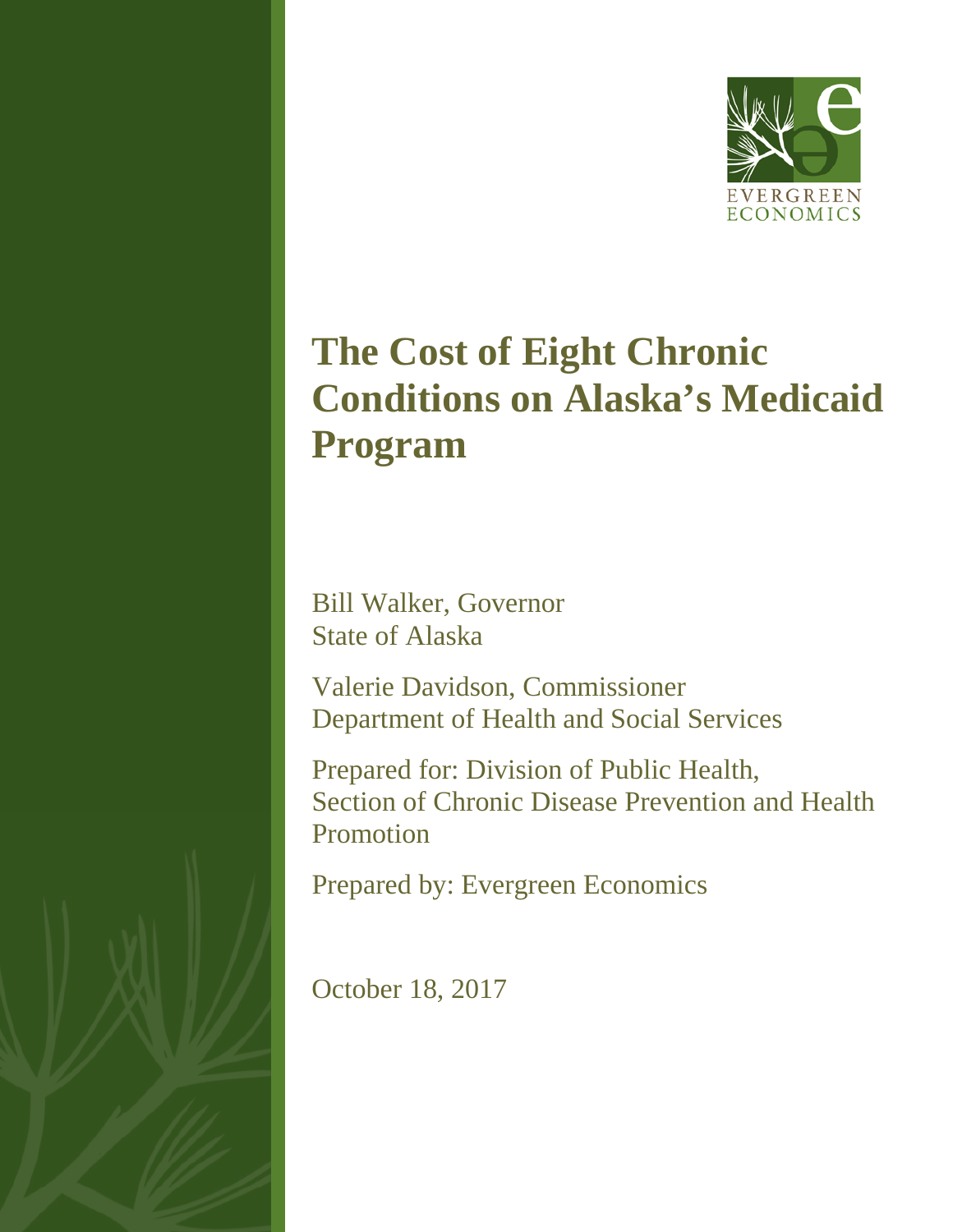

**Prepared by:** Ted L. Helvoigt, Ph.D. Hans Lehndorff Nick McMillan

**Date submitted October 18, 2017**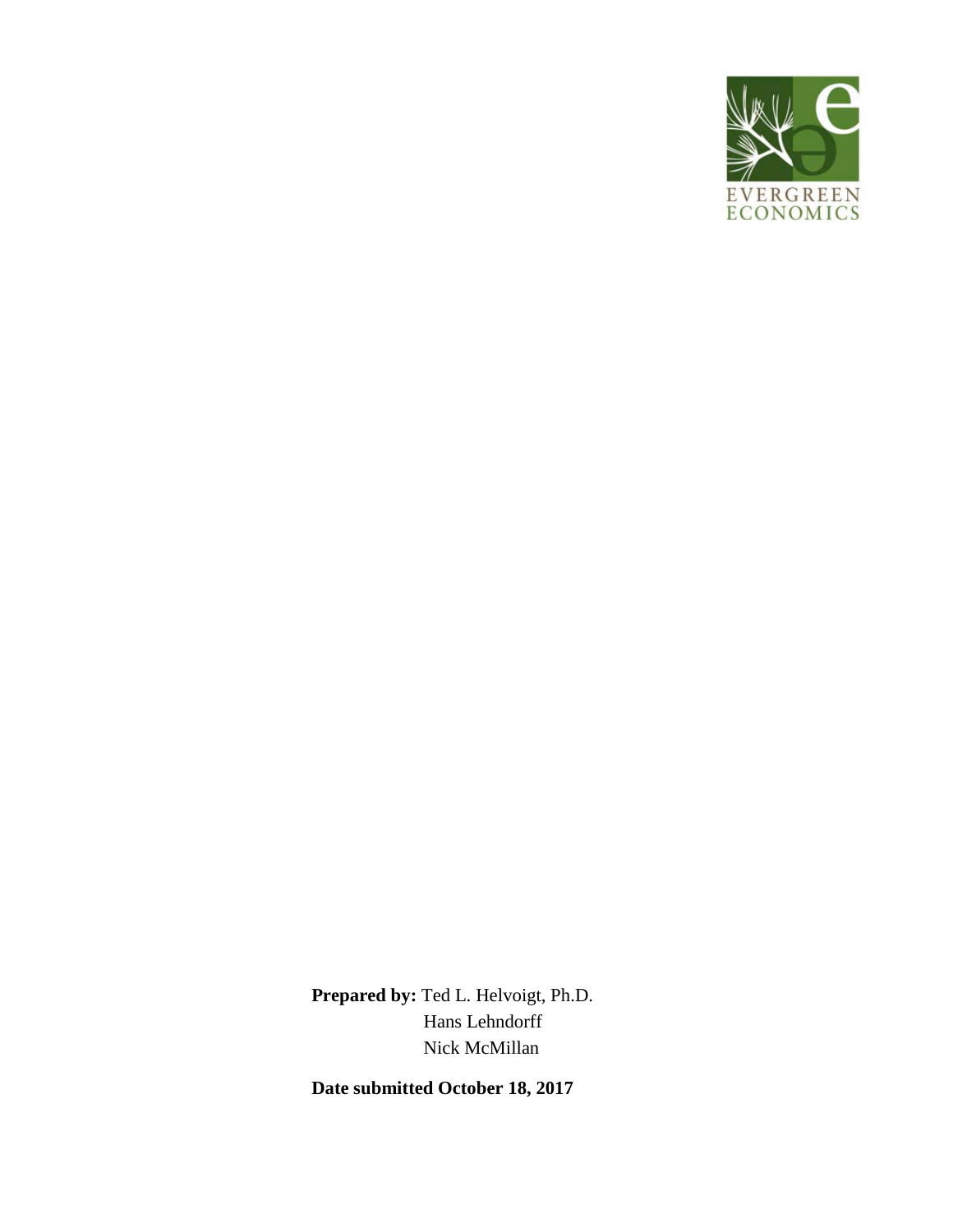

# **Table of Contents**

| $\mathbf{1}$   |                                                                              |  |
|----------------|------------------------------------------------------------------------------|--|
| $\overline{2}$ | <b>SELF-REPORTED PREVALENCE OF CHRONIC CONDITIONS IN ALASKA 6</b>            |  |
|                |                                                                              |  |
| 3              |                                                                              |  |
|                |                                                                              |  |
|                |                                                                              |  |
|                | 3.3                                                                          |  |
| 4              | POTENTIAL COST SAVINGS TO THE MEDICAID PROGRAM FROM DIABETES                 |  |
|                | 4.1 PRIOR ANALYSIS OF POTENTIAL COST SAVINGS TO ALASKA MEDICAID PROGRAM FROM |  |
|                | REVIEW OF PUBLISHED LITERATURE ON THE EFFECTIVENESS OF DIABETES SELF-<br>42  |  |
|                | ESTIMATING THE POTENTIAL COST SAVINGS OF PROVIDING DIABETES SELF-<br>43      |  |
|                |                                                                              |  |
|                |                                                                              |  |
|                |                                                                              |  |
|                |                                                                              |  |
| 5              |                                                                              |  |
| 6              |                                                                              |  |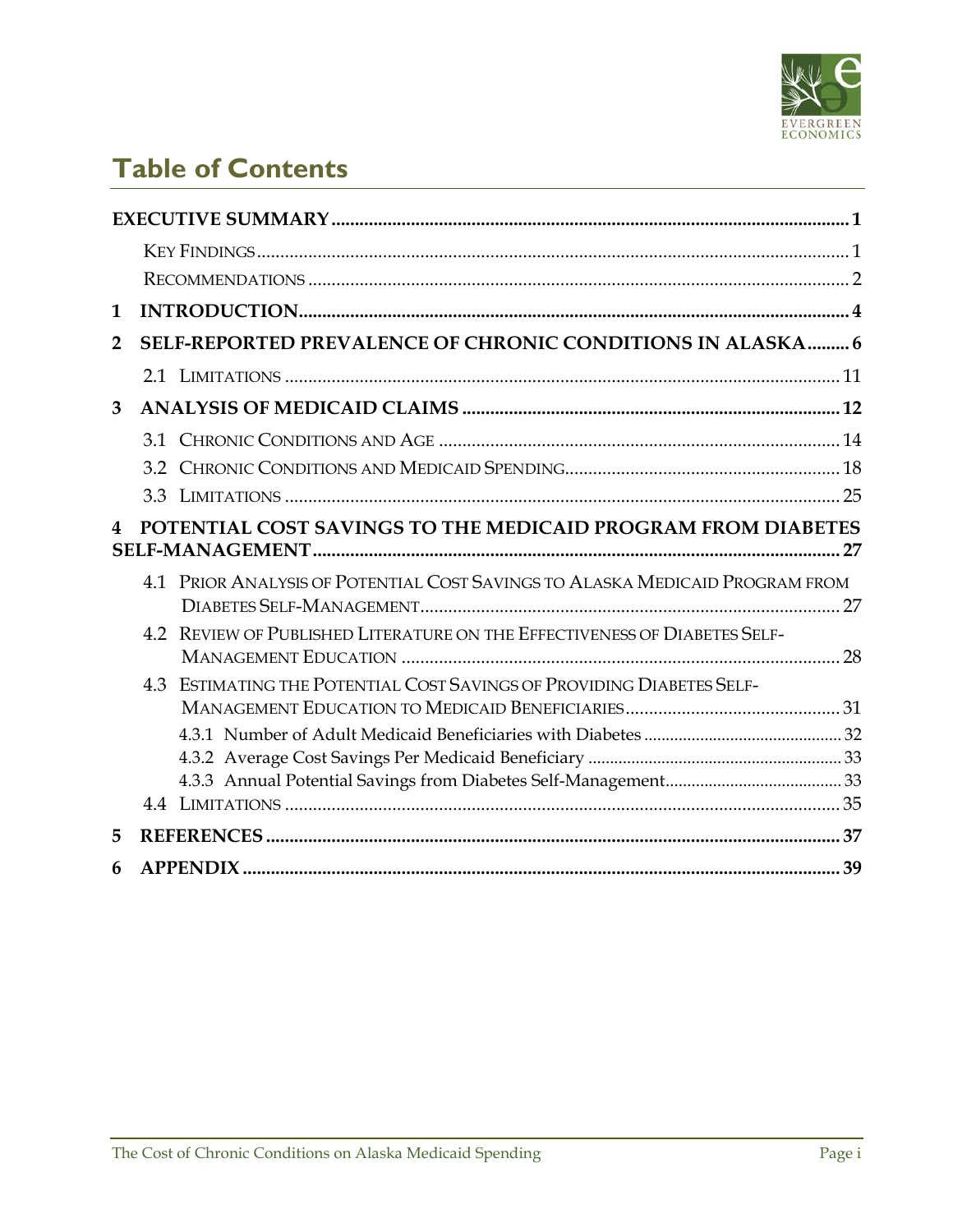

# **List of Tables**

| Table 2: Self-Reported Prevalence of Eight Chronic Conditions Among Working-Age          |  |
|------------------------------------------------------------------------------------------|--|
|                                                                                          |  |
| Table 3: Self-Reported Prevalence of Eight Chronic Conditions Among Older Alaska         |  |
|                                                                                          |  |
| Table 4: Self-Reported Prevalence of Multiple Chronic Conditions Among Medicaid          |  |
|                                                                                          |  |
| Table 5: Proportion of Alaska Adults with Each Pair of Chronic Conditions  10            |  |
| Table 6: Proportion of Medicaid Eligible Adults with Each Pair of Chronic Conditions  10 |  |
| Table 7: Number of and Spending on Medicaid Beneficiaries of All Ages by Chronic         |  |
|                                                                                          |  |
| Table 8: Number of and Spending on Working-Age Adult Medicaid Beneficiaries by           |  |
|                                                                                          |  |
| Table 9: Number of and Spending on Older Adult Medicaid Beneficiaries by Chronic         |  |
|                                                                                          |  |
| Table 10: Number of and Spending on Alaska Adult Medicaid Beneficiaries Diagnosed        |  |
|                                                                                          |  |
| Table 11: Number of and Spending on Alaska Adult Medicaid Beneficiaries Diagnosed        |  |
|                                                                                          |  |
| Table 12: Number of and Spending on Alaska Adult Medicaid Beneficiaries by Chronic       |  |
| 22                                                                                       |  |
| Table 13: Average Spending by Alaska Adult Beneficiaries with Chronic Conditions by      |  |
| 23                                                                                       |  |
| Table 14: Total, State General Fund, and Federal Spending by Adult Beneficiaries with    |  |
| 24                                                                                       |  |
| Table 15: Average Per Capita State General Fund and Federal Spending by Adult            |  |
|                                                                                          |  |
| Table 16: Summary of Studies on Cost Effectiveness of Diabetes Management* 31            |  |
| Table 17: Estimated Count of Adult Medicaid Beneficiaries with Diabetes 32               |  |
| Table 18: Estimated Total Cost Savings to Alaska's Medicaid Program from Diabetes Self-  |  |
|                                                                                          |  |
| Table 19: Estimated General Fund Cost Savings to Alaska's Medicaid Program from          |  |
| Diabetes Self-Management Education Targeted at Working-Age Adults  35                    |  |
| Table 20: Mapping of DHS Categories of Service to Component of Medicaid Services  41     |  |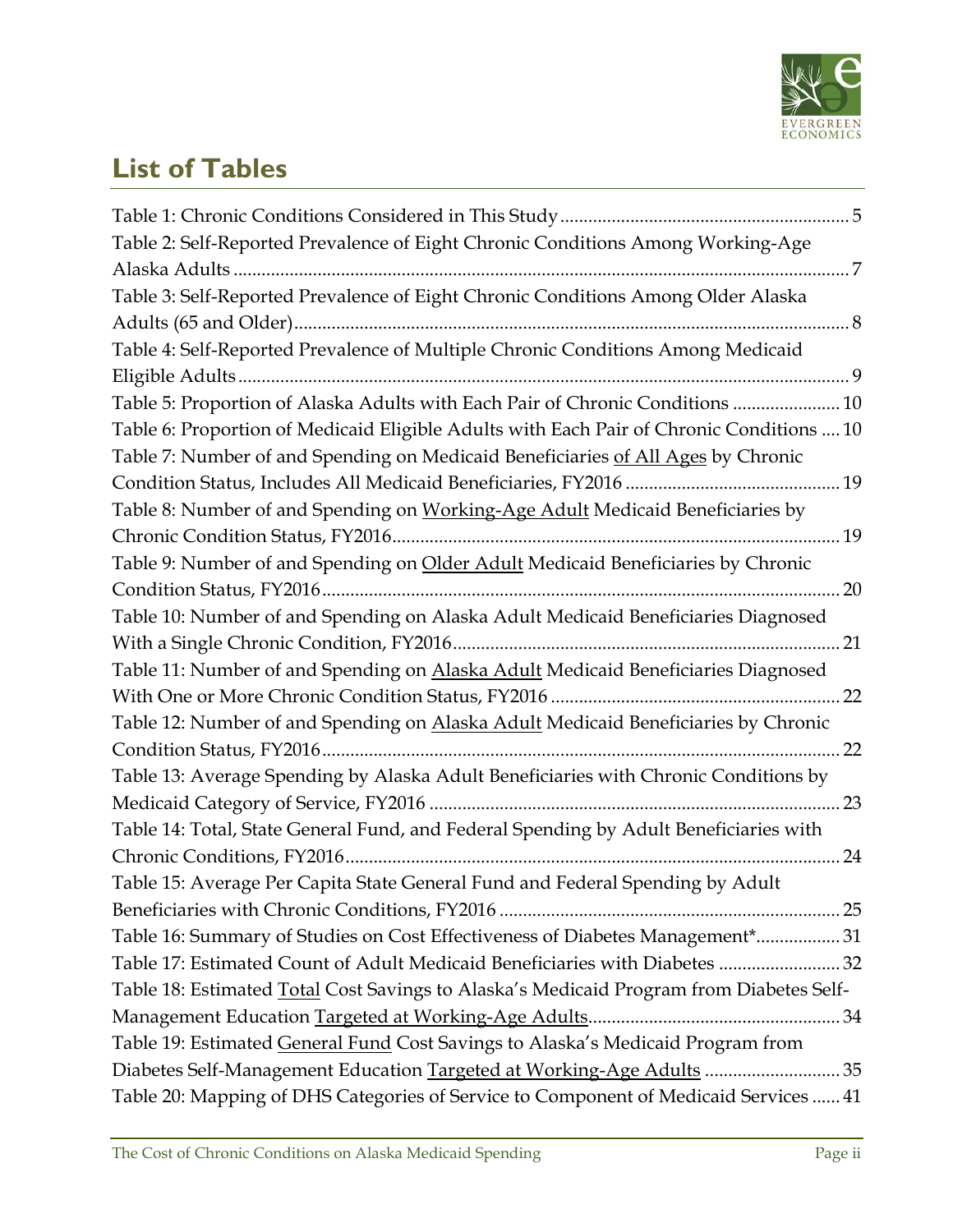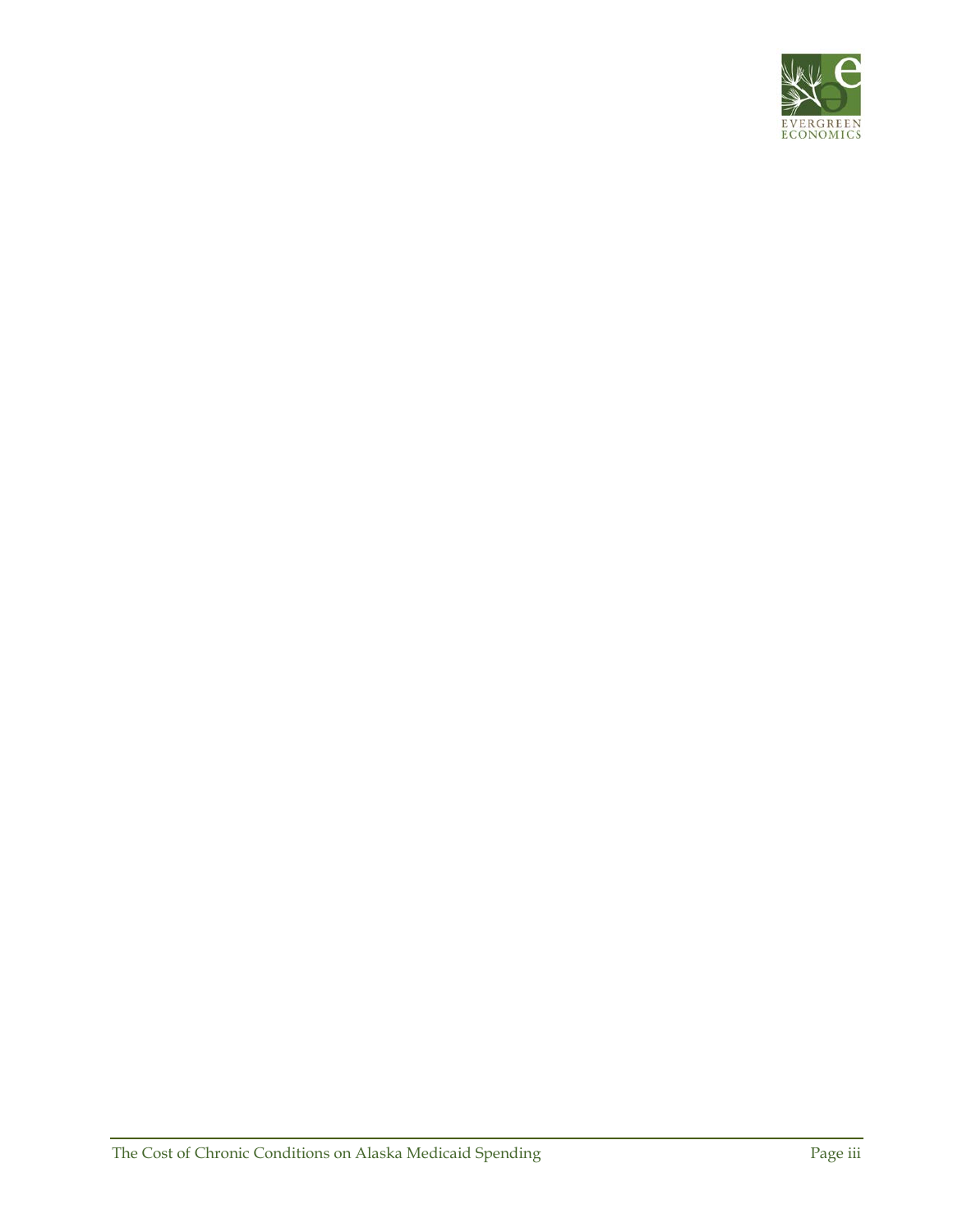

# **List of Figures**

| Figure 2: Proportion of Medicaid Beneficiaries Treated for at Least One of the Eight   |  |
|----------------------------------------------------------------------------------------|--|
|                                                                                        |  |
| Figure 3: Prevalence of Treatment for Each Chronic Condition by Age of Adult Medicaid  |  |
|                                                                                        |  |
| Figure 4: Total Cost of Medicaid Services by Fiscal Year in Which Service Occurred  40 |  |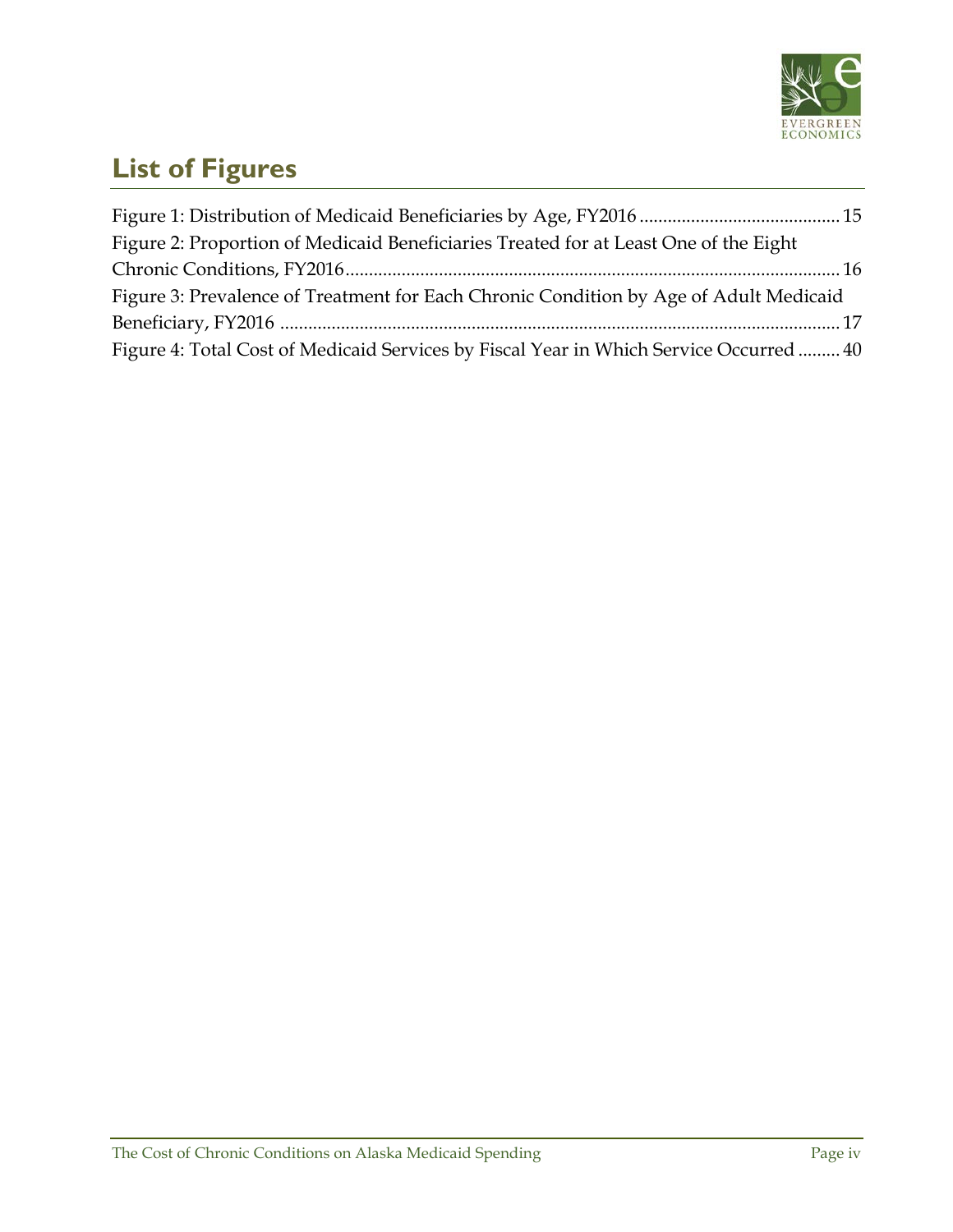

# **Executive Summary**

In February 2017, the Chronic Disease Prevention and Health Promotion (CDPHP) Section of the Division of Public Health engaged Evergreen Economics to estimate the cost to Alaska's Medicaid program of eight chronic conditions: cancer, diabetes, heart disease, injuries from falls, obesity, opioid abuse, stroke, and tobacco use. Evergreen Economics analyzed claims level data contained in the Medicaid Management Information System (MMIS) for fiscal year (FY) 2016 to identify Medicaid beneficiaries with each of the eight chronic conditions. We found that there were more than 18,000 adult Medicaid beneficiaries with one or more of the eight chronic conditions.

In addition to examining the cost of the eight chronic conditions, CDPHP requested Evergreen Economics to examine potential cost savings to the Medicaid program associated with diabetes self-management education (DSME).

# **Key Findings**

- Only 10 percent of all Medicaid beneficiaries received treatment for one or more of the eight chronic conditions in FY2016.
- Nearly all (97%) of the Medicaid beneficiaries treated for one or more of the eight chronic conditions were adults 18 years of age or older.
- The likelihood that a Medicaid beneficiary is treated for one or more of the eight chronic conditions increases with age.
- The prevalence of being treated for one of the eight chronic conditions peaks at around 80 years of age at about 40 percent.
- Heart disease, tobacco use, and diabetes are the most prevalent of the eight chronic conditions.
- Adult beneficiaries treated for one of the eight chronic conditions represent only 18 percent of all adult Medicaid beneficiaries, but account for 47 percent of spending on Medicaid services for adults (\$565 million of \$1.2 billion).
- An adult beneficiary diagnosed with one or more of the eight chronic conditions incurred on average \$30,000 in Medicaid services in FY2016.
- An adult beneficiary *not* diagnosed with any of the eight chronic conditions incurred on average \$7,700 in Medicaid services in FY2016.
- On a per-beneficiary basis, the most expensive chronic conditions in FY2016 were strokes (\$60,487) and injuries from falls (\$81,009).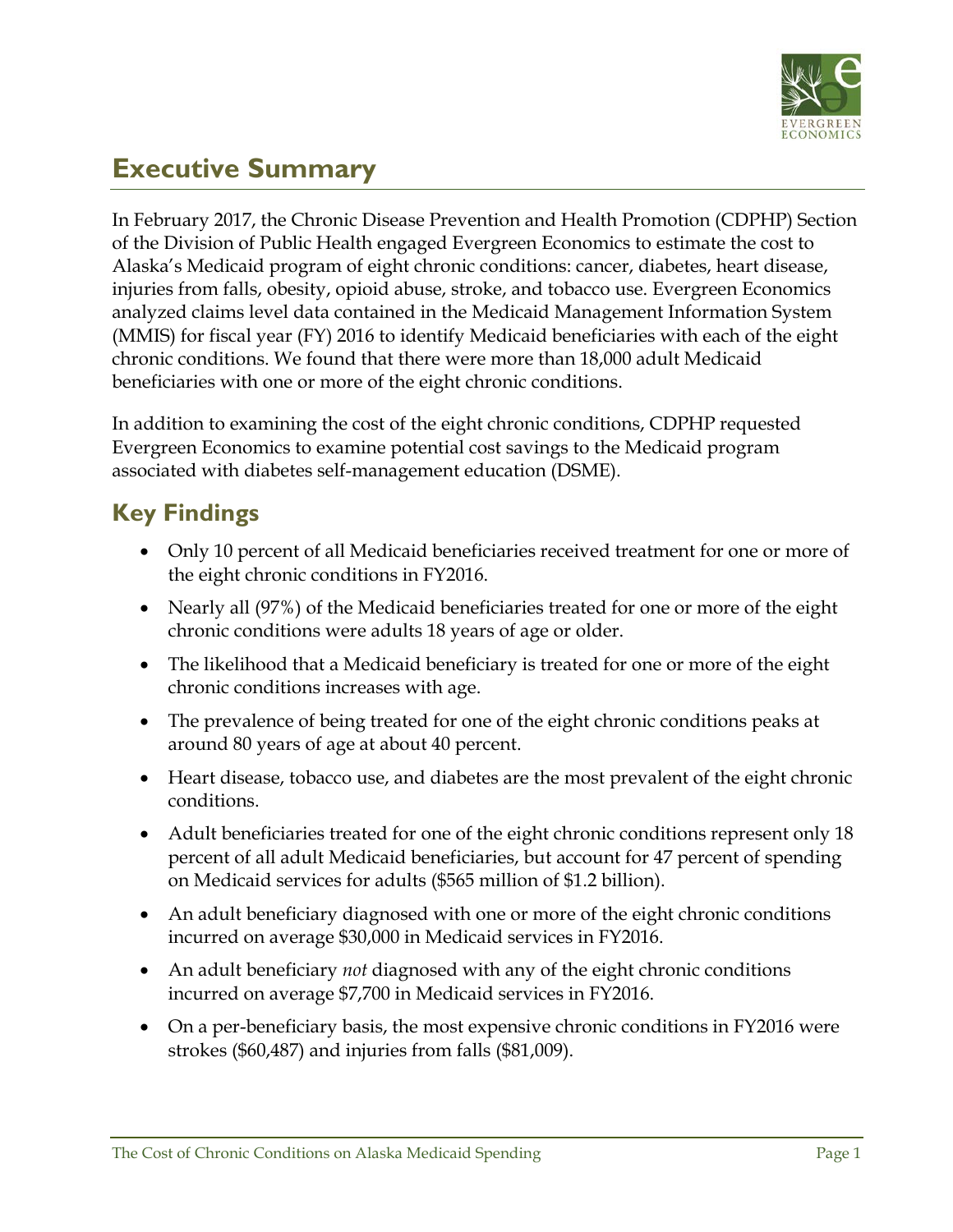

- Adult beneficiaries with heart disease alone or in combination with one or more of the other seven chronic conditions accounted for \$330 million in Medicaid spending in FY2016.
- About 42 percent of adult Medicaid beneficiaries treated for any of the eight chronic conditions were treated for multiple chronic conditions.
- Findings from peer-reviewed research studies indicate that DSME programs lead to net savings in the cost of medical services.
- A DSME program could lead to net savings to the Medicaid program of about \$1,900 per adult beneficiary in FY2018.
- If all working-age adult Medicaid beneficiaries with diabetes participated in DSME, the Alaska Medicaid program could save about \$12 million in total spending and \$4 million in state general fund spending in FY2018.

### **Recommendations**

**1. Monitor trends in utilization and spending on Medicaid services by beneficiaries diagnosed as having one or more chronic conditions.**

The only way to truly understand the extent to which chronic conditions are impacting Alaska's Medicaid program is repeated measurement. We recommend that the Alaska Department of Health and Social Services (DHSS), on a quarterly basis, analyze utilization and spending on Medicaid services by beneficiaries diagnosed as having one or more of the eight chronic conditions. While this recommendation would require an ongoing commitment by DHSS, it is relatively straightforward to query the MMIS by diagnosis code, to extract spending and other data, and to analyze the data and generate meaningful reports for DHSS leaders.

#### **2. Conduct a longitudinal analysis of a random sample of Medicaid beneficiaries diagnosed as having one or more chronic conditions.**

We recommend DHSS randomly choose a sample of adults diagnosed in FY2016 with one or more of the eight chronic conditions, as well as a control group of adults with similar demographic characteristics that were not diagnosed with any of the eight chronic conditions in FY2016. Then, using FY2016 as a baseline, on a quarterly basis, track Medicaid enrollment, utilization and spending on Medicaid services, and diagnosis of chronic conditions for each beneficiary in the sample. The results of the longitudinal study, which would maintain the anonymity of each beneficiary, would inform DHSS leadership about many of the effects that chronic conditions have on the Medicaid program, including the ways in which chronic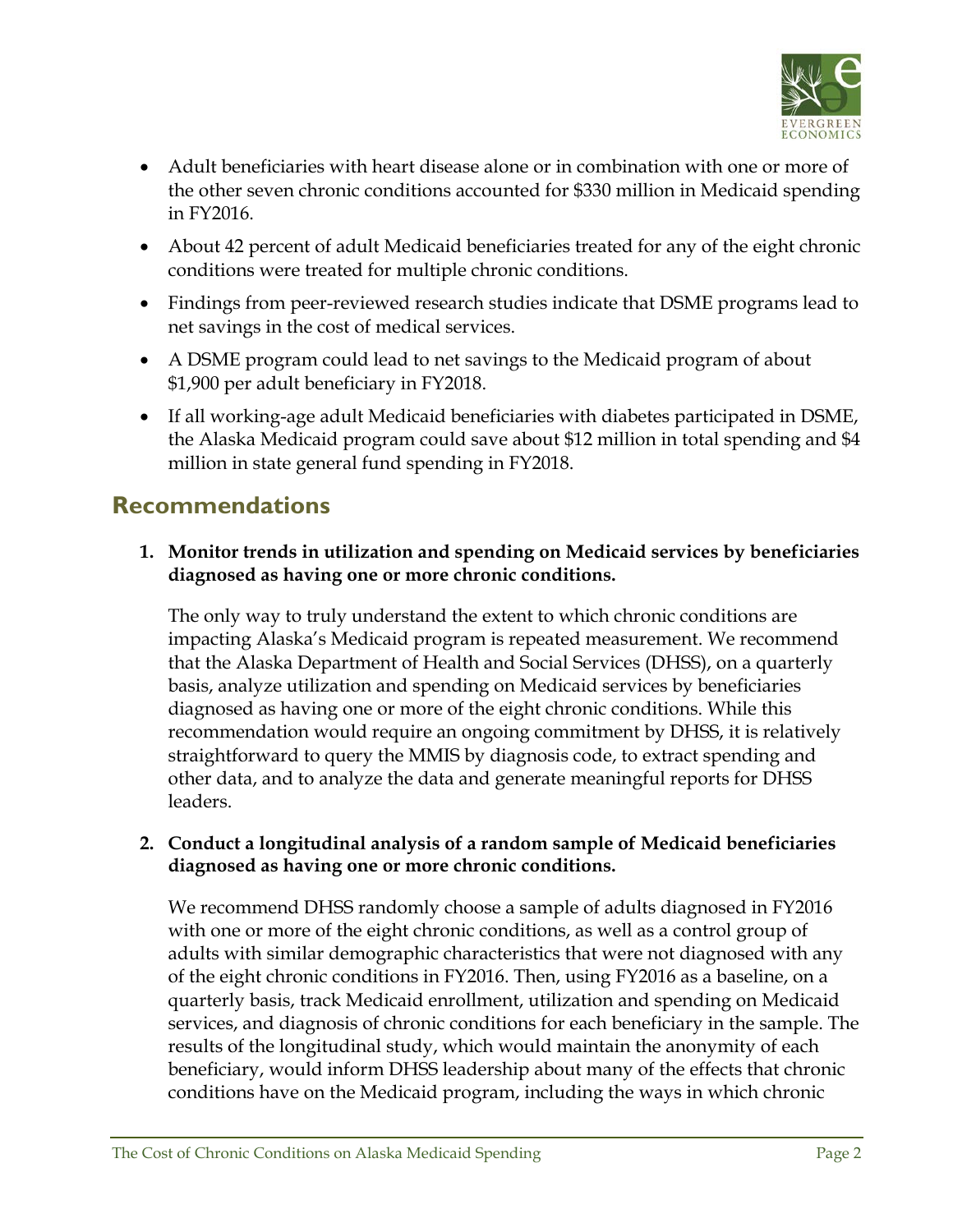

conditions affect utilization and spending on Medicaid services, the persistence of each chronic condition, and changes in the prevalence of co-chronic conditions.

#### **3. Integrate diabetes self-management education (DSME) into the Medicaid program.**

We believe there is sufficient evidence from peer-reviewed studies and this analysis to suggest that Alaska's Medicaid program could achieve cost savings through the implementation of a DSME program. We recommend that the State of Alaska consider making DSME a covered benefit for all adult beneficiaries with diabetes. We also recommend that CDPHP continuously evaluate the DSME program to demonstrate the value of DSME in reducing the cost of providing Medicaid services to beneficiaries with diabetes. Continuous evaluation would not require a complex experimental design (e.g. randomized control trial), but rather analysis on a quarterly basis (similar to Recommendation 2) of spending on participants receiving or who received DSME and a comparison group of beneficiaries who have not received DSME. While there is potential self-selection bias with this approach, its effect on the analysis can be minimized.

#### **4. Analyze potential cost savings from chronic disease self-management programs (CDSMP) for chronic conditions with significant cost impacts to the Alaska Medicaid program.**

In this report, we only consider potential cost savings associated with diabetes selfmanagement. We recommend CDPHP consider analyzing potential cost savings associated with self-management of heart disease, tobacco use, opioid abuse, obesity, and possibly other chronic conditions (either considered in this report or not).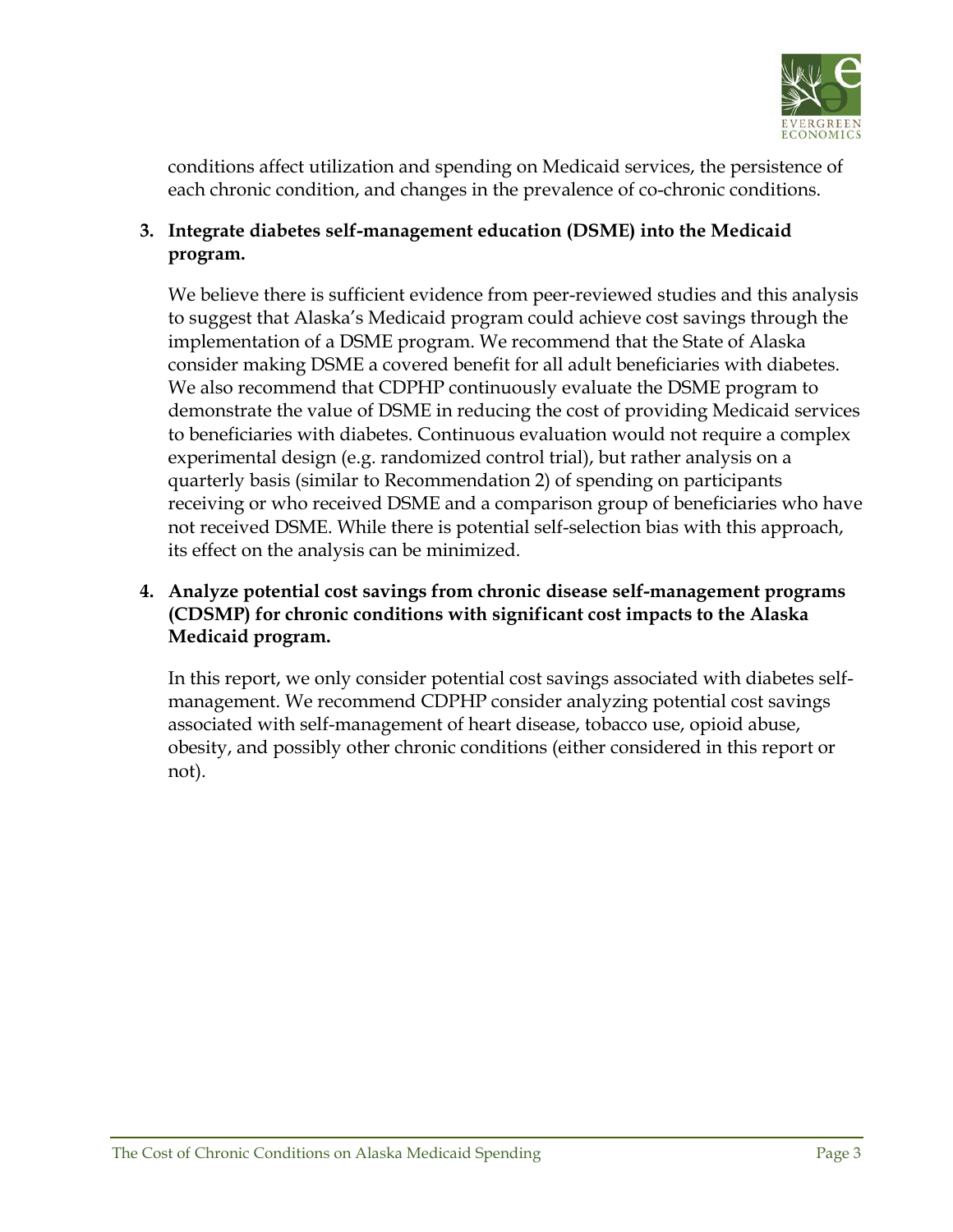

# **1 Introduction**

In this report, Evergreen Economics presents the results of our analysis of the costs of health services provided to Medicaid beneficiaries who have one or more of the following eight chronic health conditions: cancer, diabetes, heart disease, injuries from falls, obesity, opioid abuse, stroke, and tobacco use. It is our understanding that, while the Chronic Disease Prevention and Health Promotion (CDPHP) Section of the Division of Public Health is concerned with a wider array of chronic conditions affecting Medicaid beneficiaries and other Alaskans, it is particularly interested at this time in understanding the cost implications associated with these eight chronic conditions.

Alaska Medicaid reimburses hospitals, physicians, and other healthcare providers for providing healthcare services to Medicaid beneficiaries. In Alaska, Medicaid operates as a fee-for-service program, meaning that it reimburses (pays) providers per unit of service provided according to established rates of payment. Generally speaking, Alaska's healthcare system, like healthcare systems across the U.S., was organized to provide acute medical care.[1](#page-9-0) However, throughout the U.S., increasing numbers of people suffer from one or more chronic diseases or conditions that require ongoing medical care along with educational programs and training to assist them in managing their chronic condition(s) (Boren et. al, 2009; de Bruin et. al, 2011; Freeman et. al, 2011).

Among medical professionals, there appears to be significant variation in the use of the term 'chronic conditions.'[2](#page-9-1) The U.S. National Center for Health Statistics defines chronic conditions as diseases or other medical conditions lasting three months or more.[3](#page-9-2) Based on data for 2012, the Centers for Disease Control and Prevention (CDC) reports that about half of adults in the U.S. had at least one chronic condition and that seven of the top 10 causes of death in 2010 were the result of chronic conditions.[4](#page-9-3) Ward and Black (2016) report that nearly 26 percent of U.S. adults have at least two chronic conditions, but that in Alaska, the prevalence of adults with multiple chronic conditions is only 19.6 percent among the lowest nationally.[5](#page-9-4)

<span id="page-9-0"></span><sup>1</sup> National Research Council (US); Institute of Medicine (US); Woolf SH, Aron L, editors. *U.S. Health in International Perspective: Shorter Lives, Poorer Health*. Washington, DC: National Academies Press (US); 2013. 4, Public Health and Medical Care Systems. Available from: https://www.ncbi.nlm.nih.gov/books/NBK154484/

<span id="page-9-1"></span><sup>2</sup> Bernell, B. and S. Howard, "Use Your Words Carefully: What is a Chronic Disease?" Frontiers in Public Health. 2016; 4: 159. Published online 2016 Aug 2. doi: http://dx.doi.org/10.3389%2ffpubh.2016.00159 (accessed April 17, 2017).

<span id="page-9-2"></span><sup>3</sup> National Health Council. "About Chronic Conditions." http://www.nationalhealthcouncil.org/newsroom/aboutchronic-conditions

<span id="page-9-3"></span><sup>4</sup> Centers for Disease Control and Prevention. "Chronic Disease Prevention and Health Promotion."

https://www.cdc.gov/chronicdisease/overview/index.htm

<span id="page-9-4"></span><sup>5</sup> Ward BW, Black LI. "State and Regional Prevalence of Diagnosed Multiple Chronic Conditions Among Adults Aged ≥18 Years — United States, 2014." MMWR Morb Mortal Wkly Rep 2016;65:735–738. DOI: http://dx.doi.org/10.15585/mmwr.mm6529a3.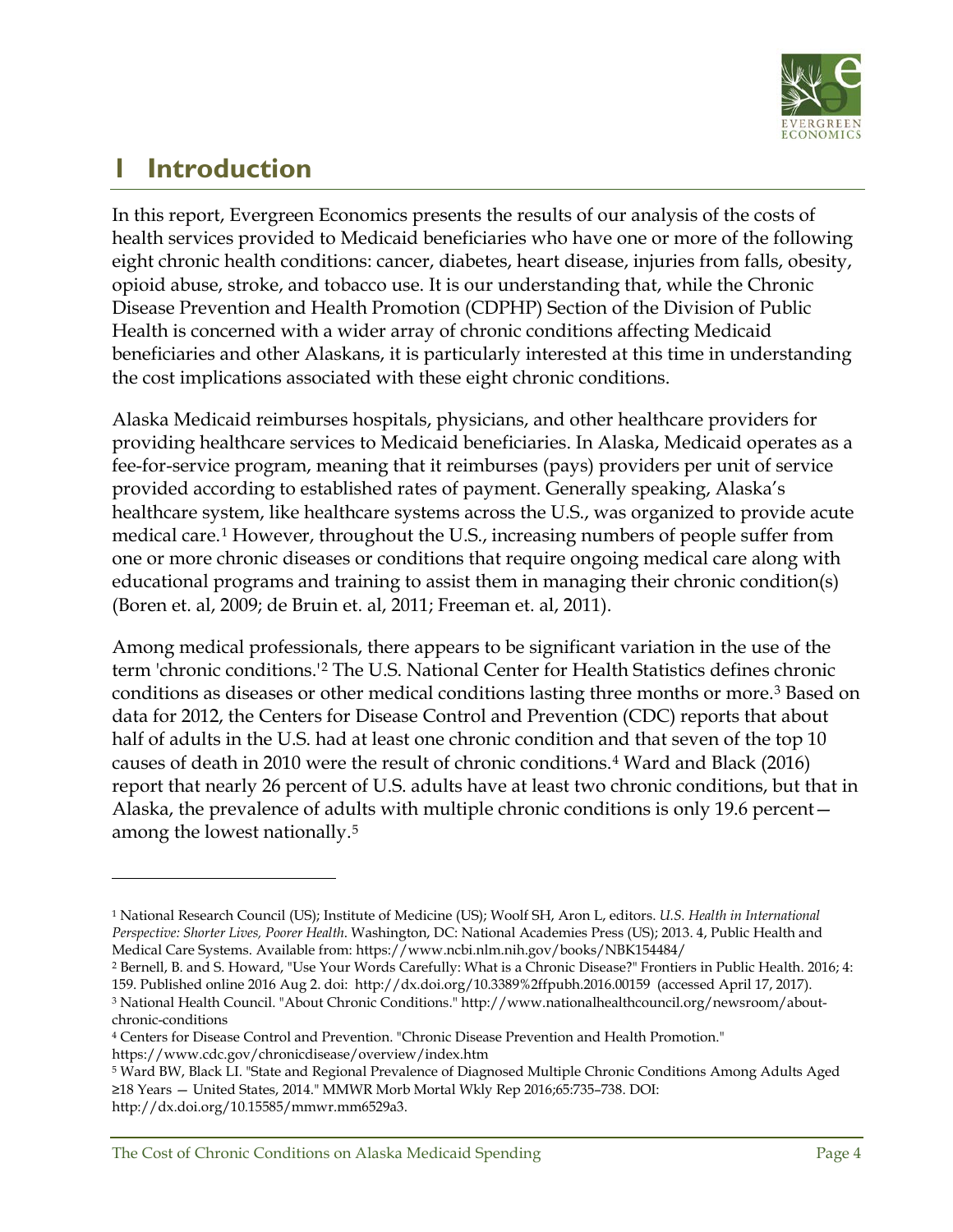

The Centers for Medicare & Medicaid Services (CMS) define 27 chronic conditions, as well as 33 conditions referred to as *other chronic or potentially disabling conditions*.[6](#page-10-1) For this study, we followed the CMS definition for seven of the eight chronic conditions we analyzed, some of which included more than one CMS chronic condition. The exception, opioid abuse, is not included in the CMS list of 27 chronic conditions. [Table 1](#page-10-0) lists the eight chronic conditions we analyzed in this report and (where applicable) the CMS chronic conditions categories that define the diagnosis codes that indicate the chronic condition.

<span id="page-10-0"></span>

| <b>Chronic Condition</b> | <b>CMS Chronic Condition Categories</b>                                                                      |
|--------------------------|--------------------------------------------------------------------------------------------------------------|
| Cancer                   | Breast, Colorectal, Lung, Prostate, and Endometrial Cancer,<br>Leukemias and Lymphomas                       |
| <b>Diabetes</b>          | Diabetes (Type I or Type 2)                                                                                  |
| <b>Heart Disease</b>     | Atrial Fibrillation, Acute Myocardial Infarction, Hypertension, Heart<br>Failure, and Ischemic Heart Disease |
| Injuries from Falls      | Hip/Pelvic Fracture, Spinal Cord Injury                                                                      |
| Obesity                  | Obesity                                                                                                      |
| <b>Opioid Abuse</b>      | Not a CMS chronic disease; determined based on ICD-9 and ICD-10<br>descriptions                              |
| Stroke                   | Stroke/Transient Ischemic Attack                                                                             |
| Tobacco Use              | Tobacco Use                                                                                                  |
|                          |                                                                                                              |

#### **Table 1: Chronic Conditions Considered in This Study**

The remainder of the report is organized into three related, but largely stand-alone chapters:

- In Chapter 2, we examine data from an annual household survey administered each year by the Division of Public Health. We estimate the proportion of adults with each of the eight chronic conditions listed in [Table 1](#page-10-0) segmented by those who are Medicaid eligible and those who are not Medicaid eligible.
- In Chapter 3, we analyze Medicaid claims data to identify Medicaid beneficiaries that had paid Medicaid claims that included a diagnosis code indicating the beneficiary received treatment for one or more of the eight chronic conditions listed in [Table 1.](#page-10-0)
- In Chapter 4, we estimate potential savings to the Medicaid program associated with providing diabetes self-management education programs to those Medicaid beneficiaries with diabetes.

<span id="page-10-1"></span><sup>6</sup> Chronic Conditions Data Warehouse. https://www.ccwdata.org/web/guest/condition-categories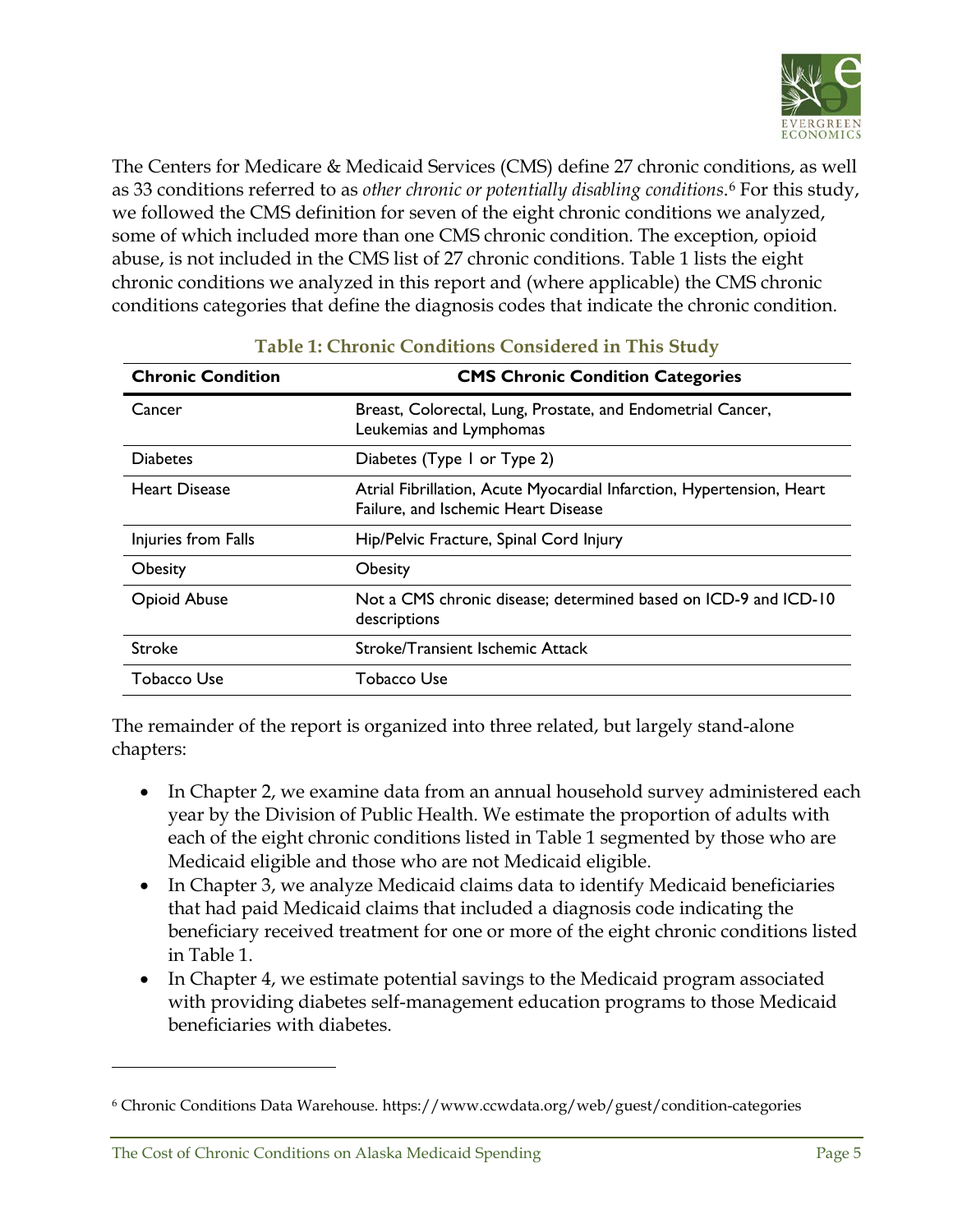

# **2 Self-Reported Prevalence of Chronic Conditions in Alaska**

We analyzed data from the 2014 Behavioral Risk Factor Surveillance System (BRFSS) survey that the Division of Public Health conducts each year, in order to develop estimates of the prevalence of the eight chronic conditions among all Alaska adults as well as among Alaska adults who, based on their responses to specific survey questions, appear to be eligible for Medicaid (but are not necessarily enrolled).[7](#page-11-0) 

The BRFSS survey is a statewide household telephone survey that collects detailed demographic, household, and health-related information on Alaskans 18 years of age or older.[8](#page-11-1) Among the myriad of survey questions are ones that allow us to determine or predict whether an adult respondent is eligible for Medicaid. Specifically, adult respondents are asked their age, the number of other adults living in the home, the presence and ages of any dependent children living in the home, household income, and disability status. These are key factors that determine if an Alaska adult is eligible for Medicaid;<sup>[9](#page-11-2)</sup> based on an individual's responses to these questions, we categorized the individual as being either Medicaid eligible or not-Medicaid eligible.[10](#page-11-3)

[Table 2](#page-12-0) shows the self-reported prevalence among working-age Alaskans (18-64) for eight chronic conditions. We stratified the data based on a respondent's (self-reported) eligibility for Medicaid and tested whether the prevalence of each chronic condition is statistically significantly different between the Medicaid eligible and not-Medicaid eligible populations.[11](#page-11-4) We found that there is not a statistically significant difference in the prevalence of cancer and heart disease between working age adults who are eligible and those who are not eligible for Medicaid. However, we found that working-age adults who

<span id="page-11-0"></span><sup>7</sup> Data from the 2016 BRFSS survey for Alaska have not been released. Initially, we planned to analyze data from the 2015 BRFSS survey; however, questions about injuries from falls were not asked in the BRFSS survey that year.

<span id="page-11-1"></span><sup>8</sup> The BRFSS survey is not unique to Alaska; it is conducted in all 50 states.

<span id="page-11-2"></span><sup>9</sup> A reviewer pointed out that our identification of Medicaid eligibility did not include assessments of the person's assets (the BRFSS asks limited questions about assets). Thus, some persons we identified as being Medicaid eligible may not be due to the value of certain assets. Nevertheless, our intent is not to predict the proportion of Alaska adults who are Medicaid eligible, but rather to categorize adults into those who may be Medicaid eligible and those who appear to not be Medicaid eligible in order to then compare prevalence of the eight chronic conditions.

<span id="page-11-3"></span><sup>&</sup>lt;sup>10</sup> The 2014 BRFSS survey did ask about health insurance coverage; however, from our experience working with BRFSS survey data, it is clear that many respondents confused Medicaid and Medicare. In addition, some respondents stated that they do not know if they had health insurance, while others reported that they had health insurance, but did not know what type of insurance it was (e.g. Medicaid, employer provided, etc.).

<span id="page-11-4"></span><sup>11</sup> Testing was done using a t-test, which is a test of differences of means (averages). We tested with a 0.05 level of significance, which equates to a 95 percent level of confidence.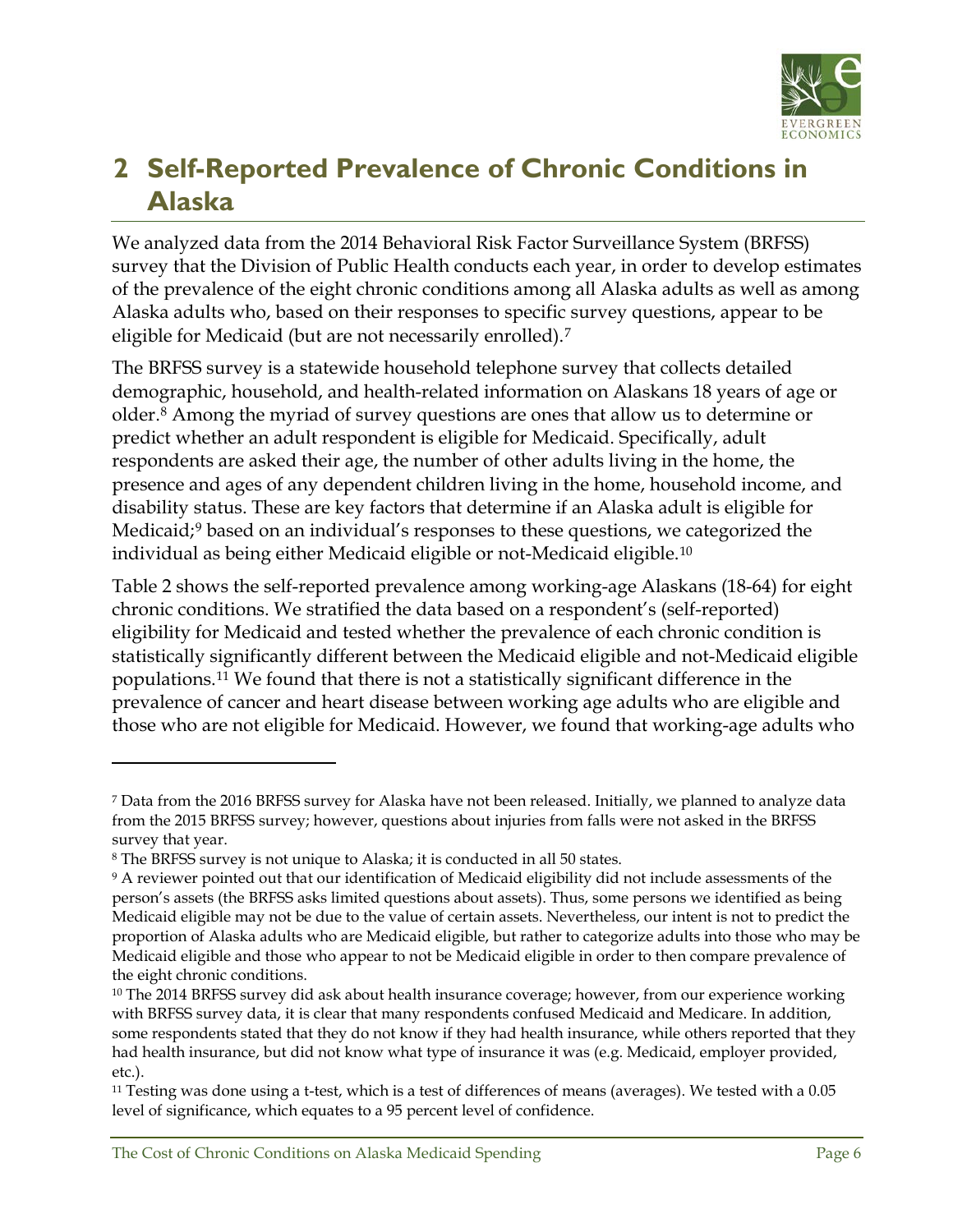

are Medicaid eligible do have a higher prevalence of the six other chronic conditions (diabetes, injuries from falls, obesity, tobacco use, drug abuse,[12](#page-12-1) and stroke) than workingage adults who are not Medicaid eligible.

| <b>Chronic Condition</b> | <b>Medicaid</b><br><b>Eligible</b><br><b>Adults</b> | <b>Not-Medicaid</b><br><b>Eligible</b><br><b>Adults</b> | <b>Difference</b><br>(Percentage<br>Points) | t-Test<br><b>Value</b> | <b>Statistically</b><br><b>Significantly</b><br>Different?* |
|--------------------------|-----------------------------------------------------|---------------------------------------------------------|---------------------------------------------|------------------------|-------------------------------------------------------------|
| Cancer                   | 5.2%                                                | 5.3%                                                    | $-0.1$                                      | $-0.12$                | No                                                          |
| <b>Diabetes</b>          | 7.5%                                                | 4.7%                                                    | 2.8                                         | 2.82                   | <b>Yes</b>                                                  |
| Heart Disease            | 14.8%                                               | 12.9%                                                   | 9. ا                                        | 1.26                   | No                                                          |
| Injuries from Falls      | 8.8%                                                | 4.7%                                                    | 4.2                                         | 4.18                   | <b>Yes</b>                                                  |
| Obesity                  | 31.6%                                               | 27.4%                                                   | 4.2                                         | 2.10                   | <b>Yes</b>                                                  |
| Drug Abuse <sup>13</sup> | 43.8%                                               | 30.1%                                                   | 13.7                                        | 6.66                   | <b>Yes</b>                                                  |
| Stroke                   | 2.4%                                                | 1.2%                                                    | 1.2                                         | 2.19                   | <b>Yes</b>                                                  |
| <b>Tobacco Use</b>       | 35.6%                                               | 16.8%                                                   | 18.8                                        | 10.74                  | <b>Yes</b>                                                  |
| <b>Respondents</b>       | 627                                                 | 2,773                                                   |                                             |                        |                                                             |

#### <span id="page-12-0"></span>**Table 2: Self-Reported Prevalence of Eight Chronic Conditions Among Working-Age Alaska Adults**

Source: Analysis by Evergreen Economics of data from the 2014 Alaska BRFSS survey.

\* Evaluated at the 0.05 level of significance.

[Table 3](#page-13-0) shows the self-reported prevalence of chronic conditions among older Alaskans (65 and older). With the exceptions of tobacco use, drug abuse, and possibly obesity, the prevalence of chronic conditions tends to be higher for older Alaskans than it is for working-age adults. This finding is consistent with other studies that have found that the prevalence of chronic disease increases with age and/or is linked to the aging process.[14](#page-12-3) Among older Alaskans, the (self-reported) prevalence of diabetes, heart disease, obesity, and stroke is statistically significantly higher for Medicaid eligible persons than for those not eligible for Medicaid.

The prevalence of tobacco use is lower for older Alaskans than for working-age adults. This finding is consistent with a 2015 CDC study, which reported the prevalence of cigarette smoking by adults age 65 and older to be 8.5 percent nationally, compared to about 23 percent for working-age adults.[15](#page-12-4) There likely are multiple reasons for the lower

<span id="page-12-1"></span><sup>12</sup> The 2014 BRFSS survey asked respondents about their use of illegal drugs (including illegal use of prescription drugs) including opioids. It does not separate opioid use from the use of other drugs. <sup>13</sup> ibid

<span id="page-12-3"></span><span id="page-12-2"></span><sup>14</sup> See for example, "Multiple Chronic Conditions Among Adults aged 45 and Over: Trends Over the Past 10 Years," https://www.cdc.gov/nchs/products/databriefs/db100.htm

<span id="page-12-4"></span><sup>15 &</sup>quot;Current Cigarette Smoking Among Adults – United States, 2005-2014," November 13, 2005 / 64(44);1233- 1240 https://www.cdc.gov/mmwr/preview/mmwrhtml/mm6444a2.htm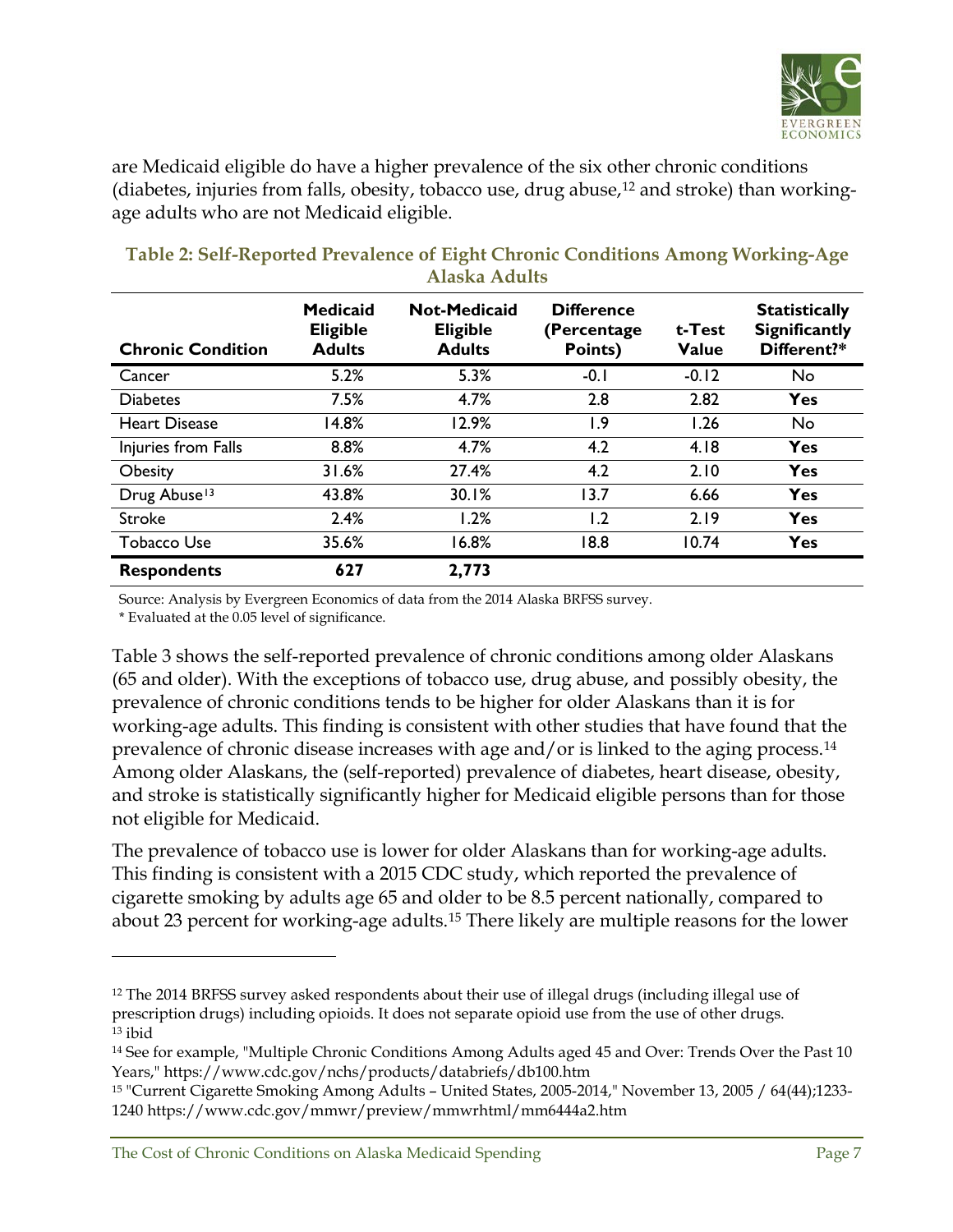

rate of smoking among older Americans including the well-documented health consequences associated with smoking. Higher mortality rates for persistent smokers relative to nonsmokers result in nonsmokers representing an increasingly higher proportion of older Alaskans.[16](#page-13-1) In addition, it is also likely that many older Americans stop smoking as the negative health effects of smoking become more evident.

| <b>Chronic Condition</b> | <b>Medicaid</b><br><b>Eligible</b><br><b>Prevalence</b> | <b>Not-Medicaid</b><br><b>Eligible</b><br><b>Prevalence</b> | <b>Difference</b><br>(Percentage<br>Points) | t-Test<br><b>Value</b> | <b>Statistically</b><br><b>Significantly</b><br>Different?* |
|--------------------------|---------------------------------------------------------|-------------------------------------------------------------|---------------------------------------------|------------------------|-------------------------------------------------------------|
| Cancer                   | 26.9%                                                   | 23.3%                                                       | 3.6%                                        | 0.963                  | <b>No</b>                                                   |
| <b>Diabetes</b>          | 27.8%                                                   | 20.1%                                                       | 7.7%                                        | 2.134                  | <b>Yes</b>                                                  |
| Heart Disease            | 62.2%                                                   | 48.2%                                                       | 14.0%                                       | 3.194                  | <b>Yes</b>                                                  |
| Injuries from Falls      | 12.9%                                                   | 10.9%                                                       | 2.0%                                        | 0.709                  | <b>No</b>                                                   |
| Obesity                  | 35.6%                                                   | 27.0%                                                       | 8.6%                                        | 2.181                  | Yes                                                         |
| Drug Abuse <sup>17</sup> | 22.0%                                                   | 23.0%                                                       | $-1.0%$                                     | $-0.278$               | <b>No</b>                                                   |
| Stroke                   | 13.2%                                                   | 8.0%                                                        | 5.2%                                        | 2.092                  | <b>Yes</b>                                                  |
| <b>Tobacco Use</b>       | 14.6%                                                   | 9.5%                                                        | 5.1%                                        | 1.903                  | <b>No</b>                                                   |
| <b>Respondents</b>       | 152                                                     | 836                                                         |                                             |                        |                                                             |

#### <span id="page-13-0"></span>**Table 3: Self-Reported Prevalence of Eight Chronic Conditions Among Older Alaska Adults (65 and Older)**

Source: Analysis by Evergreen Economics of data from the 2014 Alaska BRFSS survey.

\* Evaluated at the 0.05 level of significance.

<span id="page-13-1"></span><sup>16</sup> Gallup, May 20, 2010, *Smoking and Age: The Baby Boomer Bulge*,

<span id="page-13-2"></span>http://www.gallup.com/poll/128183/smoking-age-baby-boomer-bulge.aspx<br><sup>17</sup> The 2014 BRFSS survey asked about use of illegal drugs (including illegal use of prescription drugs) including opioids, but does not separate opioids from other drugs.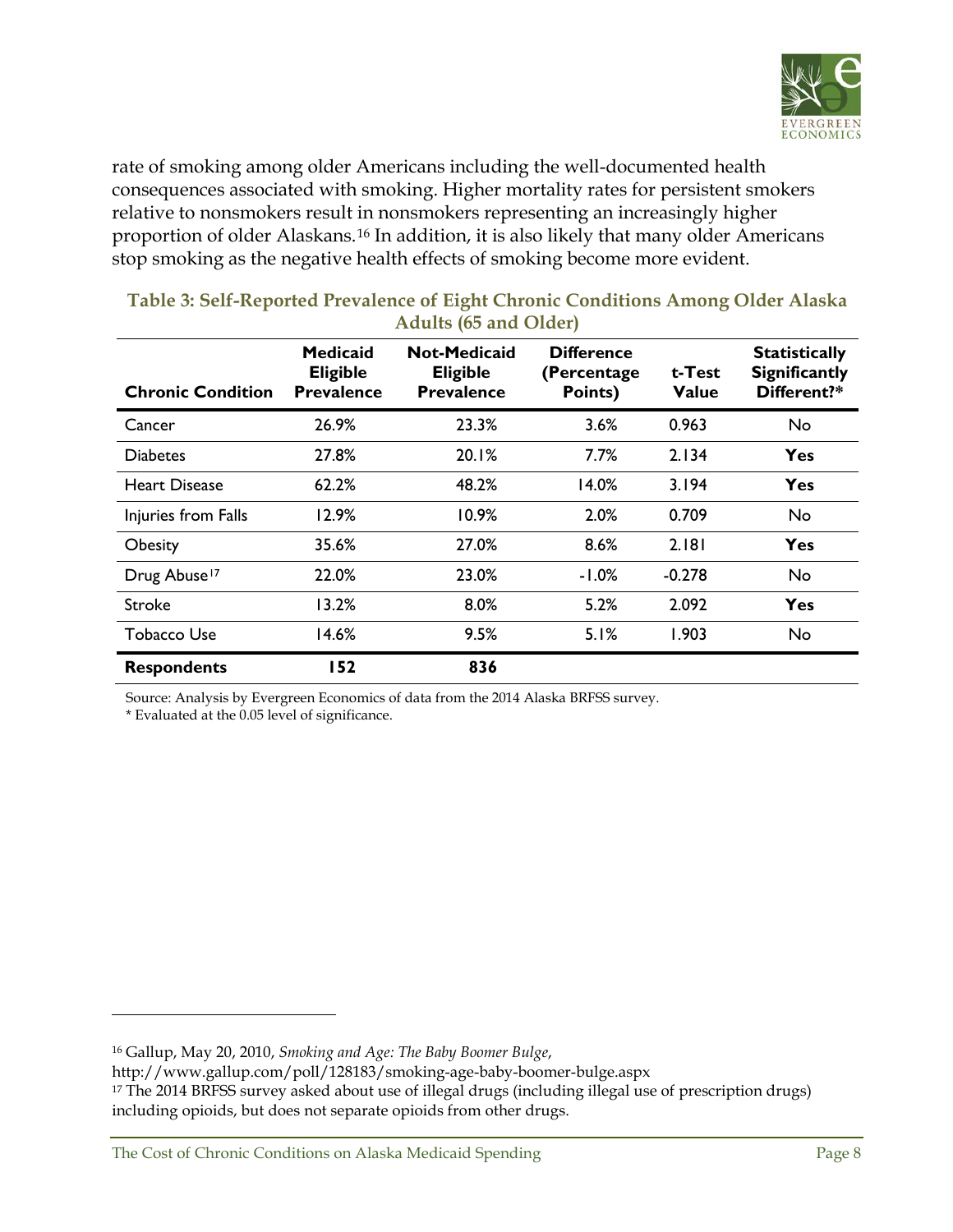

[Table 4](#page-14-0) shows the self-reported prevalence of multiple chronic conditions among Alaska adults who are Medicaid eligible based on analysis of BRFSS survey data. When considering all eight chronic conditions, we found that nearly 45 percent of Medicaid eligible adults have two or more chronic conditions. This number drops to 32.5 percent when we exclude tobacco use as a chronic condition, drops to 29 percent when we exclude drug abuse, and drops to 18.5 percent when we exclude both tobacco use and drug abuse. The trend is similar for Medicaid eligible adults with three or more and four or more chronic conditions, suggesting that for many people, tobacco use and drug abuse are cochronic.

|                                               | Percentage of Medicaid Eligible Alaska Adults                       |                                        |                                       |                                                                   |  |  |  |  |  |
|-----------------------------------------------|---------------------------------------------------------------------|----------------------------------------|---------------------------------------|-------------------------------------------------------------------|--|--|--|--|--|
| <b>Number of Chronic</b><br><b>Conditions</b> | <b>Considering All</b><br><b>Eight Chronic</b><br><b>Conditions</b> | <b>Excluding</b><br><b>Tobacco Use</b> | <b>Excluding</b><br><b>Drug Abuse</b> | <b>Excluding</b><br><b>Tobacco Use &amp;</b><br><b>Drug Abuse</b> |  |  |  |  |  |
| None                                          | 22.5%                                                               | 30.6%                                  | 34.1%                                 | 50.5%                                                             |  |  |  |  |  |
| One                                           | 32.7%                                                               | 37.0%                                  | 36.9%                                 | 31.0%                                                             |  |  |  |  |  |
| Two or More                                   | 44.8%                                                               | 32.5%                                  | 29.0%                                 | 18.5%                                                             |  |  |  |  |  |
| Three or More                                 | 21.8%                                                               | 13.3%                                  | 12.8%                                 | 8.6%                                                              |  |  |  |  |  |
| Four or More                                  | 9.3%                                                                | 5.9%                                   | 5.8%                                  | 3.9%                                                              |  |  |  |  |  |

#### <span id="page-14-0"></span>**Table 4: Self-Reported Prevalence of Multiple Chronic Conditions Among Medicaid Eligible Adults**

Source: Analysis by Evergreen Economics of data from the 2014 Alaska BRFSS survey.

[Table 5](#page-15-0) shows the proportion of Alaska adults with each combination of two chronic conditions (28 pairs in total) based on their responses to the 2014 BRFSS survey.[18](#page-14-1) This information is important because it provides insight on which chronic conditions tend to coincide with other chronic conditions. For example, obesity tends to coincide with several other chronic conditions (diabetes at 5.1 percent, heart disease at 9.7 percent, smoking at 6.7 percent, and drug abuse at 11.9 percent of Alaska adults). Comparatively, chronic conditions such as cancer, injuries from falls, and especially stroke have a relatively low rate of co-prevalence with other chronic conditions.[19](#page-14-2) 

<span id="page-14-1"></span><sup>&</sup>lt;sup>18</sup> Note: the table is symmetric, so (row i, column j) = (row j, column i).

<span id="page-14-2"></span> $19$  Note: While [Table 5](#page-15-0) shows that only 1.3 percent of Alaska adults reported having cancer and using tobacco, this does not suggest that tobacco use is not linked to cancer. Rather, it shows that only a small proportion of Alaska adults reported having a diagnosis of cancer and being a smoker in 2014.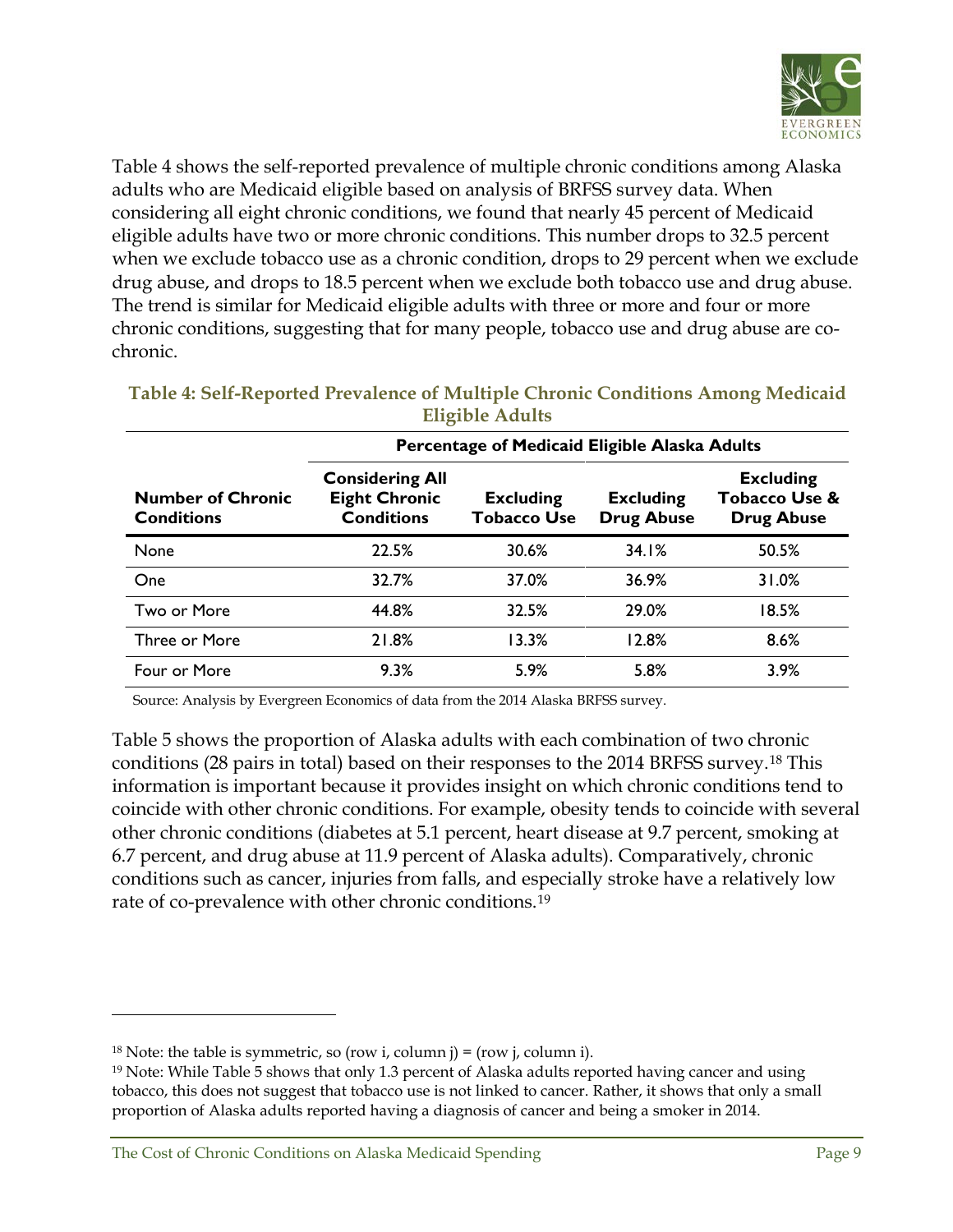

<span id="page-15-0"></span>

| <b>Chronic</b><br><b>Disease</b>     | Cancer | <b>Diabetes</b> | <b>Injuries</b><br>from Falls | <b>Heart</b><br><b>Disease</b> | <b>Obesity</b> | Tobacco<br><b>Use</b> | Drug<br><b>Abuse</b> | <b>Stroke</b> |
|--------------------------------------|--------|-----------------|-------------------------------|--------------------------------|----------------|-----------------------|----------------------|---------------|
| Cancer                               |        | 1.3%            | 1.2%                          | 3.4%                           | 2.9%           | 1.3%                  | 3.4%                 | 0.5%          |
| <b>Diabetes</b>                      | 1.3%   |                 | 1.5%                          | 5.8%                           | 5.1%           | 1.2%                  | 1.2%                 | 0.9%          |
| <b>Injuries from</b><br><b>Falls</b> | 1.2%   | 1.5%            |                               | 3.1%                           | 2.9%           | 1.8%                  | 3.0%                 | 0.6%          |
| <b>Heart Disease</b>                 | 3.4%   | 5.8%            | 3.1%                          |                                | 9.7%           | 4.2%                  | 6.9%                 | 1.5%          |
| <b>Obesity</b>                       | 2.9%   | 5.1%            | 2.9%                          | 9.7%                           |                | 6.7%                  | 11.9%                | 0.9%          |
| <b>Tobacco Use</b>                   | 1.3%   | 1.2%            | 1.8%                          | 4.2%                           | 6.7%           |                       | 10.2%                | 0.9%          |
| <b>Drug Abuse</b>                    | 3.4%   | 1.2%            | 3.0%                          | 6.9%                           | 11.9%          | 10.2%                 |                      | 0.9%          |
| <b>Stroke</b>                        | 0.5%   | 0.9%            | 0.6%                          | 1.5%                           | 0.9%           | 0.9%                  | 0.9%                 |               |

#### **Table 5: Proportion of Alaska Adults with Each Pair of Chronic Conditions**

Source: Analysis by Evergreen Economics of data from the 2014 Alaska BRFSS survey.

[Table 6](#page-15-1) shows the same information as [Table 5,](#page-15-0) but only for Alaska adults who are Medicaid eligible (based on their responses to the BRFSS survey). Comparing the two tables reveals that the prevalence of co-chronic conditions is greater for Medicaid eligible adults for all 28 pairs of chronic conditions and that for many pairs, the prevalence is about twice as high among Medicaid eligible adults. For example, 18.6 percent of Medicaid eligible adults reported tobacco use and drug abuse, compared to 10.2 percent of all Alaska adults.

| Chronic<br><b>Disease</b>            | Cancer | <b>Diabetes</b> | <b>Injuries</b><br>from Falls | <b>Heart</b><br><b>Disease</b> | <b>Obesity</b> | <b>Tobacco</b><br><b>Use</b> | Drug<br><b>Abuse</b> | <b>Stroke</b> |
|--------------------------------------|--------|-----------------|-------------------------------|--------------------------------|----------------|------------------------------|----------------------|---------------|
| Cancer                               |        | 1.4%            | 1.3%                          | 3.0%                           | 2.6%           | 2.7%                         | 4.1%                 | 0.9%          |
| <b>Diabetes</b>                      | 1.4%   |                 | 3.2%                          | 6.3%                           | 6.6%           | 2.4%                         | 3.2%                 | 2.2%          |
| <b>Injuries from</b><br><b>Falls</b> | 1.3%   | 3.2%            |                               | 4.8%                           | 4.9%           | 4.0%                         | 4.2%                 | 0.9%          |
| <b>Heart Disease</b>                 | 3.0%   | 6.3%            | 4.8%                          |                                | 9.2%           | 6.7%                         | 7.2%                 | 2.2%          |
| <b>Obesity</b>                       | 2.6%   | 6.6%            | 4.9%                          | 9.2%                           |                | 9.2%                         | 13.4%                | 1.7%          |
| <b>Tobacco Use</b>                   | 2.7%   | 2.4%            | 4.0%                          | 6.7%                           | 9.2%           |                              | 18.6%                | 1.4%          |
| <b>Drug Abuse</b>                    | 4.1%   | 3.2%            | 4.2%                          | 7.2%                           | 13.4%          | 18.6%                        |                      | 1.1%          |
| <b>Stroke</b>                        | 0.9%   | 2.2%            | 0.9%                          | 2.2%                           | 1.7%           | 1.4%                         | 1.1%                 |               |

#### <span id="page-15-1"></span>**Table 6: Proportion of Medicaid Eligible Adults with Each Pair of Chronic Conditions**

Source: Analysis by Evergreen Economics of data from 2014 Alaska BRFSS survey.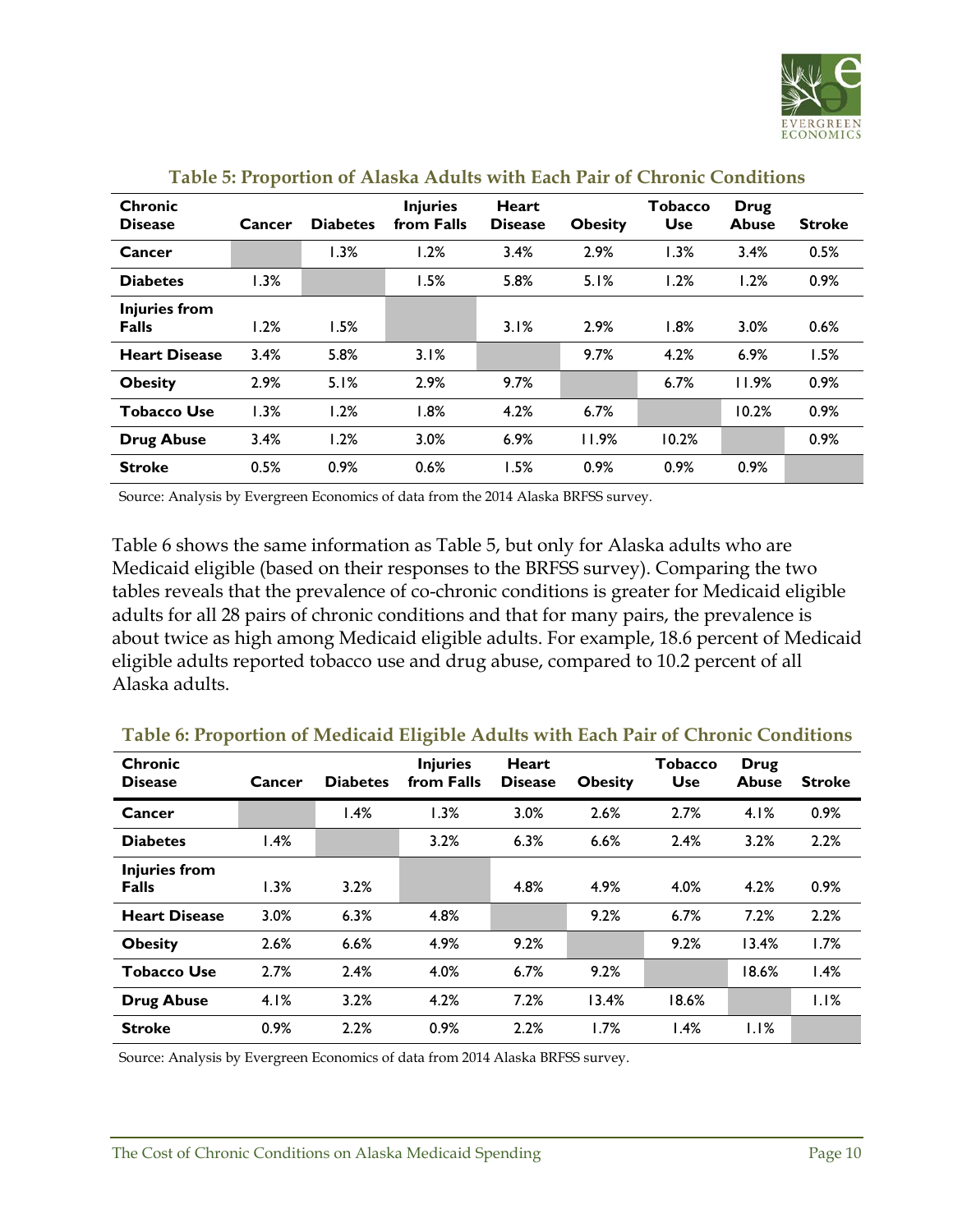

Finally, it is important to note that the information contained in [Table 5](#page-15-0) and [Table 6](#page-15-1) does not address issues of causation among chronic conditions; such issues are beyond the scope of this analysis. Nevertheless, understanding the tendency for certain chronic conditions to be present in combination with another chronic condition is useful in understanding how chronic conditions affect spending on healthcare services.

# **2.1 Limitations**

There are two potential limitations associated with the findings from the BRFSS survey data.

- 1. As with all household surveys, the BRFSS survey relies on self-reporting by Alaska residents rather than observation by trained researchers. Because of this, there is the possibility of "self-report" bias in that respondents may, for example, not wish to reveal information that may be viewed as negative (e.g. drug or tobacco use) or may understate their household income due to concern that the information they provide could adversely affect public benefits the household may receive. The BRFSS survey is conducted in every state and has been conducted annually for many years. Because of the extensive experience associated with this survey and the researchers who administer the survey, we do not believe self-report bias to be a significant limitation.
- 2. We relied on data from only one year of the BRFSS survey (2014). Based on our experience with the BRFSS and other household surveys, we know that estimates derived from survey data often fluctuate year-to-year due to random error. It is possible that our estimates of the prevalence of each of the chronic conditions may be higher or lower than the actual prevalence due to random error.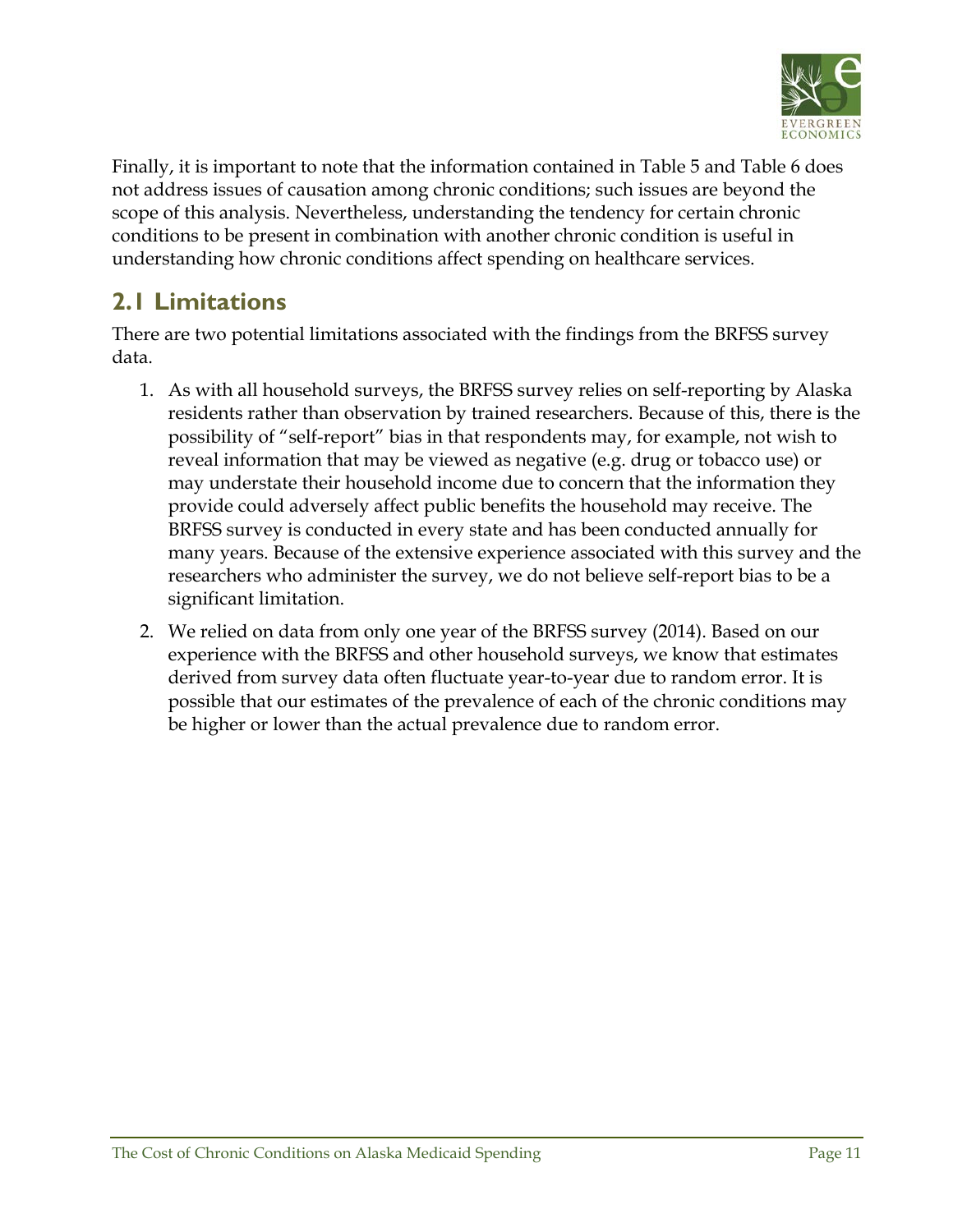

# **3 Analysis of Medicaid Claims**

The primary objective of this study was to examine the prevalence of the eight chronic conditions within the Alaskan Medicaid population and to estimate their cost to the Medicaid program.[20](#page-17-0) To do this, we analyzed Medicaid claims data contained in the Medicaid Management Information System (MMIS)<sup>21</sup> for State Fiscal Year (FY) 2016 (July 1, 2015 to June 30, 2016) to identify Medicaid beneficiaries that had a paid Medicaid claim that included a diagnosis code indicating the beneficiary received treatment for one of the chronic conditions listed in [Table 1.](#page-10-0)

A potentially confounding factor in our analysis is that Medicaid expansion began in Alaska in September 2015, which resulted in the enrollment of about 19,000 additional working-age adults who were not eligible for Medicaid prior to expansion. Because of this relatively large change in the Medicaid program, we recommend repeating this analysis using data for one or more additional fiscal years (e.g. FY2017and/or FY2018) to ensure that the estimated cost impacts to the Medicaid program presented in this report are not unique to FY2016.

During FY2016, there were more than 10.5 million claim records for services provided to Medicaid beneficiaries through the Medicaid program in Alaska. Each record corresponds to an individual billable service provided by a hospital, health clinic, or other provider of Medicaid services. Many, but not all, MMIS records also include a medical diagnostic code assigned by healthcare providers, which indicates the medical reason for the service.<sup>22</sup> We examined the diagnosis code for each Medicaid claim in FY2016 to identify if the service was associated with any of the eight chronic conditions considered in this analysis.

Each chronic condition is identified by one or more International Classification of Diseases (ICD) diagnosis codes. The ICD codes are updated periodically, with the most recent

<span id="page-17-0"></span><sup>20</sup> The sole focus of this analysis is the cost to Alaska's Medicaid program. In fact, many persons 65 years of age or older, as well as disabled persons, are eligible for both Medicaid and Medicare. The fact that a person may also be enrolled in Medicare is not relevant to our analysis, as we are only concerned with the costs of medical and other healthcare related services provided through the Medicaid program.

<span id="page-17-1"></span><sup>&</sup>lt;sup>21</sup> Every service provided through the Medicaid program is associated with one or more claims for payment. Once a claim is paid (or denied), a record of the transaction is maintained in the MMIS. It is not uncommon for a claim to take many weeks or even months to be fully processed. Data for FY2016 were extracted from the MMIS at the beginning of May 2017, allowing a minimum of 10 months for a claim incurred in FY2016 to be submitted to DHSS and fully processed (i.e., paid or denied). We estimate that the data extract included more than 99.5 percent of claims incurred in FY2016.

<span id="page-17-2"></span><sup>22</sup> Recall that for Medicaid services provided during the first three months of State FY2016 (July, August, and September 2015), ICD-9 diagnostic codes were used. For the remaining nine months of State FY2016, ICD-10 codes were used. The switch between the two diagnostic coding schemes corresponds with the beginning of federal FY2016 (October 1, 2015).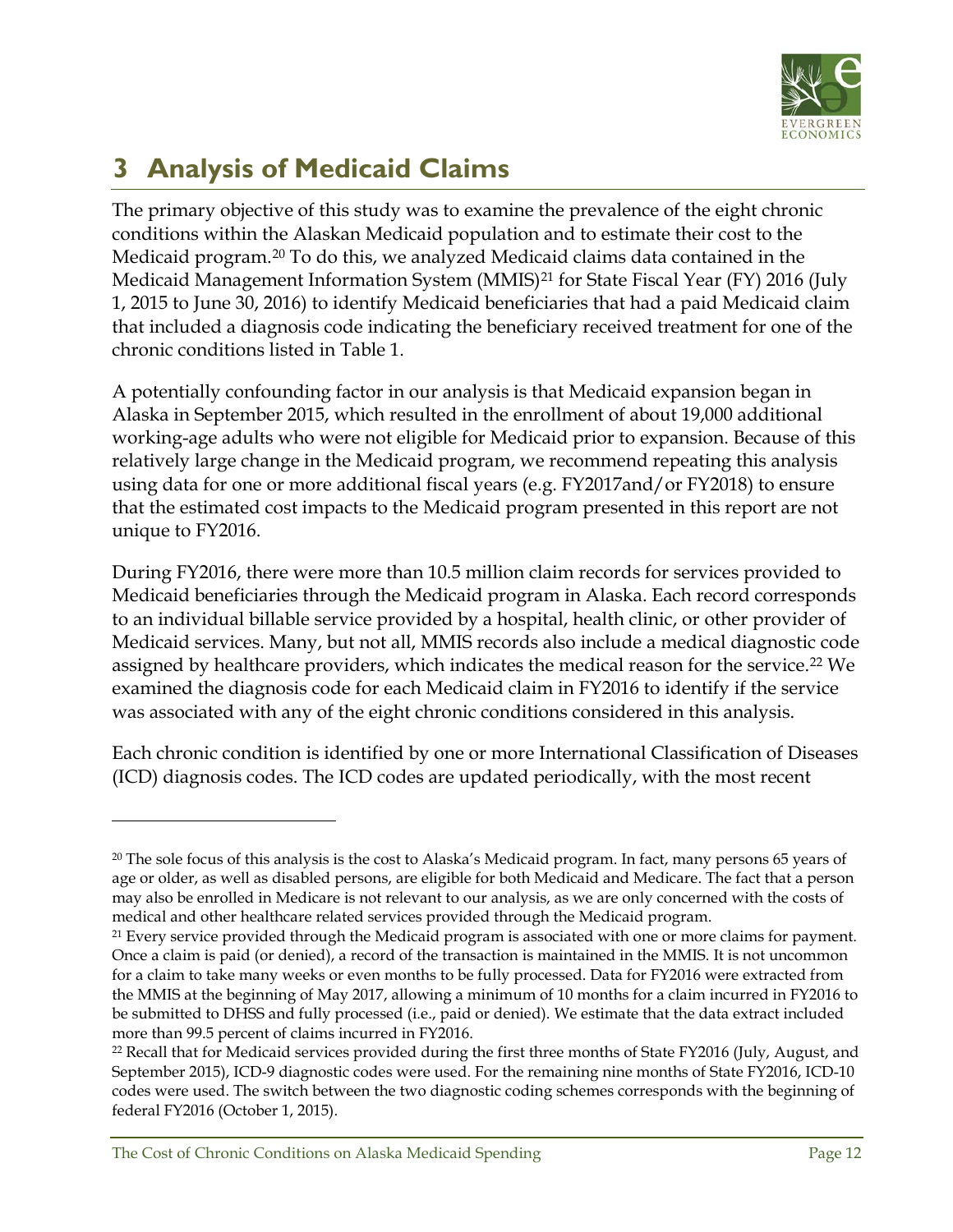

update occurring on October 1, 2015 with the conversion from ICD-9 to ICD-10.[23](#page-18-0) Regardless of when a claim is submitted for payment, Medicaid services provided before October 1, 2015 are assigned an ICD-9 code, while Medicaid services provided on or after October 1, 2015 are assigned an ICD-10 code. This conversion matters for (and complicates) our analysis, because it occurred during State FY2016, thus requiring we query the MMIS database for both ICD-9 and ICD-10 diagnosis codes.

For each chronic condition except opioid abuse, we relied on the CMS Chronic Conditions Data Warehouse to determine which ICD-9 and ICD-10 codes indicated the respective chronic condition. For opioid abuse, we included every ICD-9 and ICD-10 code that included "opioid abuse" in its description.[24](#page-18-1) 

This approach to identifying the presence of a chronic condition represents a limitation in the study in that we likely underestimate the prevalence of each chronic condition within the Medicaid population because we only observe a beneficiary as having a chronic condition if he or she receives treatment for the condition through the Medicaid program and the care facility assigns a diagnosis code indicating the beneficiary received treatment for the chronic condition. The degree to which we underestimate the prevalence of each of the chronic conditions based on diagnosis code likely varies. For example, a higher proportion of Medicaid beneficiaries with diabetes may seek treatment for their diabetes, while beneficiaries who are obese may not be aware of medical treatments for obesity and/or may be less likely to seek such treatment.

Based on our analysis of Medicaid enrollment records, we found that there were 191,669 individuals in Alaska who were enrolled in Medicaid at some point in FY2016 (either all or part of the fiscal year). Of these, 102,547 were adults 18 years of age or older. We then analyzed the diagnosis codes of all claim records in the MMIS. We found that 29,533 Medicaid beneficiaries (28,437 of whom were adults) received a diagnostic code in FY2016 that suggested these beneficiaries had at least one of the eight chronic conditions of interest. Using the following criteria from the CMS Chronic Conditions Data Warehouse, we defined a Medicaid beneficiary with one or more ICD-9 and/or ICD-10 codes suggesting any of the eight chronic conditions as having that specific chronic condition:

If the Medicaid beneficiary had at least one Medicaid claim that included inpatient hospital services, skilled nursing facility services, or home health services;

or

<span id="page-18-1"></span><span id="page-18-0"></span><sup>&</sup>lt;sup>23</sup> October 1, 2015 marks the beginning of federal FY2016, which is three months into State FY2016. Note: The full acronyms are ICD-9-CM and ICD-10-CM, where "CM" stands for Clinical Modification. It is a common practice to drop the "-CM." ICD-10 codes provide greater specificity about the medical encounter; there are approximately 13,000 ICD-9 codes and approximately 68,000 ICD-10 codes. <sup>24</sup> This resulted in 15 ICD-9 codes and 36 ICD-10 codes that we identified as opioid abuse.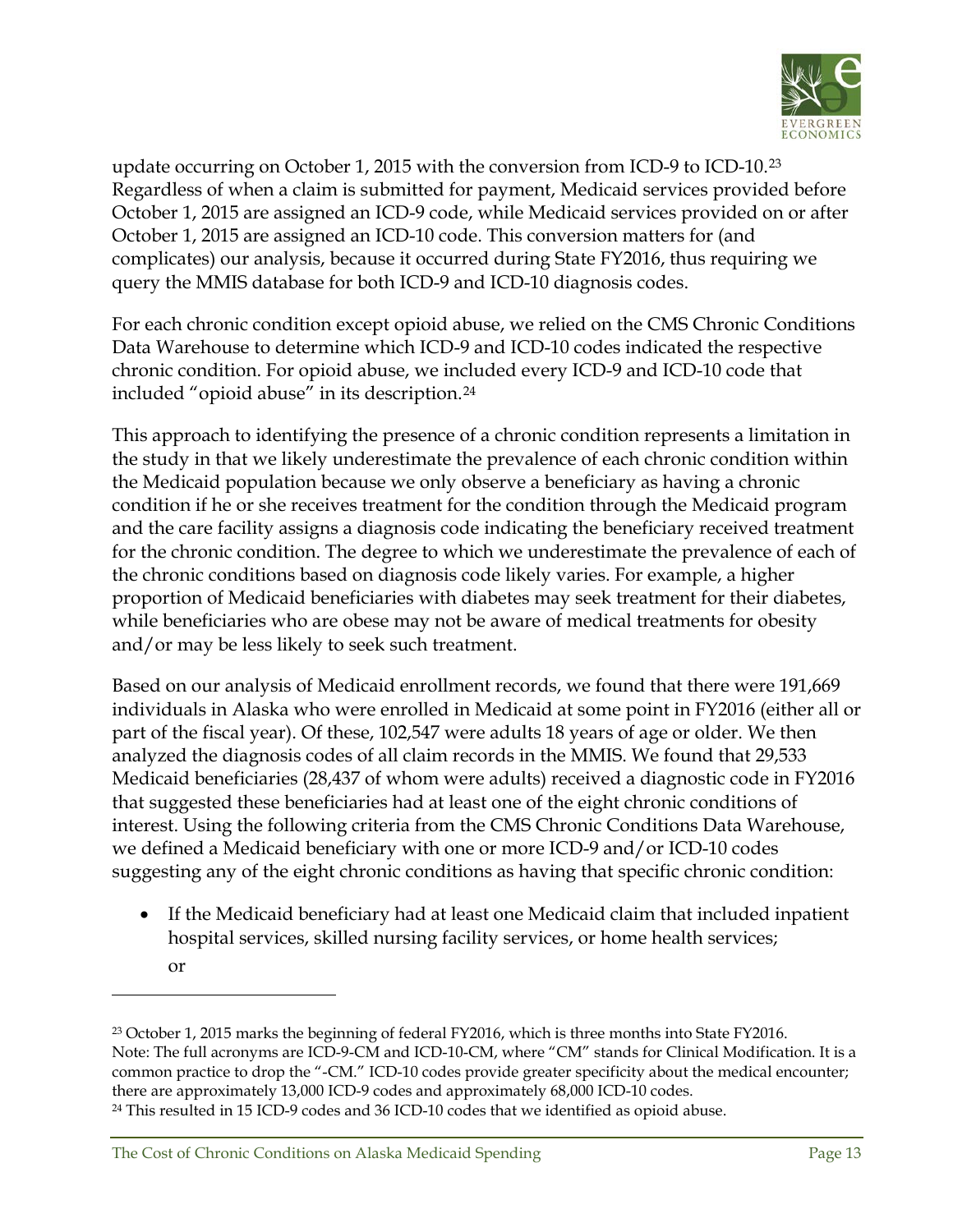

• If the Medicaid beneficiary had at least two Medicaid claims that included outpatient hospital services or non-institutional services such as care provided by physicians, clinical social workers, and nurse practitioners.

Once we applied these criteria, the number of Medicaid beneficiaries we identified as having a chronic disease dropped by a third to 19,119, with 18,591 of these beneficiaries being adults.

# **3.1 Chronic Conditions and Age**

Traditionally, the Medicaid program focused on providing healthcare to low-income children and pregnant women. This changed to some degree in September 2015 (FY2016) when Alaska expanded Medicaid eligibility to non-disabled, working-age adults without dependent children. Today, nearly 55 percent of Medicaid beneficiaries in Alaska are 18 years of age or older. While children still account for a relatively large share of Medicaid enrollment, spending per beneficiary continues to be much lower for children than for working-age and older Alaskans. In FY2016, spending per child (17 years of age or younger) was about \$5,700. Comparatively, for working-age adults, the spending per person was about \$11,000 and for older Alaskans, it was \$20,000 per person.

[Figure 1](#page-20-0) shows the distribution of Medicaid beneficiaries by age for those diagnosed with one or more of the eight chronic conditions considered in this analysis and those who were not. The figure shows two salient characteristics of the Medicaid program. The first characteristic is that Medicaid enrollment decreases with age due to a number of factors such as natural rates of mortality, differences in eligibility requirements for children and adults, availability of private and other forms of health insurance, and for older Alaskans, availability of Medicare insurance.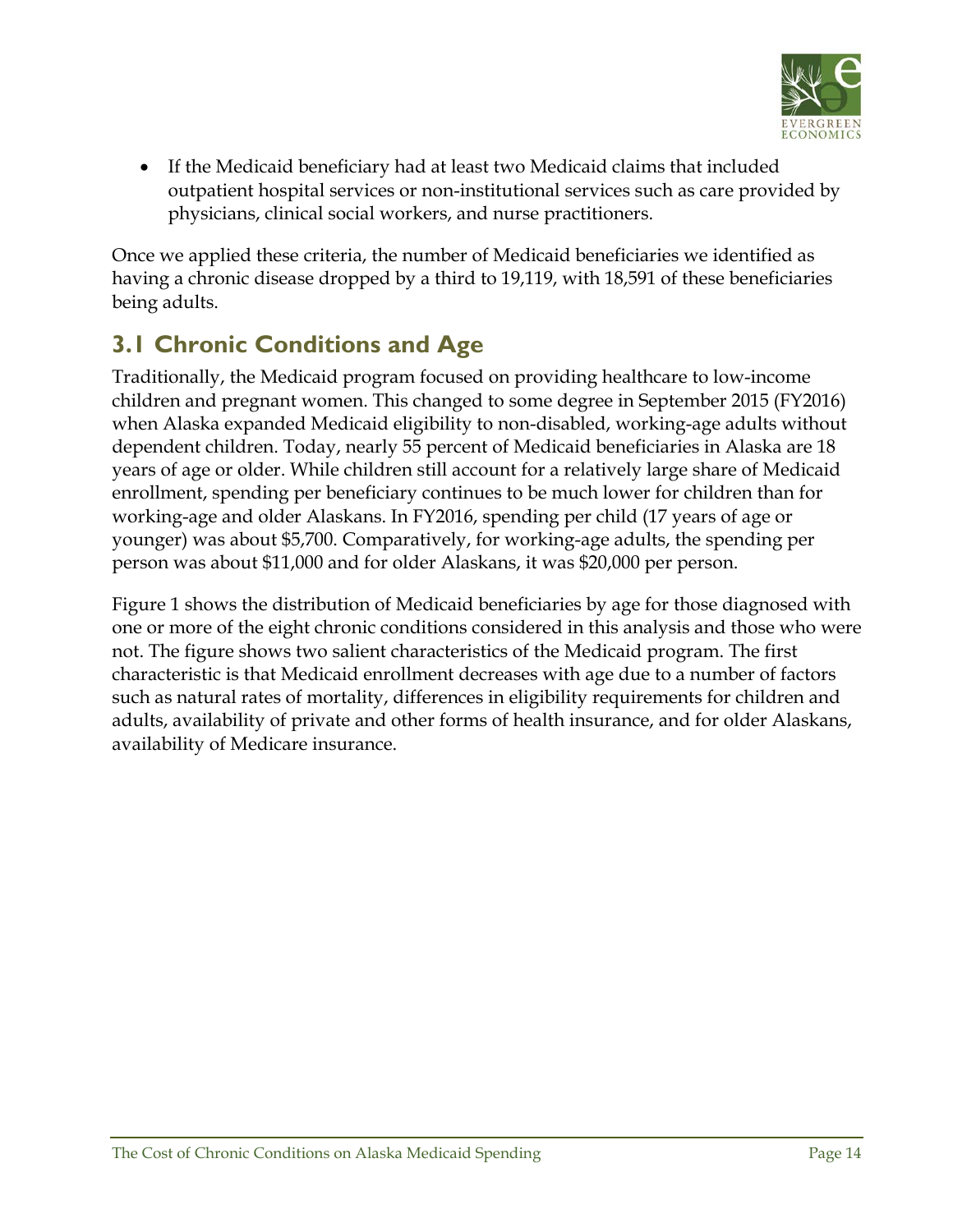

<span id="page-20-0"></span>

#### **Figure 1: Distribution of Medicaid Beneficiaries by Age, FY2016**

The second salient characteristic that [Figure 1](#page-20-0) shows is that the number and proportion of Medicaid beneficiaries diagnosed with at least one of the eight chronic conditions increases with age. In fact, the prevalence of these chronic conditions is near zero for beneficiaries under 15 years of age, but increases in number and proportion by age even as the number of Medicaid beneficiaries (generally) decreases. The number of beneficiaries with at least one of the eight chronic conditions peaked between ages 50 and 59 with a total of nearly 4,000 beneficiaries in this age range having a chronic condition.

[Figure 2](#page-21-0) shows the proportion of Medicaid beneficiaries of each age treated for at least one of the eight chronic conditions. The prevalence of chronic conditions increases rapidly for beneficiaries in their late 70s to mid-80s and then tails off. The prevalence drops through age 95, but increases again through age 100. It is important to note that [Figure 2](#page-21-0) shows the prevalence of just eight chronic conditions and does not include diseases such as Alzheimer's, dementia, Parkinson's, and other chronic conditions that are particularly prevalent among the very old.[25](#page-20-1) Therefore, the figure should not be viewed as suggesting that the prevalence of *all* chronic conditions decreases for Medicaid beneficiaries in their late 80s through mid-90s.

Source: Analysis by Evergreen Economics of data from Alaska Medicaid Budget Group.

<span id="page-20-1"></span><sup>&</sup>lt;sup>25</sup> It is also important to note that the chronic conditions considered in this analysis can lead to early death. See Chronic Disease Prevention and Health Promotion for more information about the health impacts of chronic disease. https://www.cdc.gov/chronicdisease/index.htm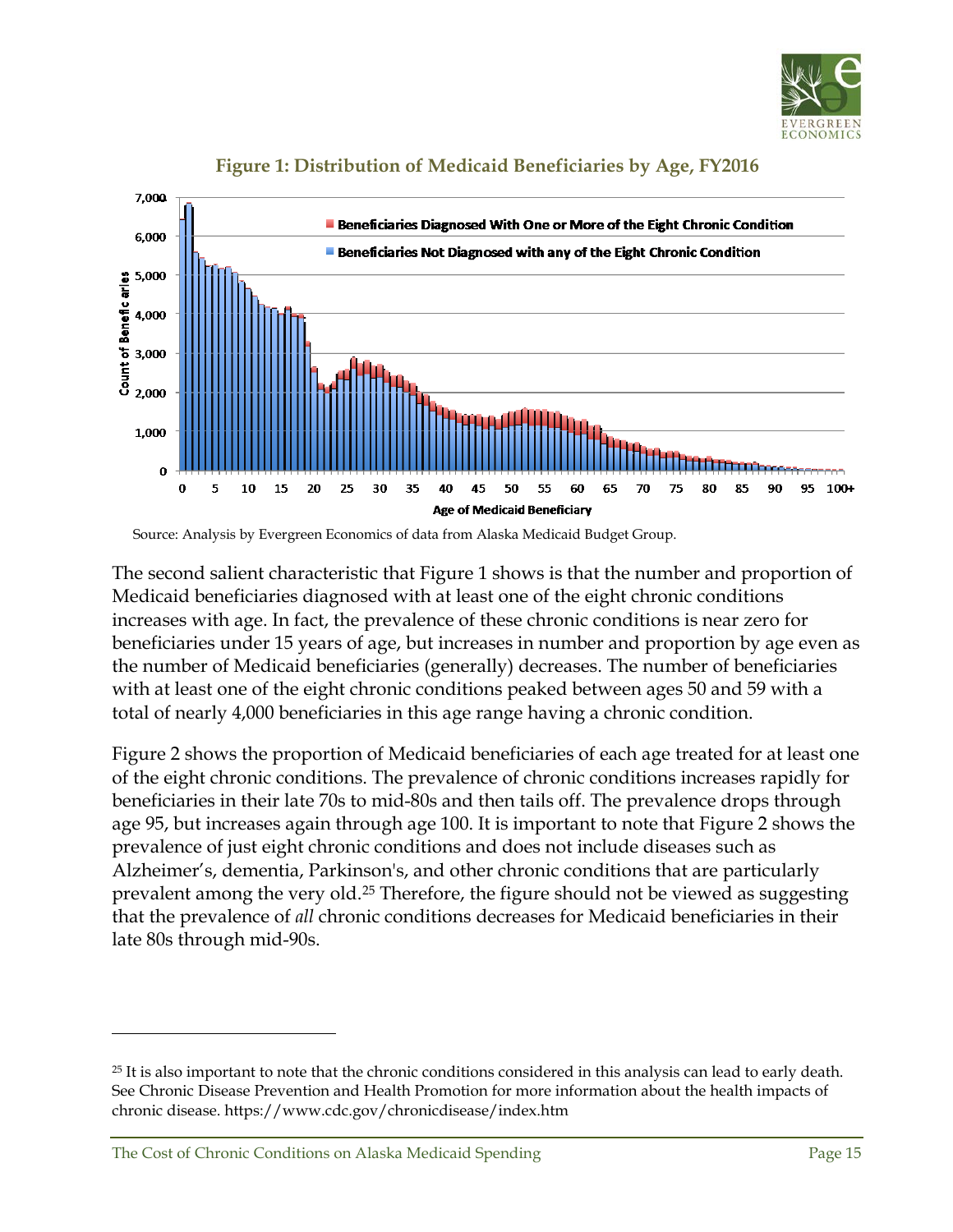



<span id="page-21-0"></span>**Figure 2: Proportion of Medicaid Beneficiaries Treated for at Least One of the Eight Chronic Conditions, FY2016** 

Source: Analysis by Evergreen Economics of data from Alaska Medicaid Budget Group.

While [Figure 2](#page-21-0) shows the proportion by age of Medicaid beneficiaries treated for at least one of the eight chronic conditions, [Figure 3](#page-22-0) shows the prevalence of each chronic condition individually for Medicaid beneficiaries 18 years of age or older. For those under the age of 40, tobacco use is the most common chronic condition. Between 40 and 49 years of age, heart disease surpasses tobacco use as the most prevalent of the eight chronic conditions—even as the prevalence of tobacco use continues to grow among Medicaid beneficiaries through the 50 – 59 age cohort.<sup>[26](#page-21-1)</sup> The prevalence of heart disease grows rapidly through the 70 – 79 age cohort, then slows but continues to grow among the 80 – 89 age cohort, and then drops substantially. At 31 percent, the prevalence of heart disease among Medicaid beneficiaries is greatest for the 80 – 89 age cohort.

<span id="page-21-1"></span><sup>&</sup>lt;sup>26</sup> According to one reviewer, the number of Medicaid beneficiaries we identified as tobacco users may overstate the actual number of Medicaid beneficiaries who use tobacco, to the extent that non-tobacco users may have been misclassified as tobacco users. We identified 7,330 adult Medicaid beneficiaries as being tobacco users (based on the CMS approach to identifying chronic conditions described above). This represents 7.1 percent of the 102,547 adult Medicaid beneficiaries. According to information published in *Alaska Tobacco Facts: 2016 update*

<sup>(</sup>http://dhss.alaska.gov/dph/Chronic/Documents/Tobacco/PDF/2016\_AKTobaccoFacts.pdf) in 2014, 20 percent of Alaska adults smoked; for adults with "low socioeconomic status," the prevalence of smoking was 33 percent, which is consistent with our analysis of the 2014 BRFSS. This suggests that about one in five adult Medicaid beneficiaries (7.1%/33% = 22%) who used tobacco in FY2016 either pursued tobacco cessation services through a healthcare professional or were treated for a condition linked to tobacco use.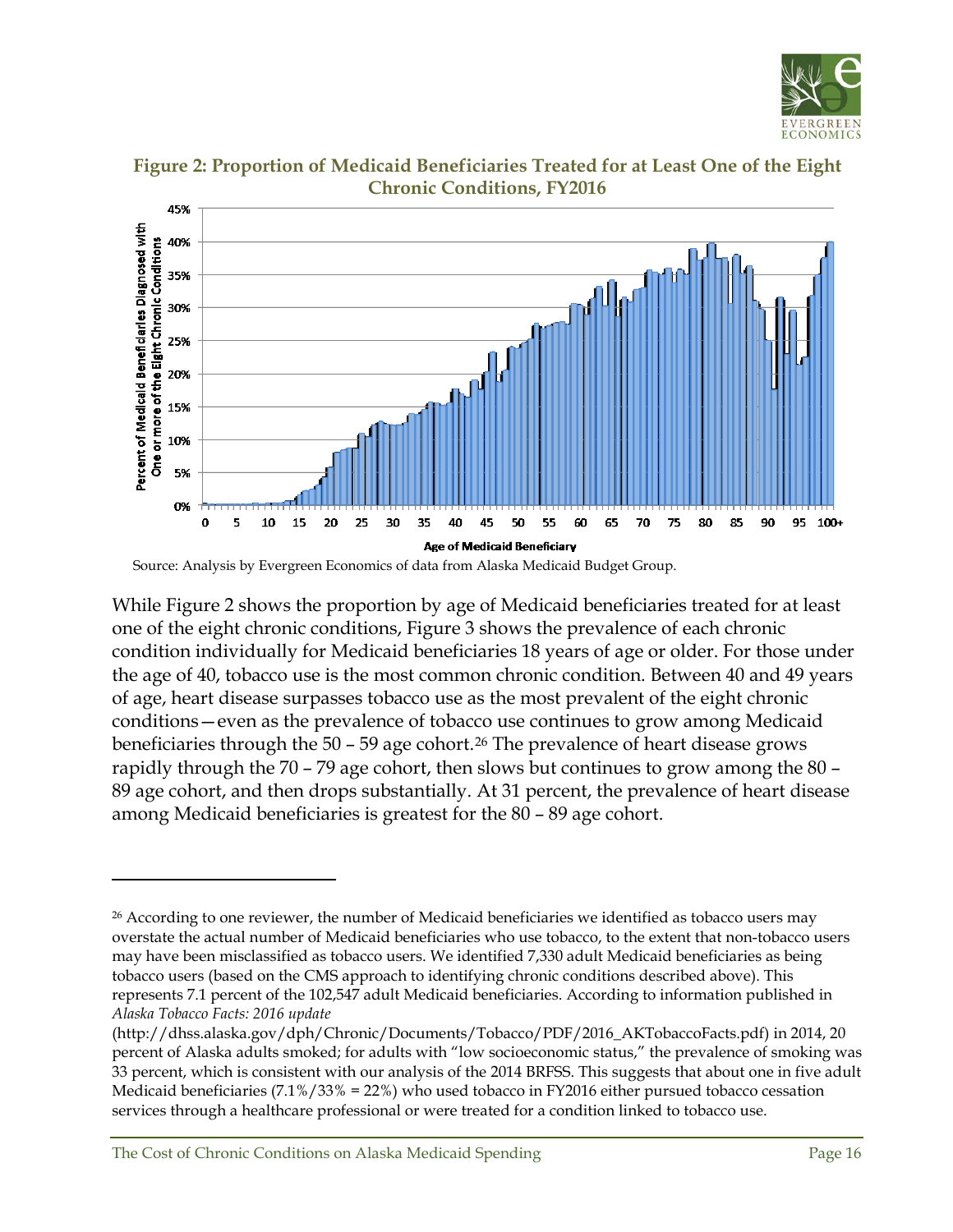

Diabetes also continues to increase with age, peaking at 16 percent for Medicaid beneficiaries 70 to 79 years of age. Because diabetes can be treated and controlled, but not cured, it is likely that the decrease in the prevalence of diabetes for Medicaid beneficiaries 80 years of age and older is due at least in part to increased mortality associated with diabetes.



#### <span id="page-22-0"></span>**Figure 3: Prevalence of Treatment for Each Chronic Condition by Age of Adult Medicaid Beneficiary, FY2016**

Source: Analysis by Evergreen Economics of data from Alaska Medicaid Budget Group. Note: Different scales were used in the two graphs shown in Figure 3 to highlight variation in prevalence of treatment by chronic condition and age. The vertical line at the 60 – 69 age cohort of each graph indicates the age (65) when most adults are eligible for and increasingly rely on Medicare as their source of health insurance.

To the extent that the State considers disease self-management or other efforts to reduce or mitigate the impacts of chronic conditions on Medicaid spending, we recommend focusing on working-age adults who are less likely to already be receiving long-term care services either at home or in a skilled nursing facility.

The proportion of Medicaid beneficiaries requiring medical services due to cancer or a stroke also continues to grow through the 80 – 89 age cohort and then drops for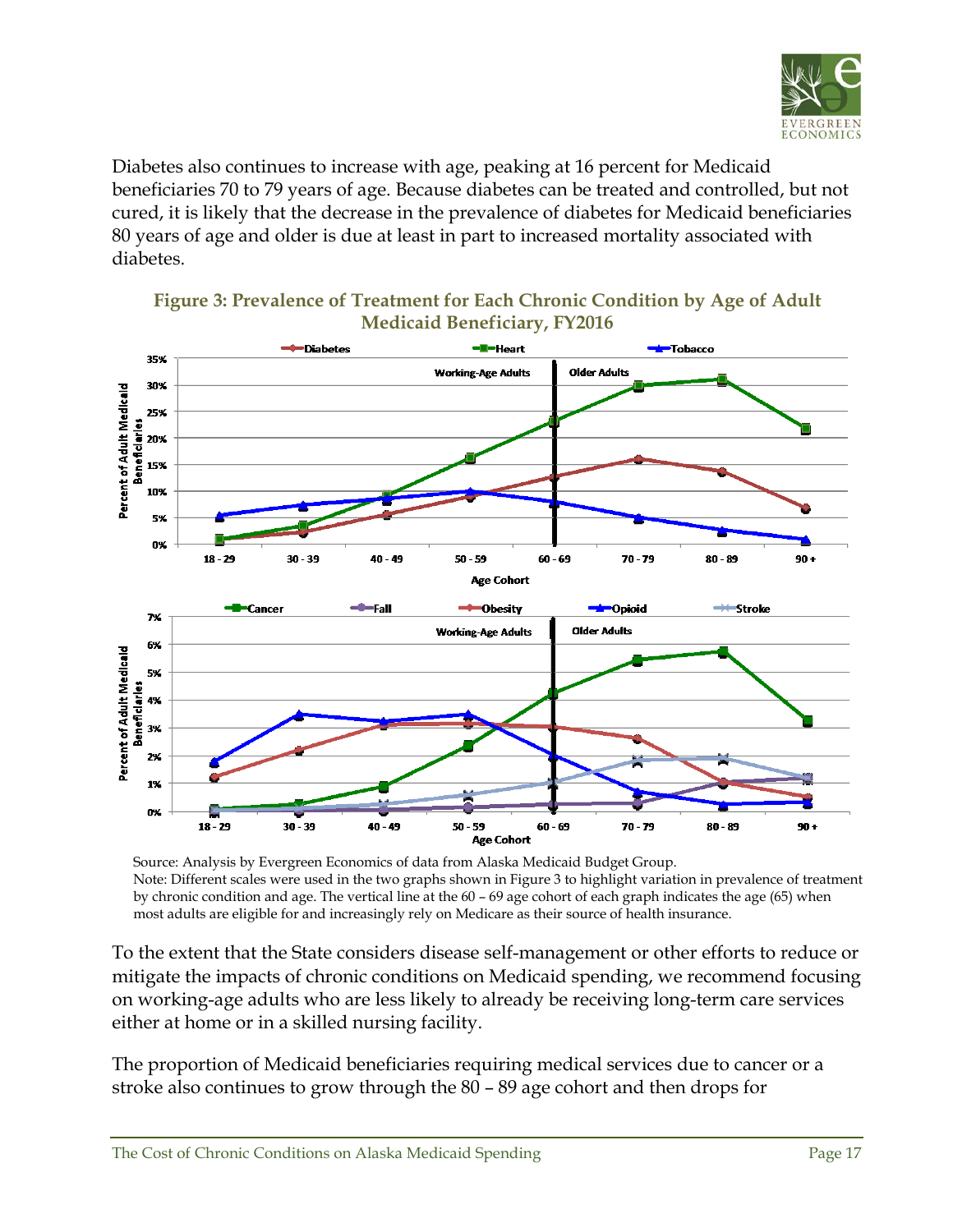

beneficiaries 90+ years of age or older. At their peak, nearly 6 percent and 2 percent, respectively, of Medicaid beneficiaries in the 80 – 89 age cohort required medical services due to cancer or a stroke in FY2016.

Like tobacco use, treatment specifically related to opioid abuse and obesity peak for Medicaid beneficiaries in the 50 – 59 age cohort. The proportion of Medicaid beneficiaries receiving care for opioid abuse drops from about 3.5 percent for those 50 to 59 years of age to about 2 percent for those 70 to 79 years of age and to less than 0.5 percent for those aged 80 and over. The proportion of beneficiaries receiving treatment for obesity drops only slightly for those in the 60 – 69 and 70 – 79 age cohorts, but then drops to about 1 percent for those 80 to 89 years of age.

Finally, the proportion of Medicaid beneficiaries requiring medical services due to a fall remain very low through the 70 – 79 age cohort, but then grows to about 1 percent for beneficiaries 80 years of age and older. As we will discuss below, while those receiving care for falls constitutes a small fraction of Medicaid beneficiaries, the per-beneficiary costs associated with falls are greater than the per-beneficiary costs associated with the other chronic conditions analyzed in this report.

# **3.2 Chronic Conditions and Medicaid Spending**

[Table 7](#page-24-0) shows the total number of Medicaid beneficiaries and the average, median, and total spending on Medicaid services for those we identified as having at least one of the eight chronic conditions and those with no conclusive indication of any of the eight chronic conditions. While constituting only 10 percent of all beneficiaries, the average cost per beneficiary for those we identified as having at least one of the eight chronic conditions was nearly five times greater than those beneficiaries with no conclusive indication of a chronic condition. Of the \$1.7 billion spent on Medicaid services in FY2016, \$604 million (35 percent of the total cost) was spent on beneficiaries with at least one of the eight chronic conditions.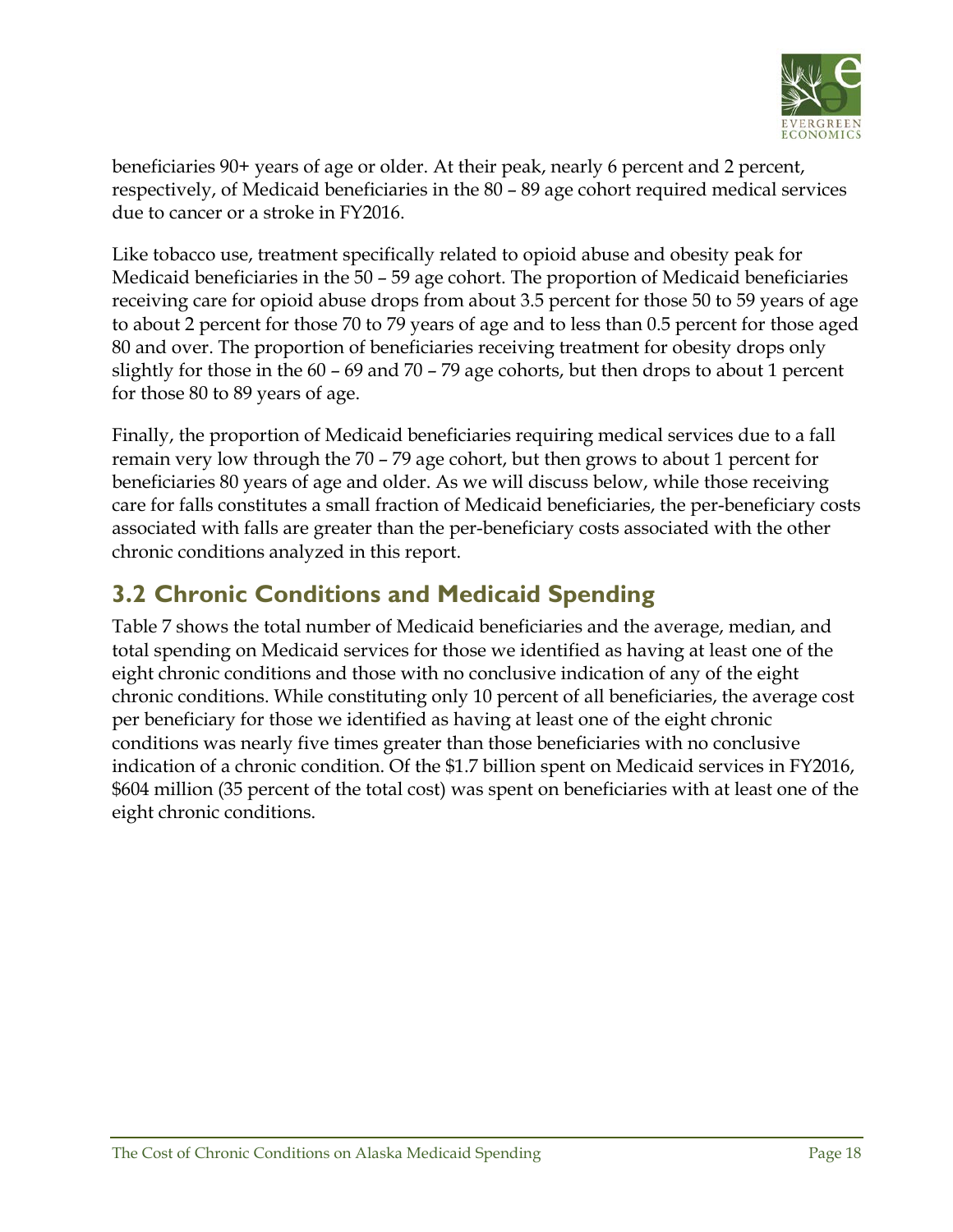

#### <span id="page-24-0"></span>**Table 7: Number of and Spending on Medicaid Beneficiaries of All Ages by Chronic Condition Status, Includes All Medicaid Beneficiaries, FY2016**

|                                                | <b>Cost of Medicaid Services ------------</b><br>------- Beneficiaries ------- |                            |          |          |                 |                            |
|------------------------------------------------|--------------------------------------------------------------------------------|----------------------------|----------|----------|-----------------|----------------------------|
| <b>Chronic Condition</b><br>Status*            | <b>Number</b>                                                                  | <b>Percent of</b><br>Total | Average  | Median   | Total           | <b>Percent of</b><br>Total |
| No Diagnosed Chronic<br>Condition              | 172.550                                                                        | 90%                        | \$6.561  | \$1.333  | \$1,132,025,462 | 65%                        |
| At Least One<br>Diagnosed Chronic<br>Condition | 19.119                                                                         | 10%                        | \$31.594 | \$13.772 | \$604.044.334   | 35%                        |
| <b>All Medicaid</b><br><b>Beneficiaries</b>    | 191,669                                                                        | 100%                       | \$9,058  | \$1,722  | \$1,736,069,796 | 100%                       |

Source: Analysis by Evergreen Economics of data from Alaska Medicaid Budget Group.

\* Based on criteria contained in documentation for the CMS Chronic Conditions Data Warehouse.

https://www.ccwdata.org/web/guest/home

[Table 8](#page-24-1) shows the same information as [Table 7,](#page-24-0) but only for working-age adult beneficiaries (18 to 64 years of age). When considering only working-age adults, those we identified as having at least one of the eight chronic conditions constitute 16 percent of Medicaid beneficiaries (14,639 of 76,200), and their average spending per beneficiary was about four times greater than for working-age adults not diagnosed as having one of the eight chronic conditions (\$28,515 versus \$7,227). In FY2016, total spending on Medicaid services for working-age adults was \$968 million, and \$417 million (43 percent) was for beneficiaries with at least one of the eight chronic conditions.

#### **Chronic Condition Status\* ------- Beneficiaries ------- ----------- Cost of Medicaid Services ------------ Number Percent of Total Average Cost Median Cost Total Cost Percent of Total** No Diagnosed Chronic Conditions 76,200 84% \$7,227 \$1,388 \$550,692,975 57% At Least One Diagnosed Chronic **Condition** 14,639 16% \$28,515 \$14,283 \$417,431,530 43% **Adult Medicaid Beneficiaries** 90,839 100% \$10,658 \$2,306 \$968,124,505 100%

#### <span id="page-24-1"></span>**Table 8: Number of and Spending on Working-Age Adult Medicaid Beneficiaries by Chronic Condition Status, FY2016**

Source: Analysis by Evergreen Economics of data from Alaska Medicaid Budget Group.

\* Based on criteria contained in documentation for the CMS Chronic Conditions Data Warehouse.

https://www.ccwdata.org/web/guest/home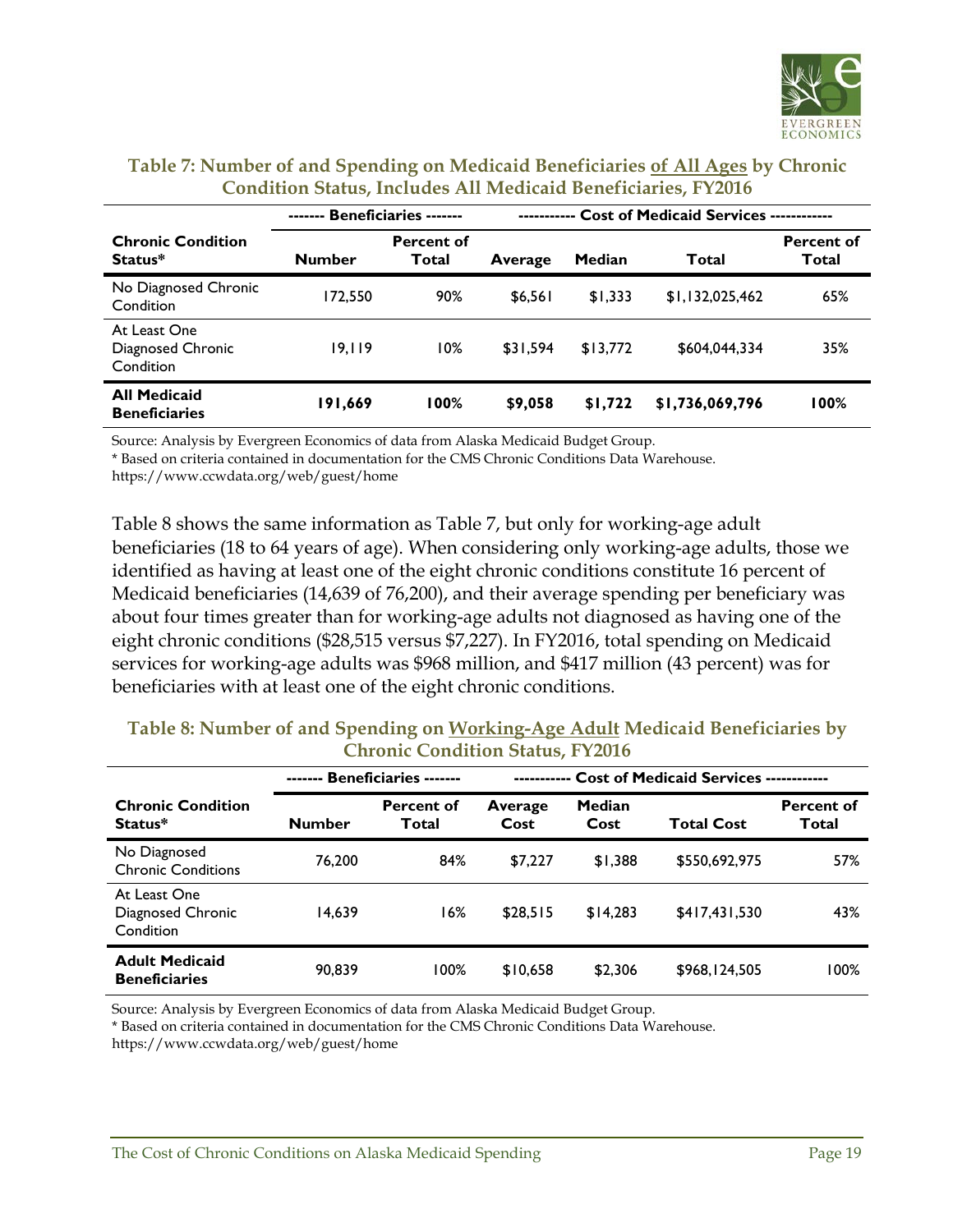

[Table 9](#page-25-0) shows information on Medicaid spending for older adult beneficiaries (65 years of age or older). We identified about one-third of older adult beneficiaries as having a chronic condition (3,952 of 7,756). On average, Medicaid spending per beneficiary was about three times greater for older adults diagnosed with at least one of the eight chronic conditions (\$37,265 versus \$12,557). In FY2016, total spending on Medicaid services for elderly adults was \$245 million, and \$147 million (60 percent) was for adults with at least one of the eight chronic conditions.

| $\mathcal{L}$ $\mathcal{L}$ $\mathcal{L}$ $\mathcal{L}$ $\mathcal{L}$ $\mathcal{L}$ $\mathcal{L}$ $\mathcal{L}$ $\mathcal{L}$ $\mathcal{L}$ $\mathcal{L}$ $\mathcal{L}$ $\mathcal{L}$ $\mathcal{L}$ $\mathcal{L}$ $\mathcal{L}$ $\mathcal{L}$ $\mathcal{L}$ $\mathcal{L}$ $\mathcal{L}$ $\mathcal{L}$ $\mathcal{L}$ $\mathcal{L}$ $\mathcal{L}$ $\mathcal{$ |               |                              |                                               |                       |                   |                            |
|-------------------------------------------------------------------------------------------------------------------------------------------------------------------------------------------------------------------------------------------------------------------------------------------------------------------------------------------------------------|---------------|------------------------------|-----------------------------------------------|-----------------------|-------------------|----------------------------|
|                                                                                                                                                                                                                                                                                                                                                             |               | <b>Beneficiaries</b> ------- | <b>Cost of Medicaid Services ------------</b> |                       |                   |                            |
| <b>Chronic Condition</b><br>Status*                                                                                                                                                                                                                                                                                                                         | <b>Number</b> | <b>Percent of</b><br>Total   | Average<br>Cost                               | <b>Median</b><br>Cost | <b>Total Cost</b> | <b>Percent of</b><br>Total |
| No Diagnosed<br><b>Chronic Conditions</b>                                                                                                                                                                                                                                                                                                                   | 7.756         | 66%                          | \$12.557                                      | \$1,396               | \$97,392,569      | 40%                        |
| At Least One<br>Diagnosed Chronic<br>Condition                                                                                                                                                                                                                                                                                                              | 3,952         | 34%                          | \$37.265                                      | \$10,103              | \$147,272,017     | 60%                        |
| <b>Adult Medicaid</b><br><b>Beneficiaries</b>                                                                                                                                                                                                                                                                                                               | 11,708        | 100%                         | \$20,897                                      | \$2,306               | \$244,664,586     | 100%                       |

#### <span id="page-25-0"></span>**Table 9: Number of and Spending on Older Adult Medicaid Beneficiaries by Chronic Condition Status, FY2016**

Source: Analysis by Evergreen Economics of data from Alaska Medicaid Budget Group.

\* Based on criteria contained in documentation for the CMS Chronic Conditions Data Warehouse.

https://www.ccwdata.org/web/guest/home

[Table 10](#page-26-0) shows the number of adult beneficiaries with just one of the eight chronic conditions and the average and total cost of providing Medicaid services in FY2016. In total, there were 10,836 beneficiaries with just one of the eight chronic conditions (compared to a total of 18,591 adult beneficiaries with one or more chronic conditions), and the average cost per beneficiary for any one chronic condition was \$25,557 in FY2016. The average cost for a specific chronic condition ranged from \$19,098 for tobacco use (only) to \$83,097 for stroke (only).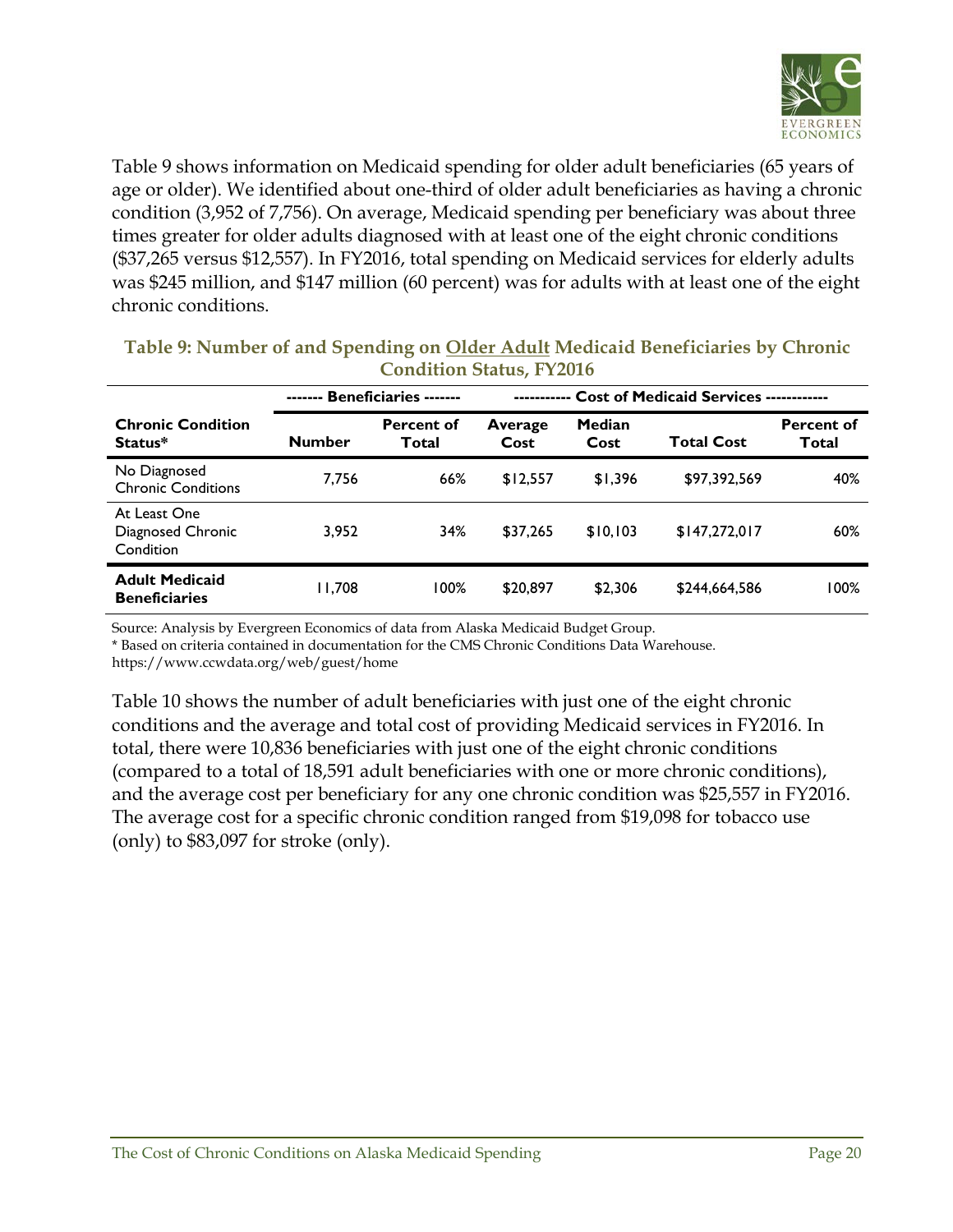

| <b>Chronic Condition*</b>                            | <b>Beneficiaries</b> | <b>Average Cost</b> | <b>Total Cost</b> |
|------------------------------------------------------|----------------------|---------------------|-------------------|
| Heart Disease only                                   | 3,465                | \$30,096            | \$104,282,548     |
| Tobacco Use only                                     | 3,848                | \$19,098            | \$73,489,836      |
| Diabetes only                                        | 1,189                | \$26,122            | \$31,058,558      |
| Opioid Abuse only                                    | 1,095                | \$24,170            | \$26,465,973      |
| Cancer only                                          | 492                  | \$39,629            | \$19,497,342      |
| Obesity only                                         | 658                  | \$22,764            | \$14,978,533      |
| Stroke only                                          | 49                   | \$83,097            | \$4,071,773       |
| Injuries from Falls only                             | 40                   | \$77,180            | \$3,087,185       |
| <b>Any One Diagnosed Chronic</b><br><b>Condition</b> | 10,836               | \$25,557            | \$276,931,748     |
| <b>No Diagnosed Chronic</b><br><b>Conditions</b>     | 83,956               | \$7,719             | \$648,085,544     |

#### <span id="page-26-0"></span>**Table 10: Number of and Spending on Alaska Adult Medicaid Beneficiaries Diagnosed With a Single Chronic Condition, FY2016**

Source: Analysis by Evergreen Economics of data from Alaska Medicaid Budget Group.

\* Determined based on criteria contained in documentation for the CMS Chronic Conditions Data Warehouse. https://www.ccwdata.org/web/guest/home

[Table 11](#page-27-0) shows similar information as [Table 10,](#page-26-0) but includes all adult beneficiaries with one or more of the eight chronic conditions. For those beneficiaries with multiple chronic conditions, their costs are included for each chronic condition.[27](#page-26-1) Comparing the counts of beneficiaries in [Table 11](#page-27-0) to the counts in [Table 10](#page-26-0) provides important insights into the prevalence of co-chronic conditions among Medicaid beneficiaries with any chronic conditions. For example, [Table 10](#page-26-0) shows that there are 1,189 beneficiaries with diabetes *only*, while [Table 11](#page-27-0) shows that there are 5,400 beneficiaries with diabetes. The difference, (5,400 – 1,189 = 4,211) is the number of beneficiaries with diabetes *and* at least one other chronic condition. With the exception of stroke, the average cost of a Medicaid beneficiary with one or more chronic conditions is greater than the cost of a beneficiary with just one chronic condition.

<span id="page-26-1"></span> $27$  Thus, the sum of beneficiaries in [Table 10](#page-27-0) is greater than the actual count of beneficiaries with one or more of the eight chronic conditions. Likewise, the sum of the total cost of Medicaid services is greater than the total cost of services provided to beneficiaries with one or more chronic conditions.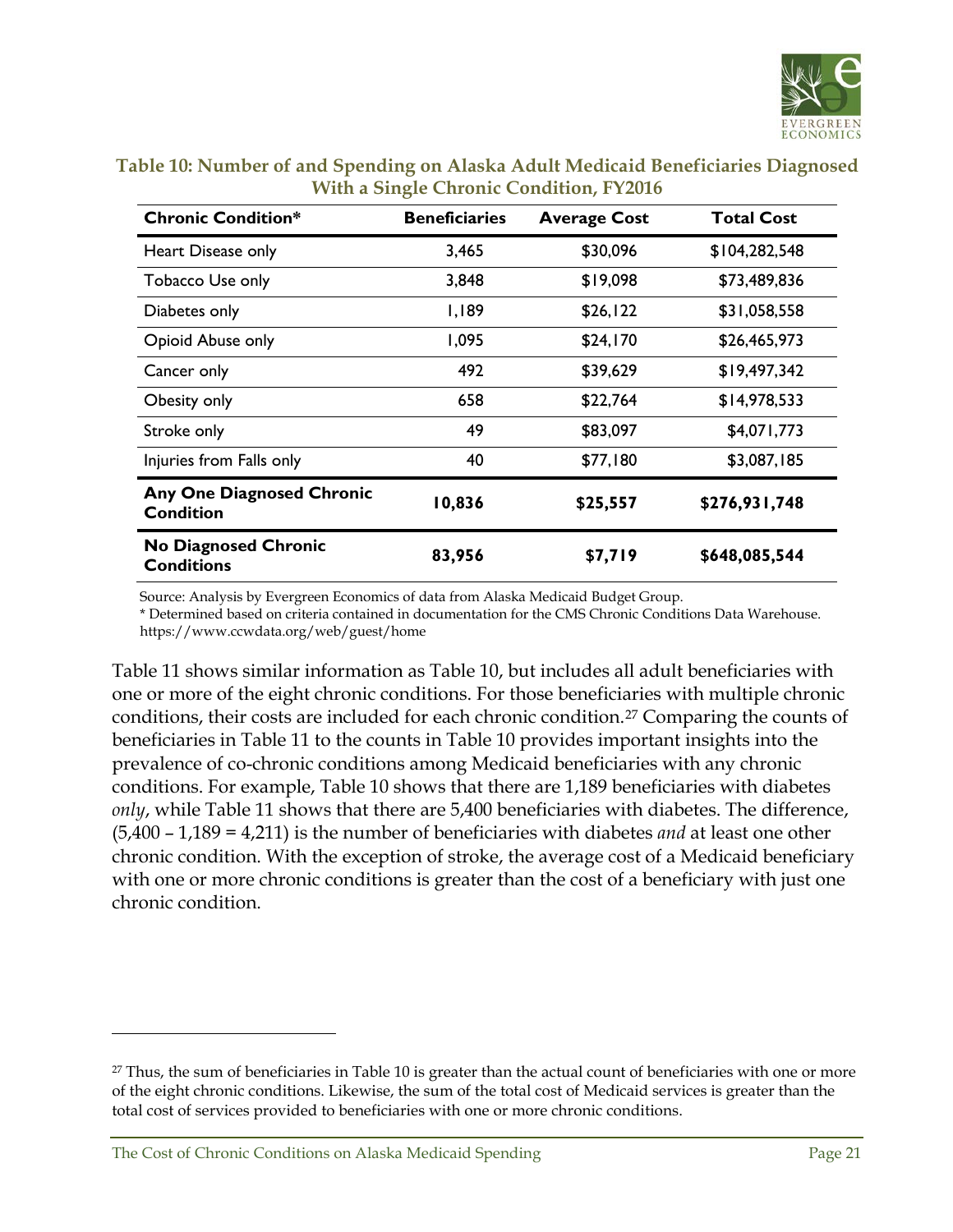

#### <span id="page-27-0"></span>**Table 11: Number of and Spending on Alaska Adult Medicaid Beneficiaries Diagnosed With One or More Chronic Condition Status, FY2016**

| <b>Chronic Condition*</b> | <b>Beneficiaries**</b> | <b>Average Cost</b> | <b>Total Cost</b> |
|---------------------------|------------------------|---------------------|-------------------|
| <b>Heart Disease</b>      | 9,527                  | \$34,669            | \$330,294,684     |
| <b>Diabetes</b>           | 5,400                  | \$35,791            | \$193,272,588     |
| <b>Tobacco Use</b>        | 7,330                  | \$26,204            | \$192,078,143     |
| <b>Opioid Abuse</b>       | 2,619                  | \$34,306            | \$89,848,227      |
| Obesity                   | 2,285                  | \$35,734            | \$81,652,718      |
| Cancer                    | 1,413                  | \$40,103            | \$56,665,140      |
| Stroke                    | 406                    | \$60,487            | \$24,557,604      |
| Injuries from Falls       | 132                    | \$81,009            | \$10,693,134      |

Source: Analysis by Evergreen Economics of data from Alaska Medicaid Budget Group.

\* Determined based on criteria contained in documentation for the CMS Chronic Conditions Data Warehouse. https://www.ccwdata.org/web/guest/home

\*\* Note: The sum of the count of beneficiaries across the eight chronic conditions exceeds the number of beneficiaries with at least one chronic condition because some beneficiaries have multiple chronic conditions.

[Table 12](#page-27-1) segments adult beneficiaries between those with one, two, three, or four or more chronic conditions and includes comparisons to all adult beneficiaries and those not diagnosed with any of the eight chronic conditions (based on the CMS approach to identifying the eight conditions). As one might expect, the cost of Medicaid services received by a beneficiary is positively correlated with the number of chronic conditions the beneficiary has.

| <b>Chronic Condition Status*</b>    | <b>Beneficiaries</b> | <b>Average Cost</b> | <b>Total Cost</b> |
|-------------------------------------|----------------------|---------------------|-------------------|
| All Adult Beneficiaries             | 102.547              | \$11,827            | \$1,212,789,090   |
| No Chronic Conditions               | 83.956               | \$7.719             | \$648,085,544     |
| Any of the Eight Chronic Conditions | 18.591               | \$30,375            | \$564,703,546     |
| One Chronic Condition               | 10.836               | \$25,557            | \$276,931,748     |
| <b>Two Chronic Conditions</b>       | 5.472                | \$34,415            | \$188,320,744     |
| <b>Three Chronic Conditions</b>     | 1,861                | \$41,041            | \$76,378,129      |
| Four or More Chronic Conditions     | 422                  | \$54,675            | \$23,072,925      |
|                                     |                      |                     |                   |

#### <span id="page-27-1"></span>**Table 12: Number of and Spending on Alaska Adult Medicaid Beneficiaries by Chronic Condition Status, FY2016**

Source: Analysis by Evergreen Economics of data from Alaska Medicaid Budget Group.

\* Determined based on criteria contained in documentation for the CMS Chronic Conditions Data Warehouse. https://www.ccwdata.org/web/guest/home

On average, the cost of an adult Medicaid beneficiary with one of the eight chronic conditions is about 3.3 times the cost of an adult without any of these chronic conditions.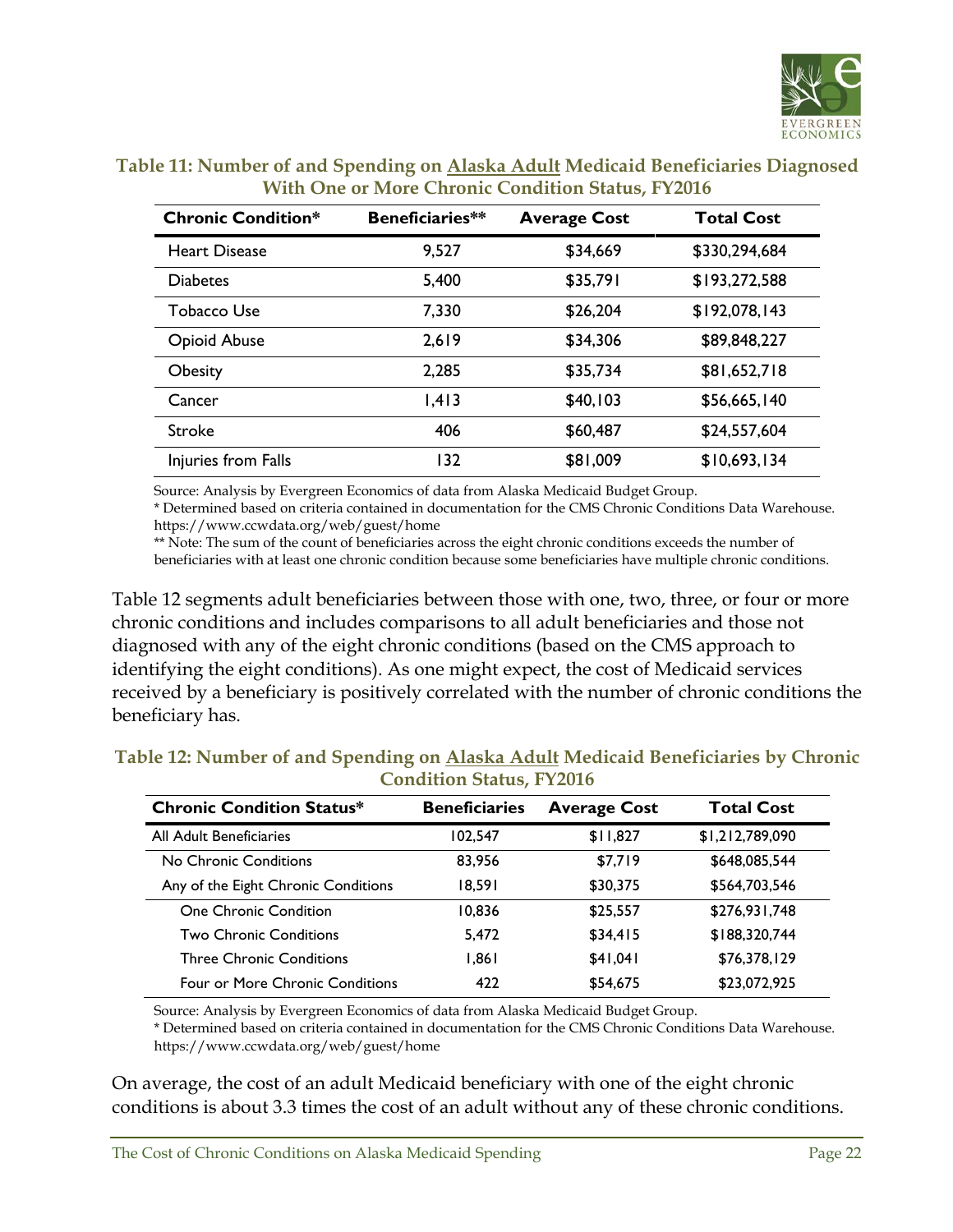

For adult beneficiaries with two chronic conditions, the ratio increases to 4.5 times the cost; for adult beneficiaries with three chronic conditions, the ratio increases to 5.3 times the cost; and for adult beneficiaries with four or more chronic conditions, the ratio increases to 7.1 times the cost of an adult Medicaid beneficiary with no chronic conditions.

[Table 13](#page-28-0) shows spending on adult beneficiaries with at least one of the eight chronic conditions by Medicaid category of service. For the specific services included within each of these service categories, please see [Table 20](#page-46-0) in the appendix. In general, behavioral health constitutes relatively little of the cost of Medicaid services for adult beneficiaries with chronic conditions. The cost of behavioral health services ranged from \$542 for adult beneficiaries with cancer to \$2,987 for those being treated for opioid abuse; the average across all adult beneficiaries with at least one chronic condition was \$1,490.

|                                                 |                                    |                   | <b>Primary Care -------------</b> |                 |                   |
|-------------------------------------------------|------------------------------------|-------------------|-----------------------------------|-----------------|-------------------|
| <b>Chronic Condition</b>                        | <b>Behavioral</b><br><b>Health</b> | Long-Term<br>Care | Inpatient<br>Hospital             | <b>Pharmacy</b> | Other<br>Primary* |
| Cancer                                          | \$542                              | \$11,917          | \$7,289                           | \$2,435         | \$17,919          |
| <b>Diabetes</b>                                 | \$1,012                            | \$14,255          | \$6,541                           | \$2,911         | \$11,073          |
| <b>Heart Disease</b>                            | \$1,065                            | \$14,418          | \$5,752                           | \$2,340         | \$11,095          |
| Injuries from Falls                             | \$159                              | \$42,332          | \$20,148                          | \$3,449         | \$14,920          |
| Obesity                                         | \$1,123                            | \$9,726           | \$8,393                           | \$2,736         | \$13,757          |
| <b>Opioid Abuse</b>                             | \$2,987                            | \$2,309           | \$9,740                           | \$4,192         | \$15,079          |
| Stroke                                          | \$563                              | \$35,305          | \$8,465                           | \$2,659         | \$13,493          |
| Tobacco Use                                     | \$2,249                            | \$2,995           | \$6,203                           | \$2,141         | \$12,616          |
| One or more of the<br><b>Chronic Conditions</b> | \$1,490                            | \$9,510           | \$5,788                           | \$2,191         | \$11,396          |
| <b>No Chronic Conditions</b>                    | \$528                              | \$3,097           | \$771                             | \$447           | \$2,875           |

#### <span id="page-28-0"></span>**Table 13: Average Spending by Alaska Adult Beneficiaries with Chronic Conditions by Medicaid Category of Service, FY2016**

Source: Analysis by Evergreen Economics of data from Alaska Medicaid Budget Group. \* See Table 19 for a list of the Medicaid services included in Other Primary Care.

Long-term care services constituted a large share of spending for beneficiaries with one or more chronic conditions (\$9,510 of \$30,375, or about 31 percent). This should not be a surprise, as the prevalence of chronic disease increases with age [\(Figure 1\)](#page-20-0), and older Alaskans are much more likely to require long-term care services than working-age adults. Average spending on long-term care services varies significantly among the eight chronic conditions, with relatively low spending by those treated for opioid abuse or tobacco use (\$2,309 and \$2,995, respectively) to a high level of spending on beneficiaries being treated for injuries from a fall (\$42,332) or a stroke (\$35,305). The typical age of beneficiaries with these chronic conditions also varies significantly, with the average age of those being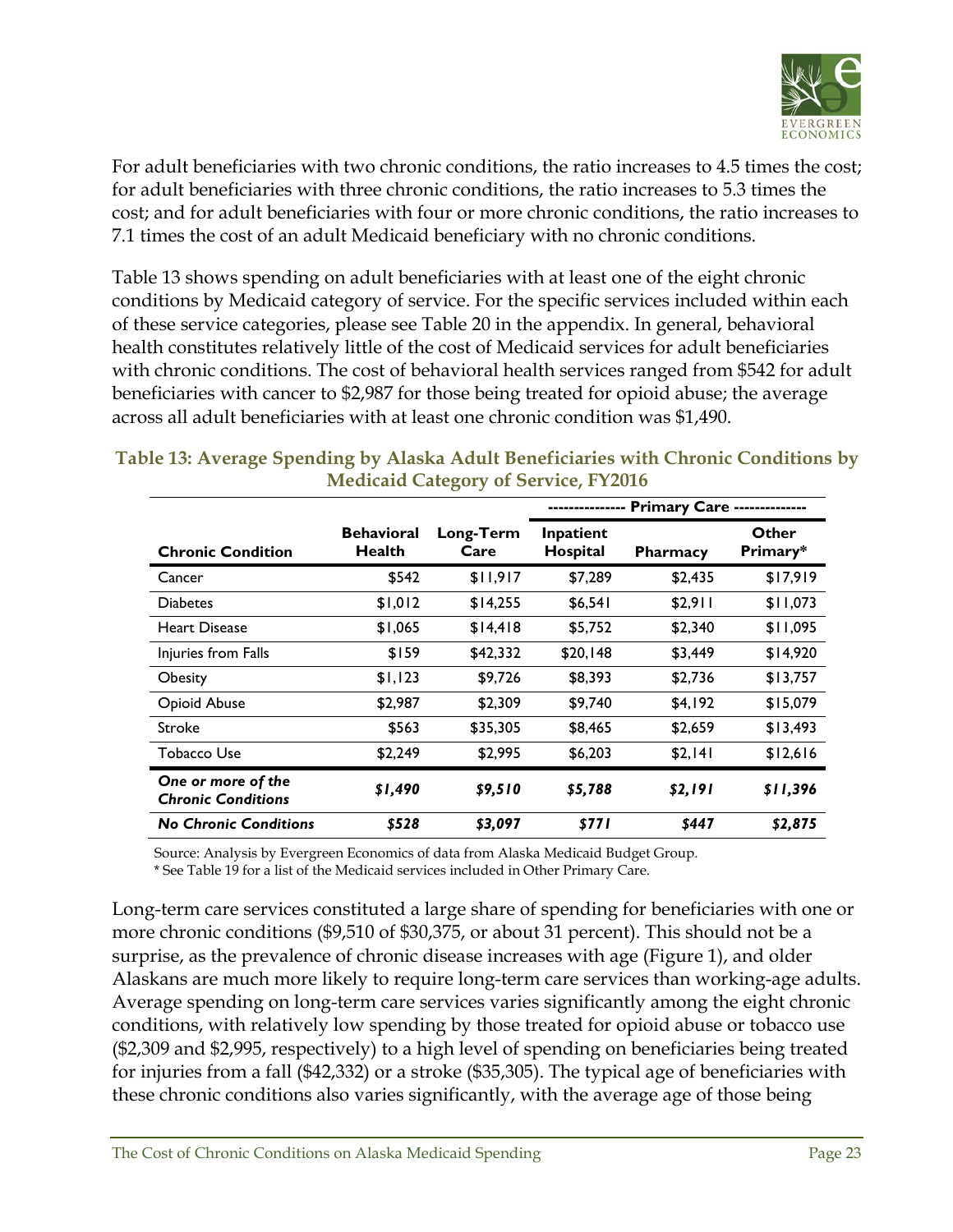

treated for opioid abuse or tobacco use being 41 and 43, respectively. Comparatively, the average age of beneficiaries treated for injuries from a fall or for a stroke was 61 and 63, respectively.

On average, primary care constituted the largest share of Medicaid costs for adult beneficiaries with one or more of the eight chronic conditions.[28](#page-29-1) In [Table 13,](#page-28-0) primary care is divided into inpatient hospital, pharmacy, and other primary care. With one exception, the average cost of inpatient hospital services does not vary greatly among the eight chronic conditions. The exception is beneficiaries who receive care for injuries from a fall, which is 3.5 times the average cost for all chronic conditions (\$20,148 versus \$5,788). The cost of pharmacy services, which is primarily comprised of prescription drugs, constitutes a relatively small proportion of Medicaid costs for beneficiaries with a chronic condition, ranging from \$2,141 for tobacco use to \$4,192 for opioid abuse. Finally, other primary care constitutes on average a relatively large share of the cost of Medicaid services provided to beneficiaries with chronic conditions (\$11,396 of \$30,375, or 38 percent).

Comparatively, average spending on Medicaid beneficiaries without one of the eight chronic conditions was relatively low. On a per-beneficiary basis, spending was less than \$500 for pharmacy, less than \$600 for behavioral health, and less than \$800 for inpatient hospital.

[Table 14](#page-29-0) shows the total cost of Medicaid services provided to adult beneficiaries with a chronic condition and the portions of costs paid through the State General Fund (GF) and the federal government. [Table 15](#page-30-0) shows the same information, but on a per-beneficiary basis. Overall, the State of Alaska paid for about 34 percent of the cost of Medicaid services provided to adults with one or more chronic conditions, which is slightly less than the average percent paid for adult beneficiaries without any of the chronic conditions.

| <b>Chronic Condition*</b> | Total<br><b>Spending</b> | <b>State GF</b><br><b>Spending</b> | <b>Percent</b><br><b>State GF</b> | <b>Federal</b><br><b>Spending</b> | <b>Percent</b><br><b>Federal</b> |
|---------------------------|--------------------------|------------------------------------|-----------------------------------|-----------------------------------|----------------------------------|
| Cancer                    | \$56,665,140             | \$19,929,070                       | 35.2%                             | \$36,736,070                      | 64.8%                            |
| <b>Diabetes</b>           | \$193,272,588            | \$72,369,656                       | 37.4%                             | \$120,902,932                     | 62.6%                            |
| Heart Disease             | \$330,294,684            | \$122,645,368                      | 37.1%                             | \$207,649,316                     | 62.9%                            |
| Injuries from Falls       | \$10,693,134             | \$3,946,629                        | 36.9%                             | \$6,746,505                       | 63.1%                            |
| Obesity                   | \$81,652,718             | \$29,013,629                       | 35.5%                             | \$52,639,089                      | 64.5%                            |
| Opioid Abuse              | \$89,848,227             | \$27,220,546                       | 30.3%                             | \$62,627,681                      | 69.7%                            |

#### <span id="page-29-0"></span>**Table 14: Total, State General Fund, and Federal Spending by Adult Beneficiaries with Chronic Conditions, FY2016**

<span id="page-29-1"></span><sup>28</sup> See [Table 19](#page-46-0) for a listing with descriptions of the services included in primary care services.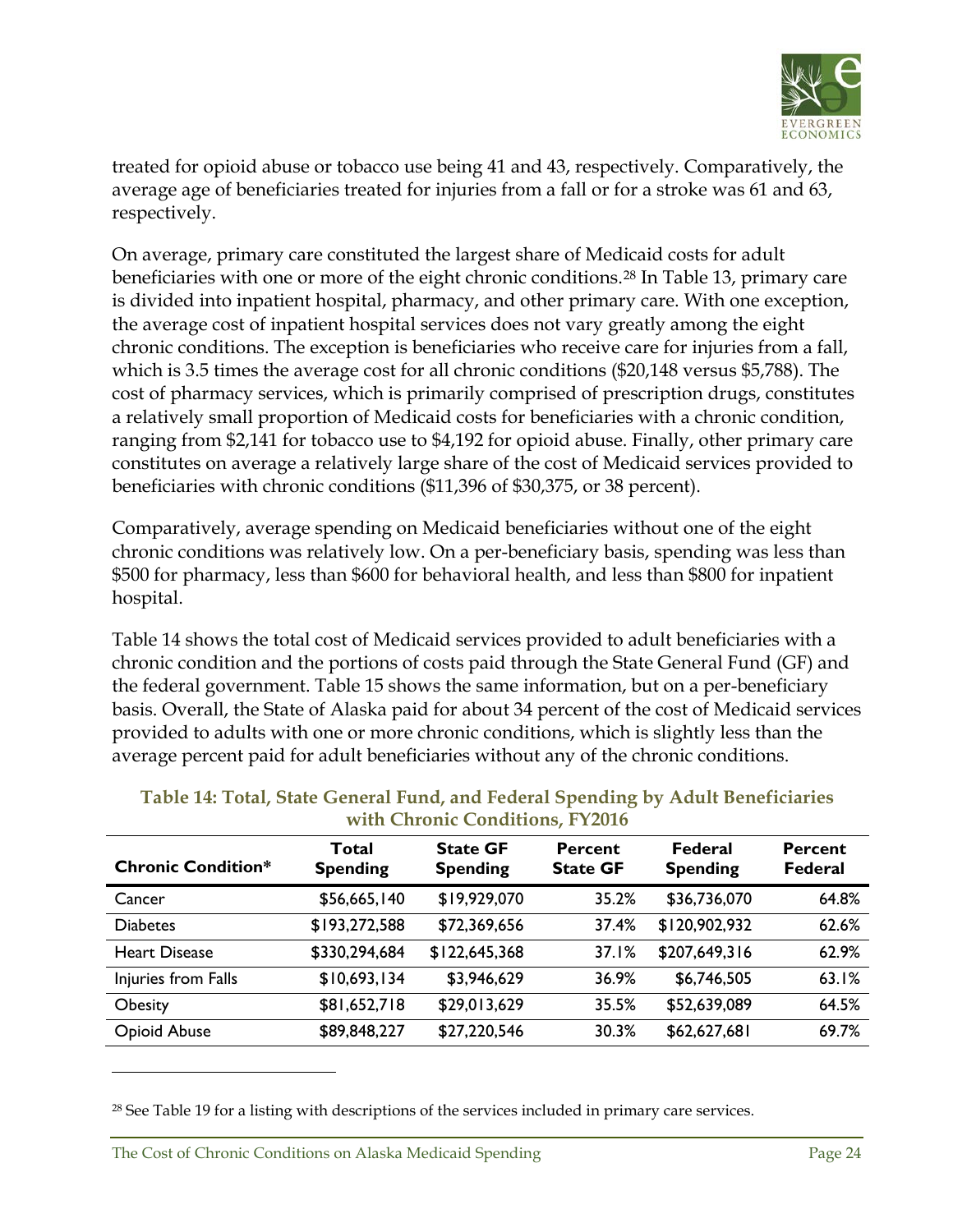

| <b>Chronic Condition*</b>                       | Total<br><b>Spending</b> | <b>State GF</b><br><b>Spending</b> | <b>Percent</b><br><b>State GF</b> | Federal<br><b>Spending</b> | <b>Percent</b><br><b>Federal</b> |
|-------------------------------------------------|--------------------------|------------------------------------|-----------------------------------|----------------------------|----------------------------------|
| Stroke                                          | \$24,557,604             | \$10,250,016                       | 41.7%                             | \$14,307,588               | 58.3%                            |
| <b>Tobacco Use</b>                              | \$192,078,143            | \$56,939,110                       | 29.6%                             | \$135,139,033              | 70.4%                            |
| One or more of the<br><b>Chronic Conditions</b> | \$564,703,546            | \$191, 231, 143                    | 33.9%                             | \$373,472,403              | 66.1%                            |
| <b>No Chronic Condition</b>                     | \$648,085,544            | \$226,369,097                      | 34.9%                             | \$421,716,447              | 65.1%                            |

Source: Analysis by Evergreen Economics of data from Alaska Medicaid Budget Group.

On a per capita basis, the State of Alaska spent nearly four times more on the Medicaid services received by adult beneficiaries with one or more of the eight chronic conditions than it did on adults without one of the chronic conditions (\$10,286 versus \$2,696).

| <b>Chronic Condition*</b>                       | Average<br><b>Spending</b> | <b>State GF</b><br><b>Spending</b> | <b>Percent</b><br><b>State GF</b> | Federal<br><b>Spending</b> | <b>Percent</b><br><b>Federal</b> |
|-------------------------------------------------|----------------------------|------------------------------------|-----------------------------------|----------------------------|----------------------------------|
| Cancer                                          | \$40,103                   | \$14,104                           | 35.2%                             | \$25,999                   | 64.8%                            |
| <b>Diabetes</b>                                 | \$35,791                   | \$13,402                           | 37.4%                             | \$22,389                   | 62.6%                            |
| <b>Heart Disease</b>                            | \$34,669                   | \$12,873                           | 37.1%                             | \$21,796                   | 62.9%                            |
| Injuries from Falls                             | \$81,009                   | \$29,899                           | 36.9%                             | \$51,110                   | 63.1%                            |
| Obesity                                         | \$35,734                   | \$12,697                           | 35.5%                             | \$23,037                   | 64.5%                            |
| <b>Opioid Abuse</b>                             | \$34,306                   | \$10,393                           | 30.3%                             | \$23,913                   | 69.7%                            |
| Stroke                                          | \$60,487                   | \$25,246                           | 41.7%                             | \$35,240                   | 58.3%                            |
| Tobacco Use                                     | \$26,204                   | \$7,768                            | 29.6%                             | \$18,436                   | 70.4%                            |
| One or more of the<br><b>Chronic Conditions</b> | \$30,375                   | \$10,286                           | 33.9%                             | \$20,089                   | 66.1%                            |
| <b>No Chronic Condition</b>                     | \$7,719                    | \$2,696                            | 34.9%                             | \$5,023                    | 65.1%                            |

<span id="page-30-0"></span>**Table 15: Average Per Capita State General Fund and Federal Spending by Adult Beneficiaries with Chronic Conditions, FY2016**

Source: Analysis by Evergreen Economics of data from Alaska Medicaid Budget Group.

# **3.3 Limitations**

There are several potential limitations to the analysis of the MMIS data.

1. Only one year of data was used in the analysis; a multi-year analysis would provide a more complete picture of the prevalence of chronic conditions within Alaska's Medicaid population and the cost of providing services. In addition, the year of analysis, FY2016, coincides with Medicaid expansion, which may have had a confounding impact on this analysis.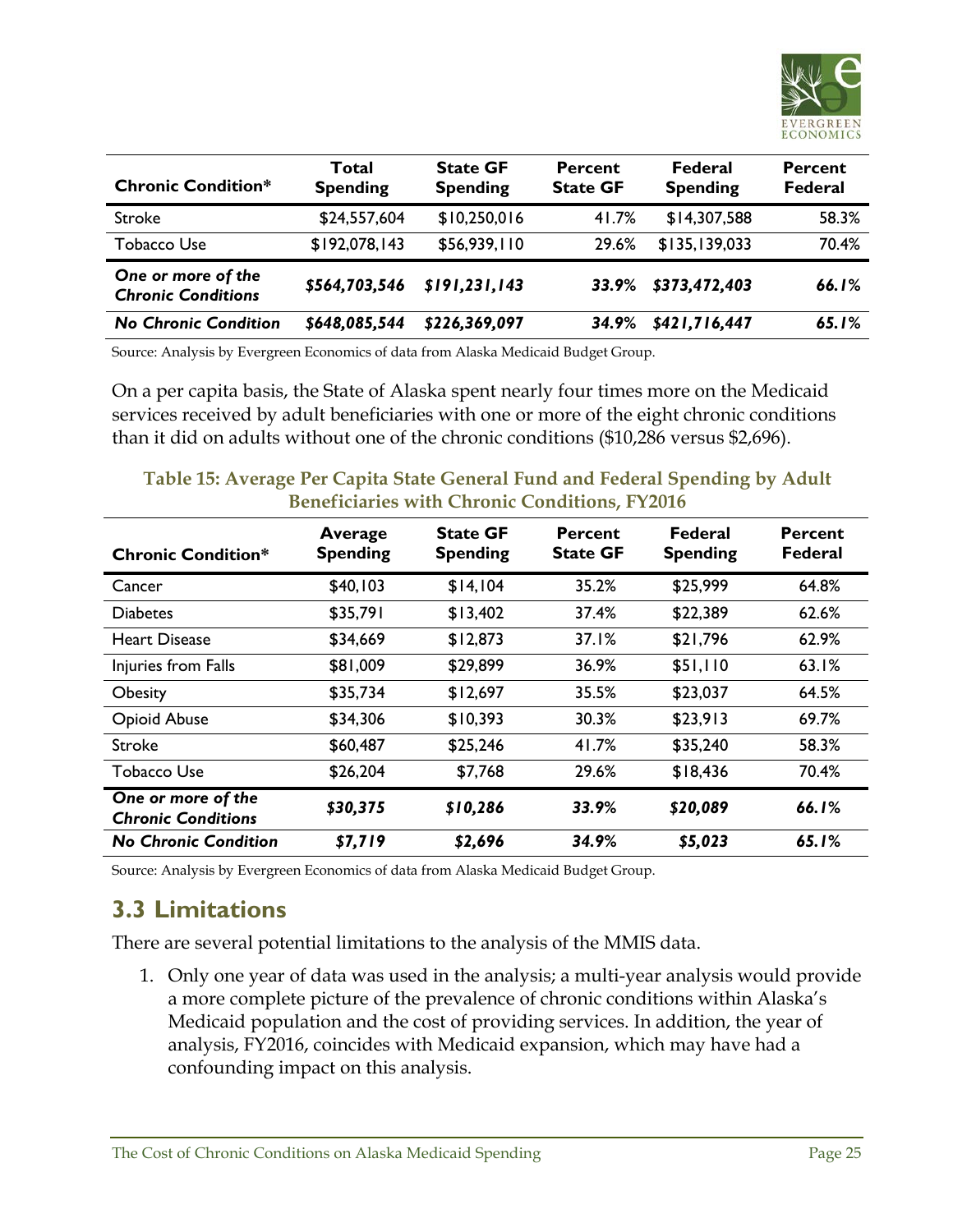

- 2. We likely are underreporting the prevalence of each of the chronic conditions to some extent, because some beneficiaries may not have sought medical care (through the Medicaid program) for the chronic condition during FY2016, while for others who did seek care for symptoms directly or indirectly related to their chronic condition, the care provider may not have assigned a diagnosis code indicating the chronic condition.
- 3. We only look at the direct costs to Alaska's Medicaid program. We do not consider other costs, such as the inability of some persons suffering from one or more chronic conditions to maintain full or even part-time employment.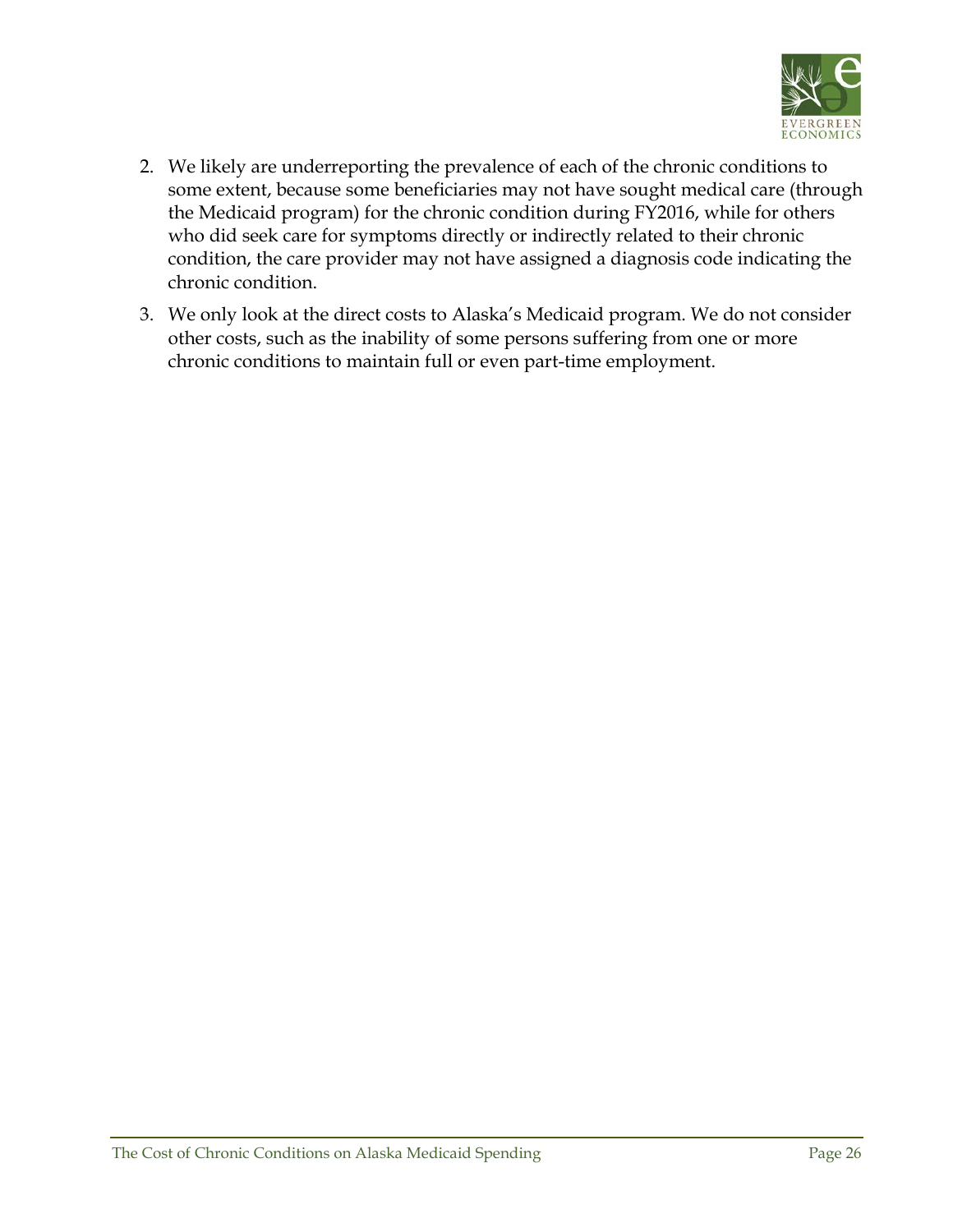

# **4 Potential Cost Savings to the Medicaid Program from Diabetes Self-Management**

While the primary motivation of this report is to understand the costs associated with chronic conditions among Alaska's Medicaid population, we also estimated potential savings to the Medicaid program associated with providing diabetes self-management education (DSME) programs, which are led by healthcare professionals, to those Medicaid beneficiaries with diabetes. Burke et al. (2014) defines DSME as a collaborative process through which people with diabetes gain the knowledge and skills necessary to modify their behavior and to self-manage the disease and any related conditions.

Comparatively, a diabetes self-management program (DSMP), which was developed by the Stanford University Patient Education Research Center, is specifically for people with type 2 diabetes and is led by two lay people, at least one of whom has Type 2 diabetes.<sup>[29](#page-32-0)</sup> DSMP workshops consist of six once-a-week classes that are typically held in a community setting (e.g. churches, community centers), and the program covers a range of topics including exercise, diet, and nutrition; methods to successfully deal with problems associated with chronic disease; appropriate use of medications; communicating effectively with family, friends, and health professionals; and how to evaluate new treatments.[30](#page-32-1)

### **4.1 Prior Analysis of Potential Cost Savings to Alaska Medicaid Program from Diabetes Self-Management**

In February of 2014, the Division of Public Health, together with the Alaska Diabetes Prevention and Control Program, engaged Evergreen Economics to assess the cost impacts to Alaska's Medicaid program associated with Medicaid beneficiaries who attended a trial chronic disease self-management program, including DSME and DSMP. Evergreen conducted statistical analysis to determine if there is a relationship between participation in self-management training and reductions in spending on Medicaid services.

Due to the small number of Medicaid beneficiaries who participated in the DSMP training, we were not able to develop statistically meaningful estimates for either program. However, we did find that Medicaid recipients with diabetes who attended at least one DSME class experienced a 21.7 percent reduction in annual Medicaid spending relative to Medicaid recipients with diabetes who did not attend any DSME classes. For FY2014, we estimated the savings would be approximately \$5,670 per Medicaid beneficiary, focused in

<span id="page-32-0"></span><sup>29</sup> National Association of County and City Health Officials, *Diabetes Self-Management Education and Training*,

<span id="page-32-1"></span>August 2013<br><sup>30</sup> Chronic Disease Self-Management Program (Better Choices, Better Health® Workshop, Stanford Medicine, http://patienteducation.stanford.edu/programs/cdsmp.html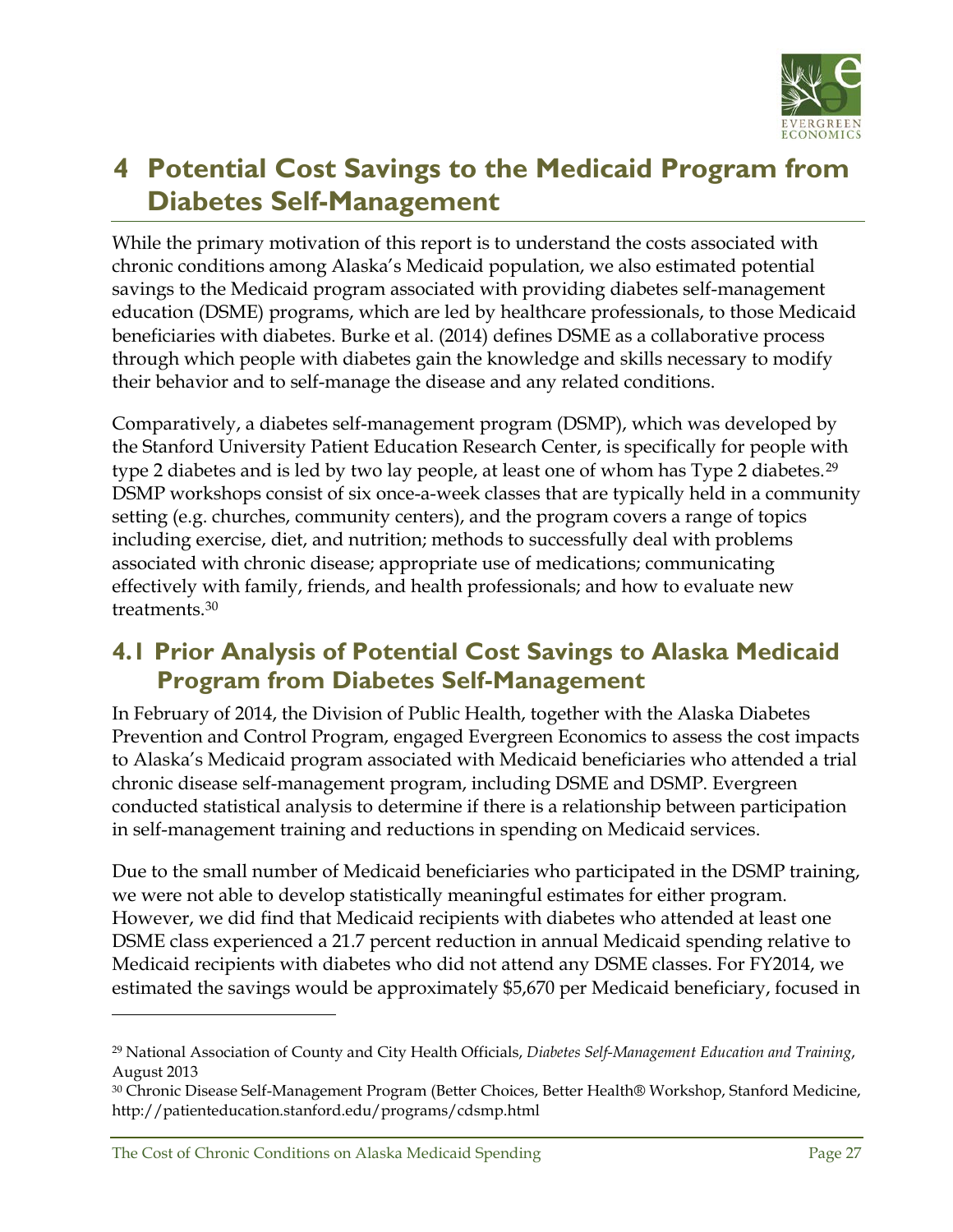

two areas: inpatient and outpatient hospital services.<sup>[31](#page-33-0)</sup> Decreased spending on inpatient and outpatient hospital services indicates a reduced need for critical care by those who participated in DSME training.

In order to extrapolate our findings to all adults on Medicaid with diabetes, we analyzed beneficiary-level data used in the Long-Term Medicaid Spending in Alaska (MESA) Forecast and data gathered through the 2012 BRFSS survey. We estimated that in FY2014, there were approximately 6,300 adult Medicaid beneficiaries with diabetes in Alaska. If all of these beneficiaries had participated in DSME training in the prior fiscal year, total savings to the Medicaid program could have been as much as \$36 million for FY2014 if each of these beneficiaries, on average, realized the \$5,670 in cost saving estimated from attending the trial workshops.

There are two important caveats associated with the results of this earlier work: first, the statistical analysis we conducted was based on a small sample of Medicaid beneficiaries (104 in total), of whom only 21 had participated in DSME training. Second, those who participated in DSME training were not randomly assigned to participate, but rather voluntarily chose to participate. We noted in our 2014 report that the results of the analysis lacked the statistical robustness on which policy decisions should be made and that in an ideal study, the sample size would be several hundred or more beneficiaries with approximately half being randomly assigned to participate in DSME training and the remainder serving as controls. Such a study design would eliminate the selection bias associated with an opt-in based research study.

### **4.2 Review of Published Literature on the Effectiveness of Diabetes Self-Management Education**

For this study, we reviewed published research that examined the effect of DSME programs on the cost of medical care. Many of these same articles also examined the effect that disease self-management had on patient outcomes in addition to some estimated indirect economic impacts (e.g. reductions in lost productivity). However, for this study, we focused solely on the impact that DSME had on the direct cost of medical care for people with diabetes. Over the past 10 years, several articles have been published that review and summarize primary research on the cost impacts of DSME.

Mattke et al. (2007) examined 29 studies that were either reviews or meta-analyses of other (primary) studies. The authors reported that the 29 studies covered 317 unique primary analyses; they did not attempt to re-review the primary studies, but rather relied on the

<span id="page-33-0"></span><sup>&</sup>lt;sup>31</sup> In that analysis, we assumed the cost savings were due to DSME training. In practice, individuals who volunteer to participate in DSME training likely are more highly motivated, which may result in better outcomes even without the training.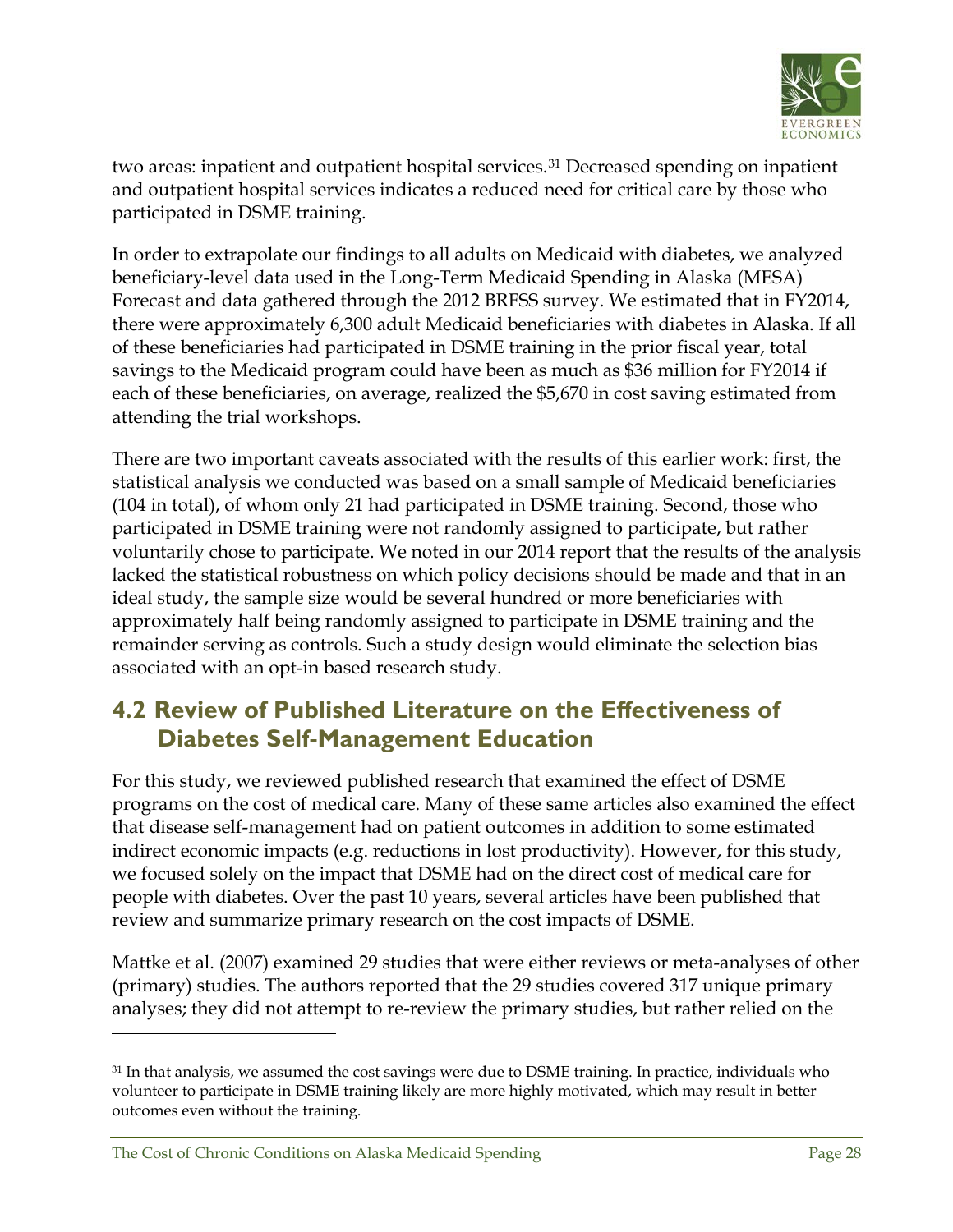

findings and conclusions presented in the review and meta-analyses studies. Of the 317 primary studies, 64 focused on diabetes disease management in which patient selfmanagement education is a significant component. They concluded that while there is a documented link between disease control and long-term outcomes, they found no consistent evidence linking disease management to improved long-term outcomes. The authors did acknowledge that this may be due to the short post-period considered in the primary studies (generally about one year).

The authors also stated that the role of disease management in reducing utilization of healthcare services is inconclusive, and that when the costs of disease management are appropriately accounted for, the evidence that disease management leads to reductions in direct medical costs is inconclusive. However, they qualified this conclusion as limited because many of the primary studies did not address the issue of cost, but rather focused on quality of care and outcomes.

Boren et al. (2009) reviewed 26 papers that examined DSME, of which 23 attempted to measure cost impacts of DSME. Of these 23 studies, 18 reported findings that DSME results in decreased costs, cost savings, cost effectiveness, or a positive return on investment. Four studies found no evidence that DSME has an impact (negative or positive) on healthcare costs, and one study found that healthcare costs are greater with DSME. The authors stated that from their review, the benefits associated with DSME are positive and outweigh the costs to operate the DSME program. Nevertheless, the authors also stated that more research is needed to confirm that DSME is cost effective.

Freeman et al. (2011) reviewed more than 80 studies published between 2000 and 2011 that included economic analysis of disease management programs, many of which included patient self-management education, for Medicaid beneficiaries with one or more chronic conditions. The authors stated that the findings from these studies support the claim that disease management programs improve quality of care for Medicaid beneficiaries and reduce costs. They concluded that disease management programs are more cost effective and improve quality of care when dealing with the severely ill and those with comorbidities. The most-often cited health benefit is greater adherence to pharmaceutical prescriptions, though this resulted in greater spending on pharmaceuticals. Cost savings were realized through reduced hospitalizations, fewer hospital readmissions, and fewer emergency room visits.

Specific findings from the published literature cited by the authors include the following:

- There is an increase in the number of patients receiving flu shots and a reduced utilization of unnecessary drugs (Krause 2005; Piecoro et al. 2001);
- There is a positive relationship between improved clinical outcomes and cost savings (Peck 2008);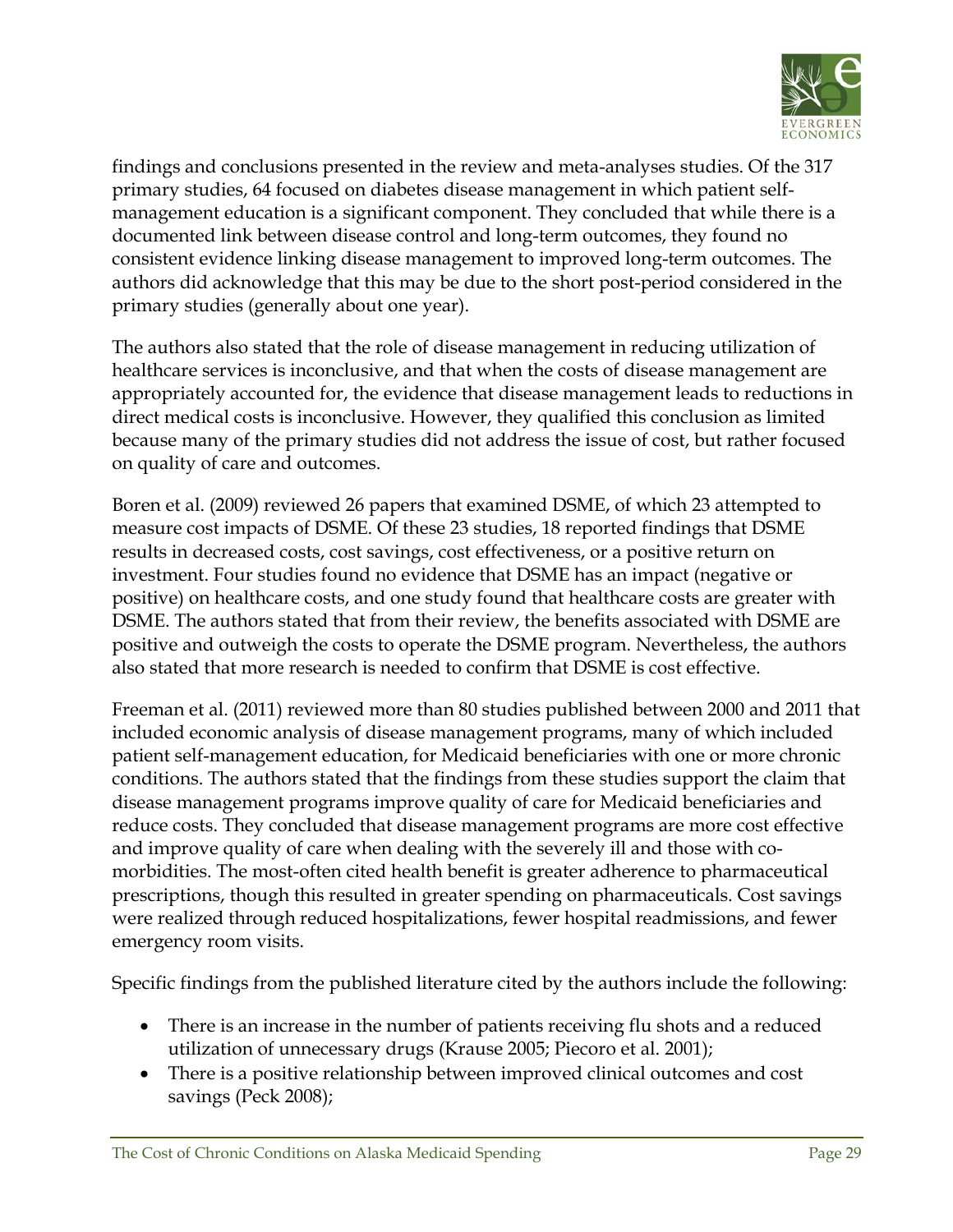

- Reducing hospital admissions by just 10 percent covers the cost of operating a disease management program; and
- Enrolling the highest utilizers of emergency room and inpatient care into a disease management program can lead to a 60 percent reduction in emergency room visits and a 22 percent reduction in annual medical costs (Medicaid Health Plans of America 2010-2011).

More recently, Desmedt et al. (2016) conducted a systematic review of the literature to assess the potential financial benefits of integrated care for patients with chronic disease. Among the published literature examined by the authors were eight studies conducted in the U.S. that examined the impact that diabetes disease management has on direct medical costs (hospitalization, medication, and consultation). The authors noted that selfmanagement and self-monitoring, which were components of the eight U.S.-based studies of diabetes disease management, are central to effectively managing diabetes. The authors found that in each of these studies, an integrated care model that includes selfmanagement is associated with lower healthcare expenditures.

[Table 16](#page-36-0) shows a summary of the eight studies. Four of the studies were based on a controlled before-after design for which one group of persons with diabetes (the treatment group) was recruited into an integrated care program and followed over time. The change in medical costs for this group pre- and post-participation in the integrated care program was then compared to the change in medical costs over this same timeframe for a similar group of persons with diabetes who did not participate in the integrated care program (the control group). After adjusting for any differences between the treatment and control groups with respect to demographic factors and spending on medical care prior to recruitment of the treatment group into the integrated care program, the authors calculated the impact of the program using a difference-in-differences approach[.32](#page-35-0) 

Of the other four studies, two followed a prospective cohort design and two followed a retrospective cohort design. Both are longitudinal in nature, but differ based on timing. In a prospective cohort study, none of the persons in the study have been exposed to the treatment of interest (e.g. a disease self-management program). Candidates are then recruited into the treatment, and a control group is formed; both groups are followed for some period of time, and impacts of the treatment are computed using a difference-indifferences approach. For the retrospective cohort study, a group of persons that received the treatment form the treatment group, then a control group is formed comprised of

<span id="page-35-0"></span><sup>&</sup>lt;sup>32</sup> Difference-in-differences is a commonly used statistical method that uses observational data to mimic an experimental research design. The difference-in-differences approach measures the impact of a treatment by comparing the average change over time in the outcome variable for a treatment group to the average change over time for a control group.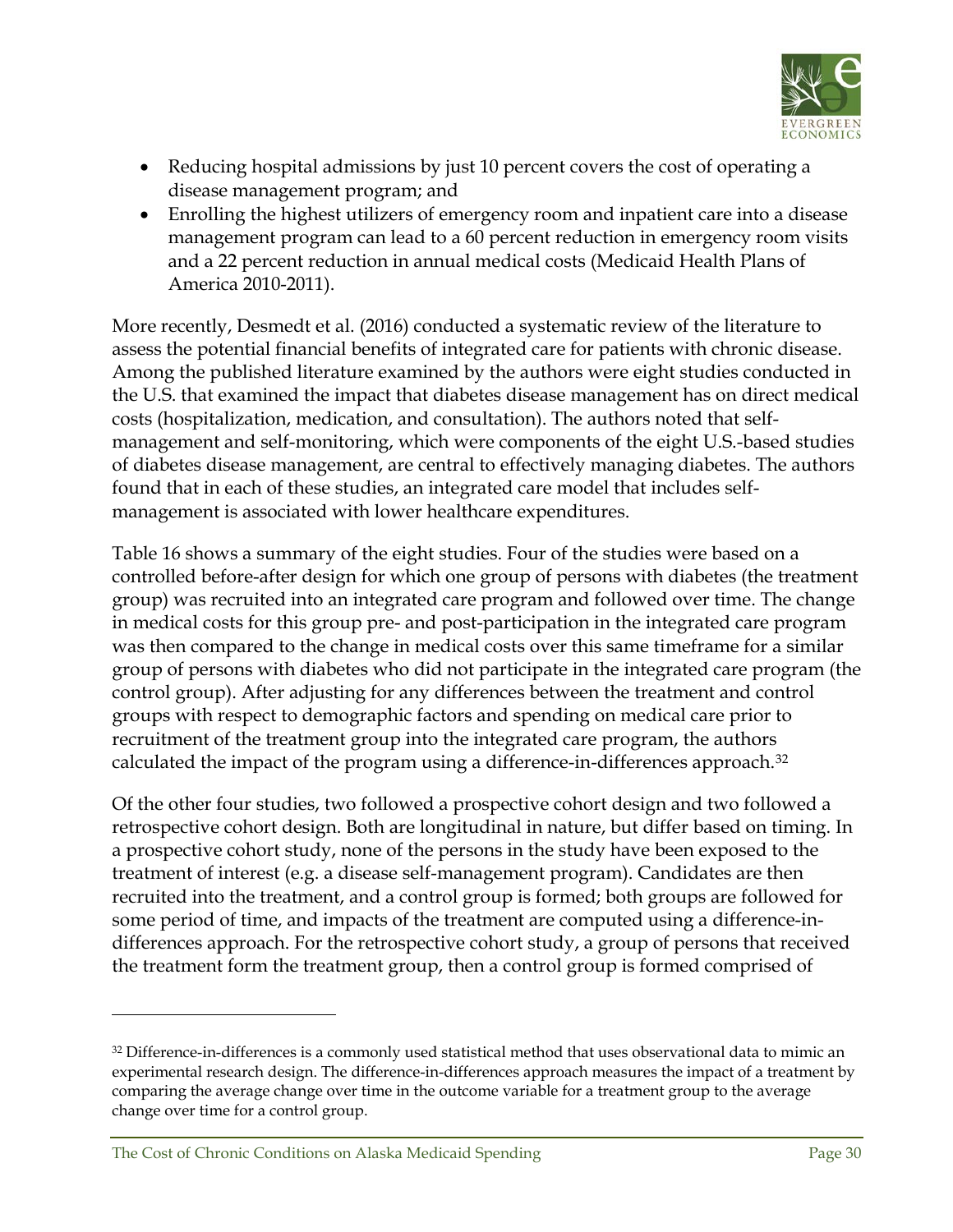

persons with similar characteristics who did not receive the treatment. Cost impacts of the treatment are computed using a difference-in-differences approach.

<span id="page-36-0"></span>

| #            | <b>Author / Year</b>         | <b>Self-Management Support</b>                                                                              | <b>Study</b><br>Design | <b>Study</b><br><b>Period</b><br>(years) | <b>Savings Per</b><br><b>Patient Year</b><br>$(2016)$ ** |
|--------------|------------------------------|-------------------------------------------------------------------------------------------------------------|------------------------|------------------------------------------|----------------------------------------------------------|
|              | Berger et al.<br>(2001)      | Patient education through<br>telephone and mailing                                                          | Before-after           | 4                                        | \$470.80                                                 |
| $\mathbf{2}$ | Sidorov et al.<br>(2002)     | Patient education and self-<br>monitoring                                                                   | Retrospective          | $\overline{2}$                           | \$1,282.27                                               |
| 3            | Berg and Wadhwa<br>(2002)    | Patient education and self-<br>monitoring                                                                   | Before-after           |                                          | \$1,675.78                                               |
| 4            | Snyder et al.<br>(2003)      | Patient education through<br>telephone and mailing                                                          | Before-after           | 4                                        | \$1,584.93                                               |
| 5            | Villagra and<br>Ahmed (2004) | Patient education through mailing,<br>telephone, educational material,<br>and equipment for self-monitoring | Before-after           |                                          | \$1,635.34                                               |
| 6            | Dall et al. (2010)           | Patient education through<br>newsletters and online educational<br>material                                 | Prospective            |                                          | \$802.73                                                 |
| 7            | Rosenzweig et al.<br>(2010)  | Patient education and self<br>monitoring                                                                    | Prospective            |                                          | \$1,009.59                                               |
| 8            | Dall et al. (2011)           | Patient education is important                                                                              | Retrospective          |                                          | \$813.86                                                 |

**Table 16: Summary of Studies on Cost Effectiveness of Diabetes Management\*** 

\*Source: Desmedt, et al. 2016.

\*\* Savings are incremental above the cost of providing the integrated care models, including self-management training.

Across the eight studies, estimated savings per patient per year ranged from a low of \$471 to a high of \$1,676 (in 2016 dollars). The average and median annual savings are \$1,159 and \$1,146, respectively. None of the studies included residents of Alaska, which is important to note because per unit costs of healthcare services are substantially greater in Alaska compared to the U.S. as a whole.

## **4.3 Estimating the Potential Cost Savings of Providing Diabetes Self-Management Education to Medicaid Beneficiaries**

Relying on the estimates of cost savings contained in the studies shown in [Table 16,](#page-36-0) we estimated the potential cost savings to the Alaska Medicaid program from the statewide implementation of a DSME program. We did this in three steps: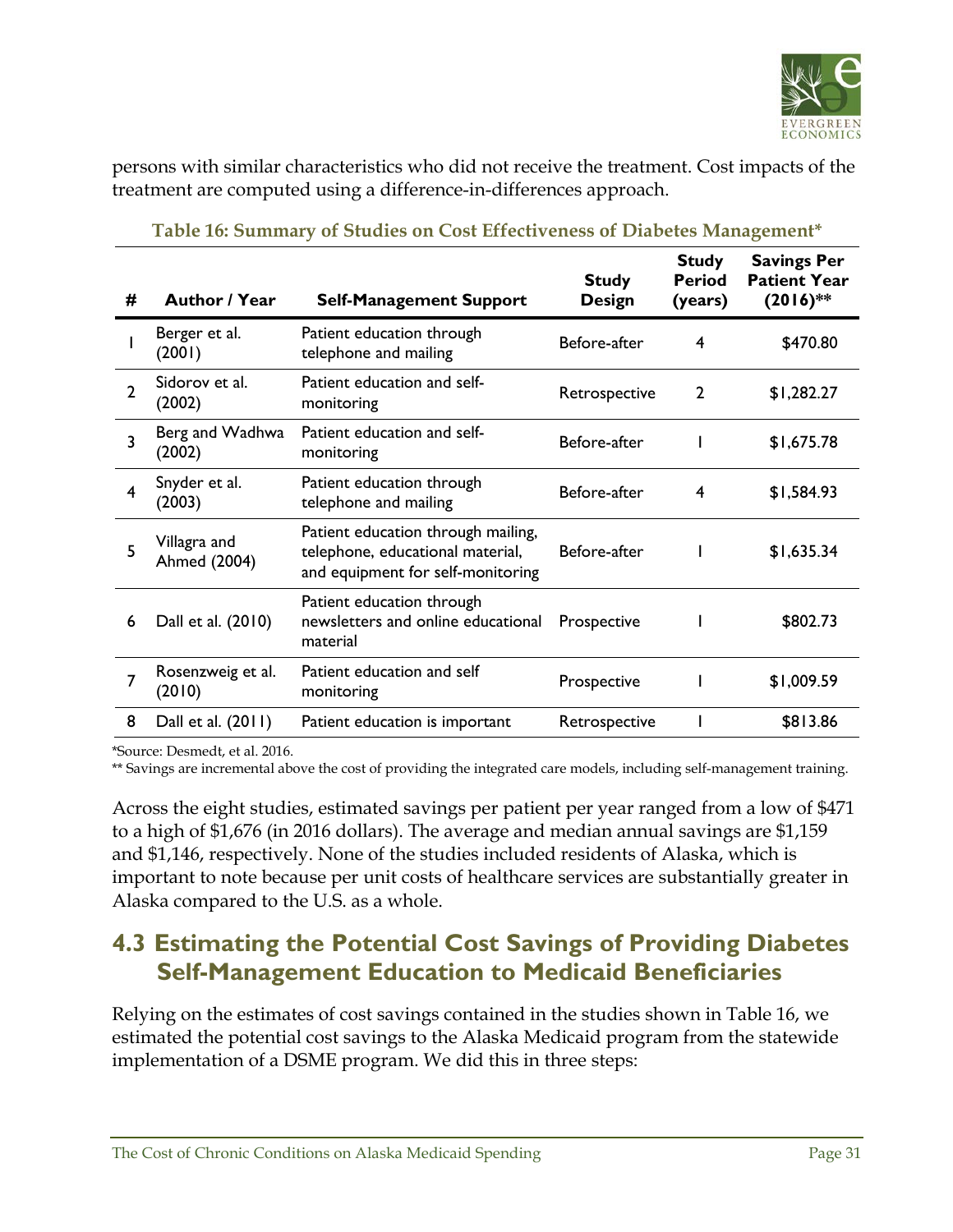

- 1. We estimated the number of adult Medicaid beneficiaries (18 years of age or older) with diabetes.
- 2. We estimated the average cost savings per Medicaid beneficiary per year by adjusting the savings estimates shown in [Table 16](#page-36-0) to account for the higher costs of medical care in Alaska.
- 3. We multiplied the estimated number of Medicaid beneficiaries by the estimate of average annual cost savings.

### **4.3.1 Number of Adult Medicaid Beneficiaries with Diabetes**

To estimate the number of adult Medicaid beneficiaries with diabetes, we multiplied the estimated rate of diabetes prevalence (shown in [Table 2](#page-12-0) and [Table 3\)](#page-13-0) by the number of adult Medicaid beneficiaries in FY2016 and the projected number of beneficiaries in FY2017 through FY2020. Based on analysis of BRFSS survey data for 2014, we estimate the prevalence of diabetes among Medicaid beneficiaries to be 7.5 percent for working-age adults and 27.8 percent for older adults. These estimates of the prevalence of diabetes among Medicaid beneficiaries are greater than what we estimated based on analysis of diabetes diagnosis codes in the FY2016 MMIS. We believe these larger rates of diabetes prevalence are warranted because in our analysis of the MMIS, we only identified those individuals with diabetes who were treated through the Medicaid program for diabetes at a healthcare facility that recorded that the treatment provided was directly related to the beneficiary's diabetes diagnosis.

[Table 17](#page-37-0) shows the annual unduplicated count of enrollment for all Alaska adult Medicaid beneficiaries and the estimated number of Medicaid beneficiaries with diabetes based on the 2014 BRFSS survey data.

<span id="page-37-0"></span>

|                    | <b>Medicaid Beneficiaries</b>  |                  | <b>Beneficiaries with Diabetes (Estimated)</b> |                        |                      |
|--------------------|--------------------------------|------------------|------------------------------------------------|------------------------|----------------------|
| <b>Fiscal Year</b> | <b>Working-</b><br>Age Adults* | Older<br>Adults* | <b>Working-</b><br><b>Age Adults</b>           | Older<br><b>Adults</b> | All<br><b>Adults</b> |
| 2016               | 79,810                         | 11,637           | 5,536                                          | 2,726                  | 8,262                |
| 2017               | 91,624                         | 12,036           | 6,355                                          | 2,820                  | 9,175                |
| 2018               | 94,724                         | 12,373           | 6,570                                          | 2,899                  | 9,469                |
| 2019               | 96,509                         | 12,675           | 6,694                                          | 2,970                  | 9,664                |
| 2020               | 97,788                         | 12,978           | 6,783                                          | 3,041                  | 9,824                |

#### **Table 17: Estimated Count of Adult Medicaid Beneficiaries with Diabetes**

Sources: Analysis by Evergreen Economics of data from the 2014 Alaska BRFSS survey and the *Long-term Forecast of Medicaid Enrollment and Spending in Alaska 2016-2036*.

\* Annual unduplicated count of enrollment estimated for FY2016 and projected for FY2017 – FY2020.

Note: the large increase in Medicaid enrollment of working-age adults between FY2016 and FY2017 is due to Medicaid expansion, which began on September 1, 2015.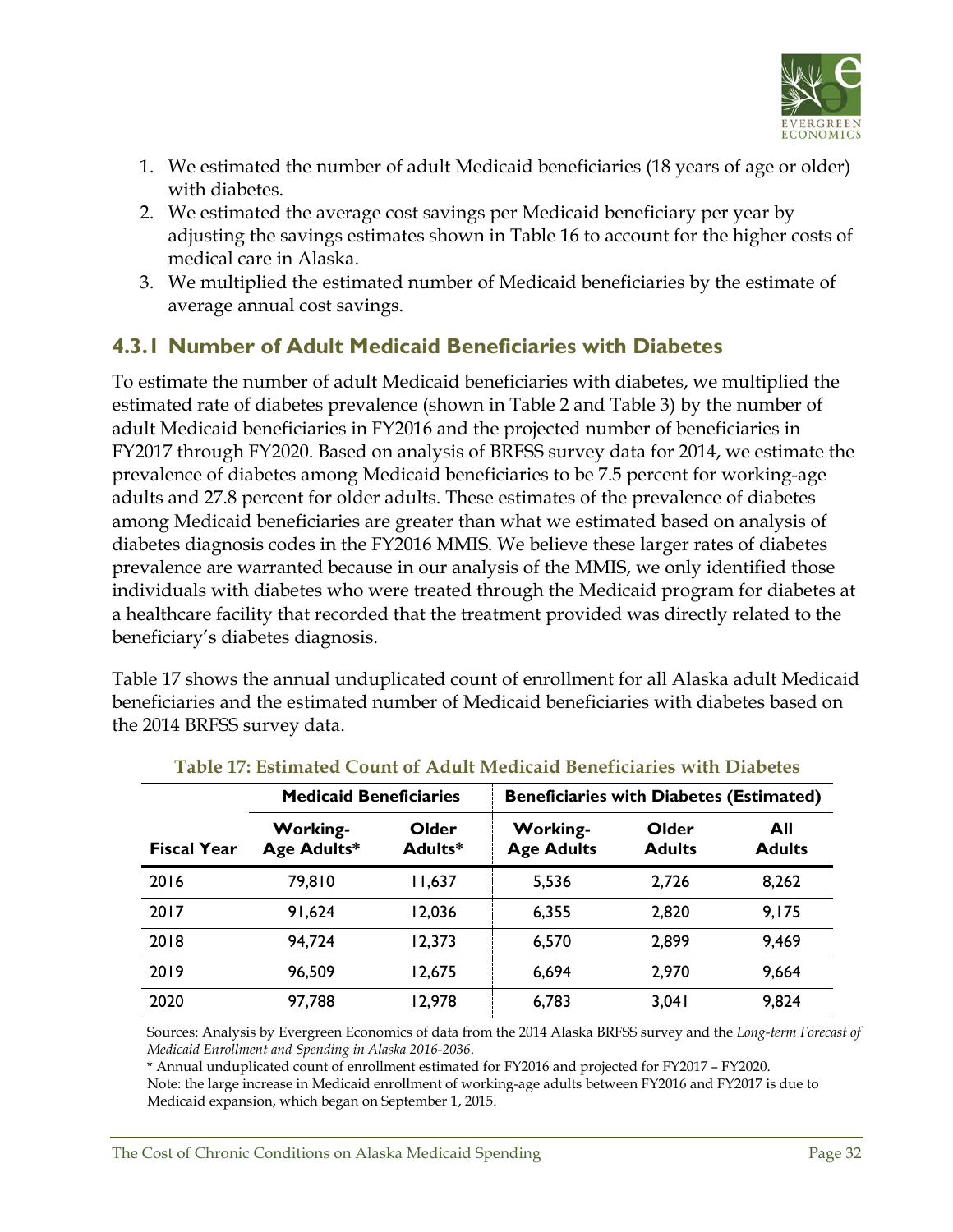

### **4.3.2 Average Cost Savings Per Medicaid Beneficiary**

There are two alternative approaches to developing estimates of cost savings from a DSME program. The first is to conduct original research on Alaska's Medicaid population using a randomized experimental design to assign individuals into a treatment or control group. Done correctly, this is the best method for developing estimates of cost savings. However, a randomized experimental design would also be costly and time consuming, requiring the development and implementation of the DSME program and at least one year of follow up of individuals in the two groups.

The alternative approach is to apply estimates of cost savings developed from other studies to the Alaska Medicaid program. This approach has the advantage of being much less time consuming and costly. However, it also presents a challenge in that one must choose studies that meet three criteria: (1) they are reasonably similar in scope, (2) they are of a population with similar characteristics, and (3) they rely on a similar model of healthcare delivery. For our purposes, we believe the eight U.S. based studies reviewed by Desmedt et al. (2016) and shown in [Table 16](#page-36-0) meet these three criteria. Each of these studies considers an integrated care management approach that emphasizes DSME. The subjects in the studies are adults with diabetes living and receiving care in the U.S.

Before applying estimates of cost savings from the eight studies, we adjusted the savings estimates to account for the substantial difference in the cost of health care in Alaska relative to the average for all of the U.S. According to analysis published by the Missouri Economic Research and Information Center (MERIC), a widely used source of information on state-level costs of living, the cost of medical care in Alaska is on average 46.6 percent higher than the national average.<sup>[33](#page-38-0)</sup> Adjusting the estimates of cost savings shown in Table [16](#page-36-0) to account for the higher cost of medical services in Alaska, we would expect savings of nearly \$1,700 per patient per year (in 2015 dollars) from an integrated care system that emphasized self-management (a range of \$689 to \$2,452).

### **4.3.3 Annual Potential Savings from Diabetes Self-Management**

[Table 18](#page-39-0) shows our estimates of total potential savings associated with providing all working-age adult Medicaid beneficiaries who have diabetes with self-management training through the DSME program[.34](#page-38-1) Our estimates of net savings per working-age beneficiary increase at the projected rate of medical price inflation for Alaska, based on analysis of the medical care component of the Anchorage All Urban Consumer Price Index. These annual rates are the same as those used for the *Long-term Forecast of Medicaid* 

<span id="page-38-0"></span><sup>33</sup> See https://www.missourieconomy.org/indicators/cost\_of\_living/

<span id="page-38-1"></span><sup>&</sup>lt;sup>34</sup> To err on the side of developing conservative estimates of savings, we assume DHSS will only target diabetes self-management programs to working-age adults, the vast majority of whom are not in nursing homes or other long-term care facilities.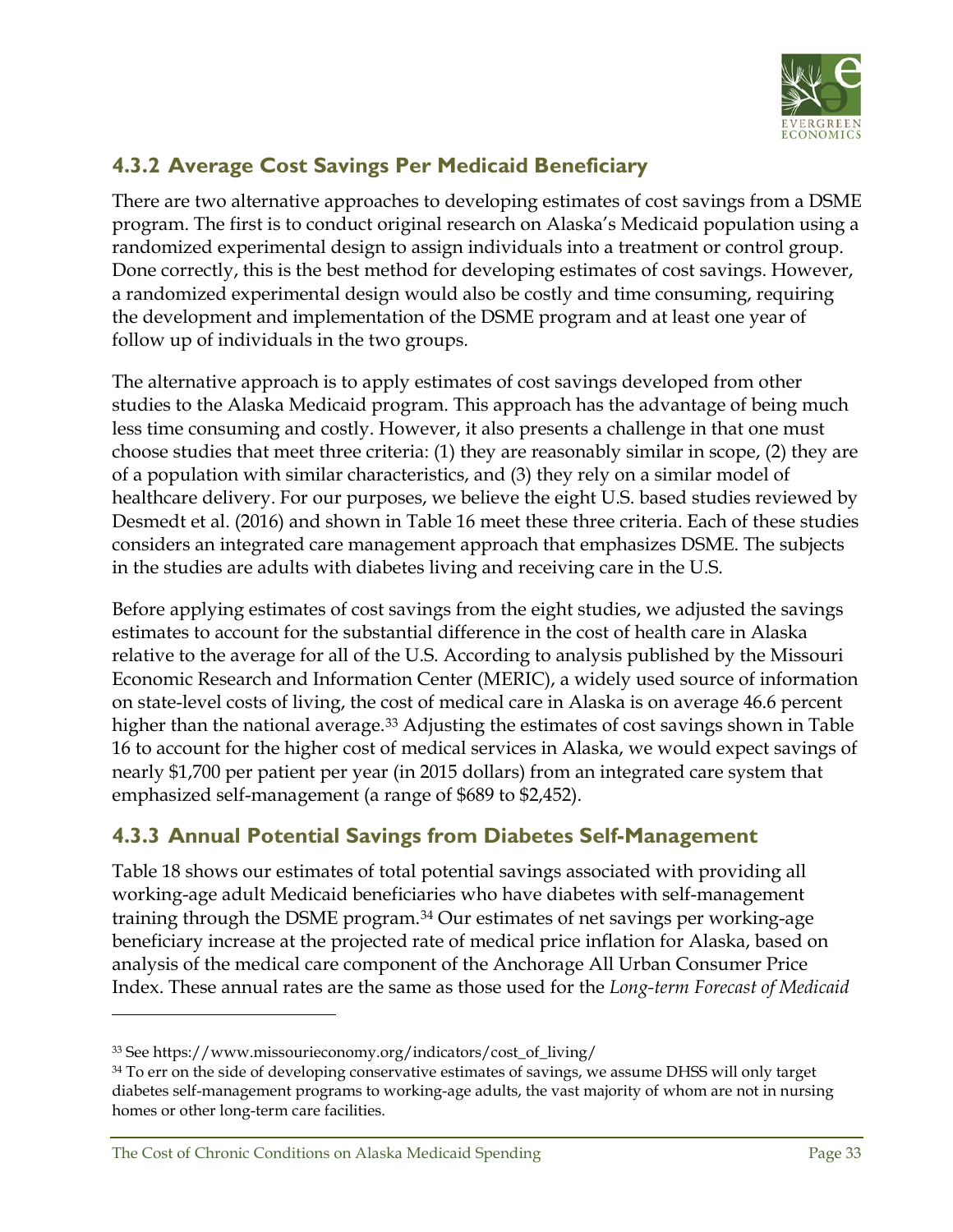

*Enrollment and Spending in Alaska: 2016–2036.* The lower and upper bounds on our estimates of potential savings are based on statistical variation in savings published by Desmedt et al. (2016).

We estimate that had all working-age adults on Medicaid with diabetes been provided with DSME in FY2016, the Medicaid program would have saved about \$9.4 million. Over time, assuming DSME remains available to Medicaid beneficiaries, we estimate savings would increase at approximately the same rate as the growth in the adult Medicaid population and medical price inflation. This could lead to net savings to the Medicaid program of about \$13.5 million by FY2020.

<span id="page-39-0"></span>

| <b>Fiscal</b><br>Year | <b>Working-Age Adult</b><br><b>Beneficiaries with</b><br>Diabetes* | <b>Net Savings</b><br>per<br>Beneficiary** | Total<br><b>Estimated</b><br><b>Cost Savings</b> | Lower<br><b>Bound of</b><br><b>Cost Savings</b> | <b>Upper</b><br><b>Bound of</b><br><b>Cost Savings</b> |
|-----------------------|--------------------------------------------------------------------|--------------------------------------------|--------------------------------------------------|-------------------------------------------------|--------------------------------------------------------|
| 2016                  | 5.536                                                              | \$1,700                                    | \$9,411,200                                      | \$3,262,800                                     | \$15,559,600                                           |
| 2017                  | 6.355                                                              | \$1,779                                    | \$11,305,545                                     | \$3,919,557                                     | \$18,691,533                                           |
| 2018                  | 6.570                                                              | \$1,848                                    | \$12,141,360                                     | \$4,209,329                                     | \$20,073,391                                           |
| 2019                  | 6.694                                                              | \$1,915                                    | \$12,819,010                                     | \$4,444,265                                     | \$21,193,755                                           |
| 2020                  | 6,783                                                              | \$1,986                                    | \$13,471,038                                     | \$4,670,319                                     | \$22,271,757                                           |

#### **Table 18: Estimated Total Cost Savings to Alaska's Medicaid Program from Diabetes Self-Management Education Targeted at Working-Age Adults**

Sources: Analysis by Evergreen Economics of data from the 2014 Alaska BRFSS survey and the *Long-term Forecast of Medicaid Enrollment and Spending in Alaska 2016–2036.*

\* Estimated based on self-reported rate of diabetes from the 2015 BRFSS survey (6.9% for working-age adults). The estimated prevalence of diabetes is lower in the 2015 BRFSS survey than in the 2014 survey. Assumed rate of growth in adults with diabetes is based on rates reported in *the Long-term Forecast of Medicaid Enrollment and Spending in Alaska 2016–2036*. For working age adults, the rates of growth for FY2017 – FY2020 are 14.8%, 3.4%, 1.9%, and 1.3%.

\*\* Mean estimated savings of \$1,771 (in 2016 dollars) based on information presented in Desmedt et al. (2016) inflated by expected rates of inflation for FY2017 – FY2020 (4.5%, 3.7%, 3.5%, 3.6%) reported in the *Long-term Forecast of Medicaid Enrollment and Spending in Alaska 2016–2036*. Estimated cost savings are net of the cost of operating the DSME program.

In FY2016, the federal government paid about 67 percent of the cost of Medicaid services provided to working-age adult beneficiaries we identified as being treated for diabetes. The remaining 33 percent was paid with State General Fund dollars. As the federal financial participation (FFP) rate for Medicaid expansion continues to decrease each calendar year (reaching 90 percent by calendar year [CY] 2020), the proportion of costs paid with General Fund dollars will increase. We estimate that by CY2020, the federal government will pay 64.8 percent of the cost of Medicaid services provided to working-age beneficiaries with diabetes (with the remaining 35.2 percent paid through the State General Fund).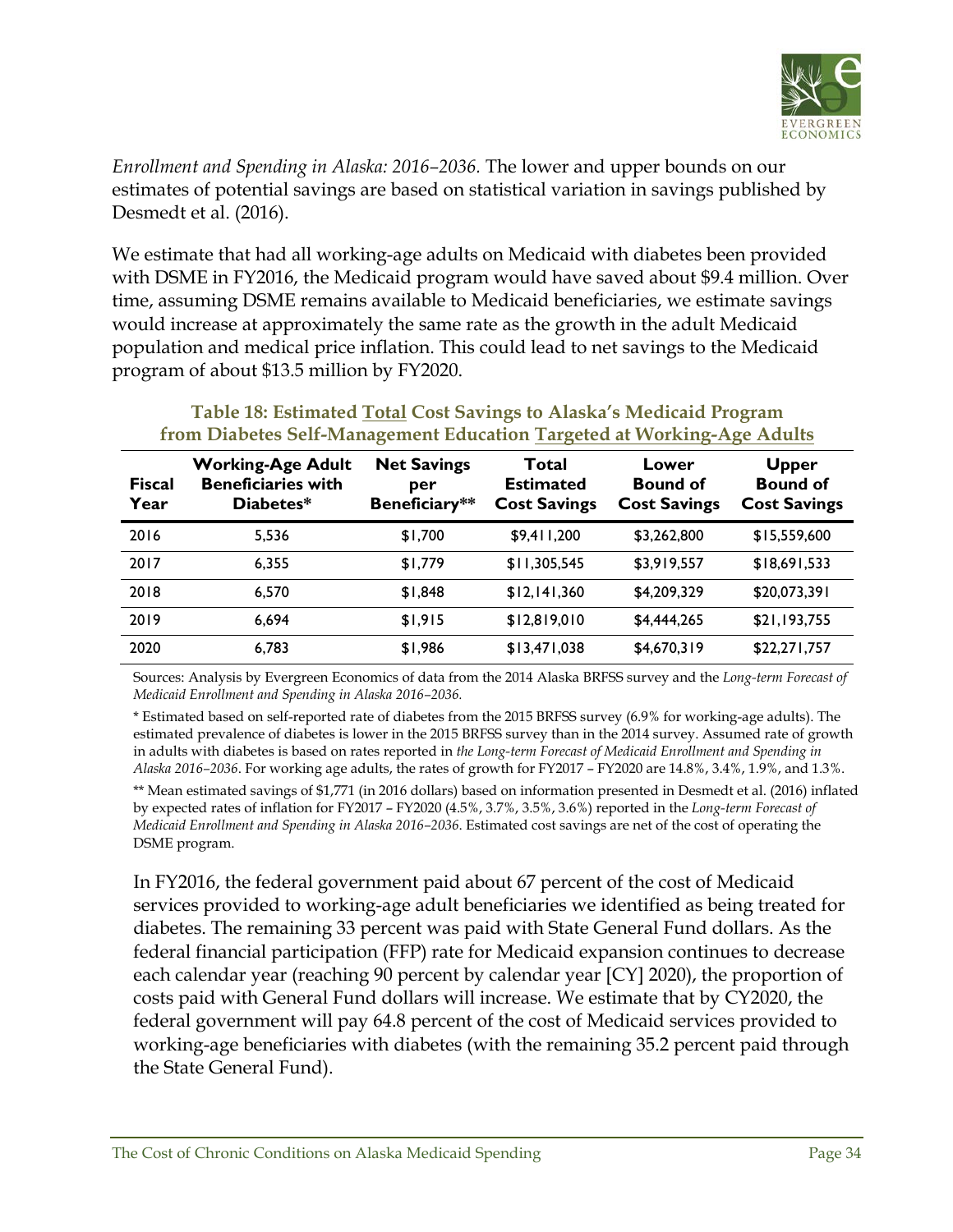

[Table 19](#page-40-0) shows our estimates of General Fund savings associated with providing working-age adult Medicaid beneficiaries who have diabetes with self-management training through the DSME program. We estimate that the state would have saved \$3.1 and \$3.7 million, respectively, in FY2016 and FY2017. Projected savings grow each year, reaching \$4.4 million by FY2020. These savings estimates are net of the cost of providing the DSME program.

| <b>Fiscal</b><br>Year | <b>Working-Age Adult</b><br><b>Beneficiaries with</b><br>Diabetes* | <b>Net GF</b><br><b>Savings per</b><br>Beneficiary** | <b>Estimated</b><br><b>Net GF Cost</b><br><b>Savings</b> | Lower<br><b>Bound of GF</b><br><b>Cost Savings</b> | <b>Upper</b><br><b>Bound of GF</b><br><b>Cost Savings</b> |
|-----------------------|--------------------------------------------------------------------|------------------------------------------------------|----------------------------------------------------------|----------------------------------------------------|-----------------------------------------------------------|
| 2016                  | 5.536                                                              | \$560                                                | \$3,102,191                                              | \$1,075,509                                        | \$5,128,874                                               |
| 2017                  | 6.355                                                              | \$586                                                | \$3,726,620                                              | \$1,291,994                                        | \$6,161,246                                               |
| 2018                  | 6.570                                                              | \$609                                                | \$4,002,128                                              | \$1,387,511                                        | \$6,616,744                                               |
| 2019                  | 6.694                                                              | \$631                                                | \$4,225,500                                              | \$1,464,953                                        | \$6,986,047                                               |
| 2020                  | 6,783                                                              | \$655                                                | \$4,440,426                                              | \$1,539,466                                        | \$7,341,386                                               |

#### <span id="page-40-0"></span>**Table 19: Estimated General Fund Cost Savings to Alaska's Medicaid Program from Diabetes Self-Management Education Targeted at Working-Age Adults**

Sources: Analysis by Evergreen Economics of data from the 2014 Alaska BRFSS survey and the *Long-term Forecast of Medicaid Enrollment and Spending in Alaska 2016–2036.*

\* Estimated based on self-reported rate of diabetes from the 2015 BRFSS survey (6.9% for working-age adults) The estimated prevalence of diabetes is lower in the 2015 BRFSS survey than in the 2014 survey. Assumed rate of growth in adults with diabetes is based on rates reported in *the Long-term Forecast of Medicaid Enrollment and Spending in Alaska 2016–2036*. For working age adults, the rates of growth for FY2017 – FY2020 are 14.8%, 3.4%, 1.9%, and 1.3%.

\*\* Mean estimated General Fund savings of \$560 (in 2016 dollars) based on information presented in Desmedt et al. (2016) inflated by expected rates of inflation for FY2017 – FY2020 (4.5%, 3.7%, 3.5%, 3.6%) reported in the *Long-term Forecast of Medicaid Enrollment and Spending in Alaska 2016–2036*. Estimated cost savings are net of the cost of operating the DSME program. The weighted average FFP rate for working-age adults with diabetes was 67% for FY2016 (i.e., 33% of costs paid through the General Fund). We assume this will drop slowly over the next few years as the FFP for expansion drops from 100% to 95% in CY2017, 94% in CY2018, 93% in CY2019, and 90% in CY2020. We expect the effective FFP for Medicaid beneficiaries with diabetes to slowly decrease over this period to just under 65% by FY2020.

# **4.4 Limitations**

There are a number of potential limitations to our analysis of cost savings to the Medicaid program from diabetes self-management.

- 1. Our estimate of the number of beneficiaries with diabetes is based on the best available survey information, but is still just an estimate. The actual number of persons with diabetes may be smaller or larger.
- 2. Our estimates of potential cost savings are based on published results from other states. In each of the studies, the populations analyzed were comprised of adults; however, we do not have any other characteristics on which to compare to the Alaska adult Medicaid population (e.g. differences with respect to age distribution,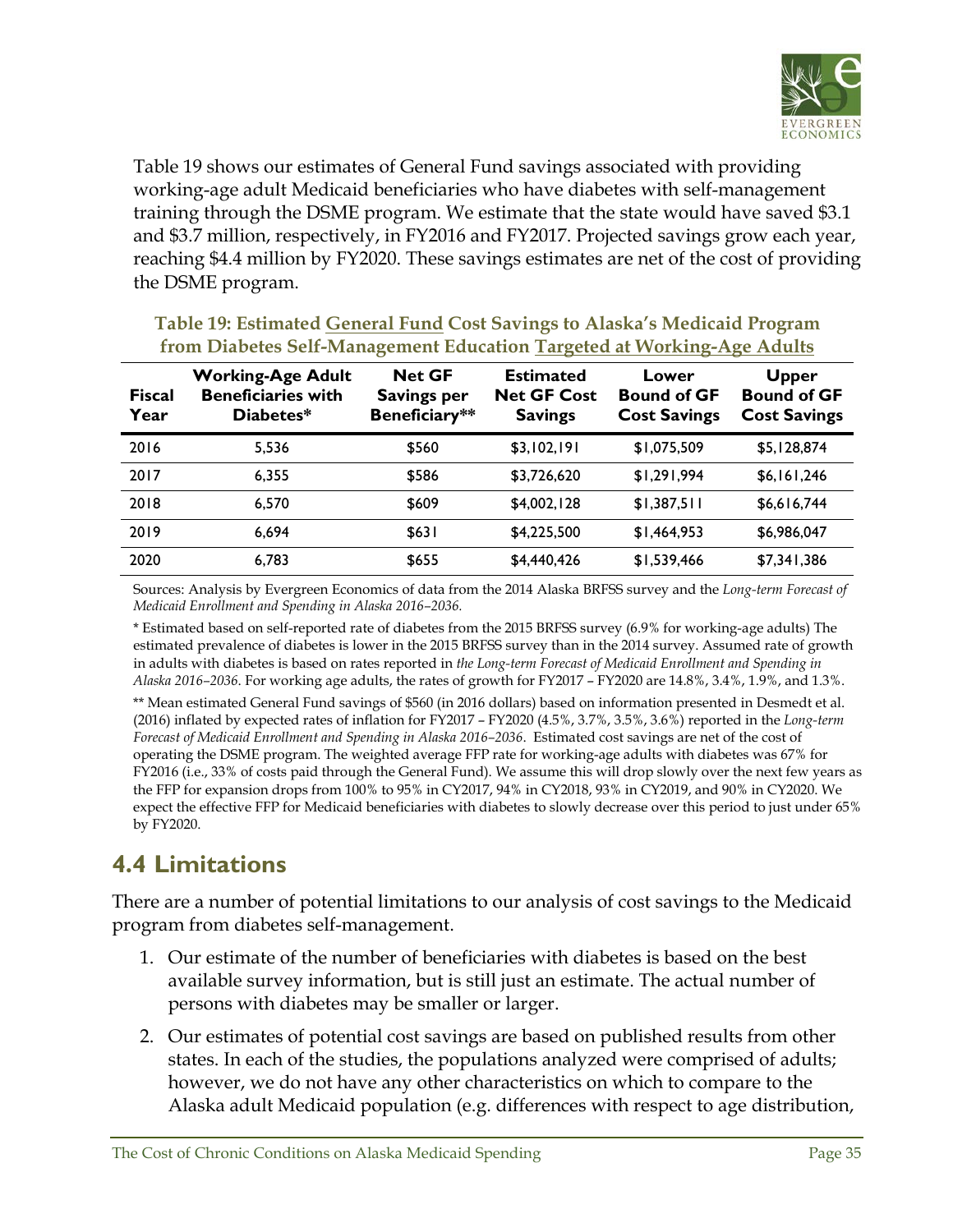

ethnicity, severity of disease, and co-chronic disease). There is, therefore, significant uncertainty in the potential savings associated with DSME training.

- 3. We assume that all Medicaid beneficiaries with diabetes are provided with DSME training. In fact, even if the Section of Chronic Disease Prevention and Health Promotion of the Division of Public Health was provided with sufficient funding for DSME training to all beneficiaries with diabetes, it is unlikely that all beneficiaries would actually participate in the training.
- 4. We do not have information on the persistence of DSME training and therefore do not know if, for example, a six-week DSME training course today would result in cost savings two, three, or more years from now.
- 5. Our estimates of cost savings include only direct medical services provided through Alaska's Medicaid program and do not include potential indirect benefits such as reduced absenteeism from work or reductions in the costs of other public welfare benefits and public services.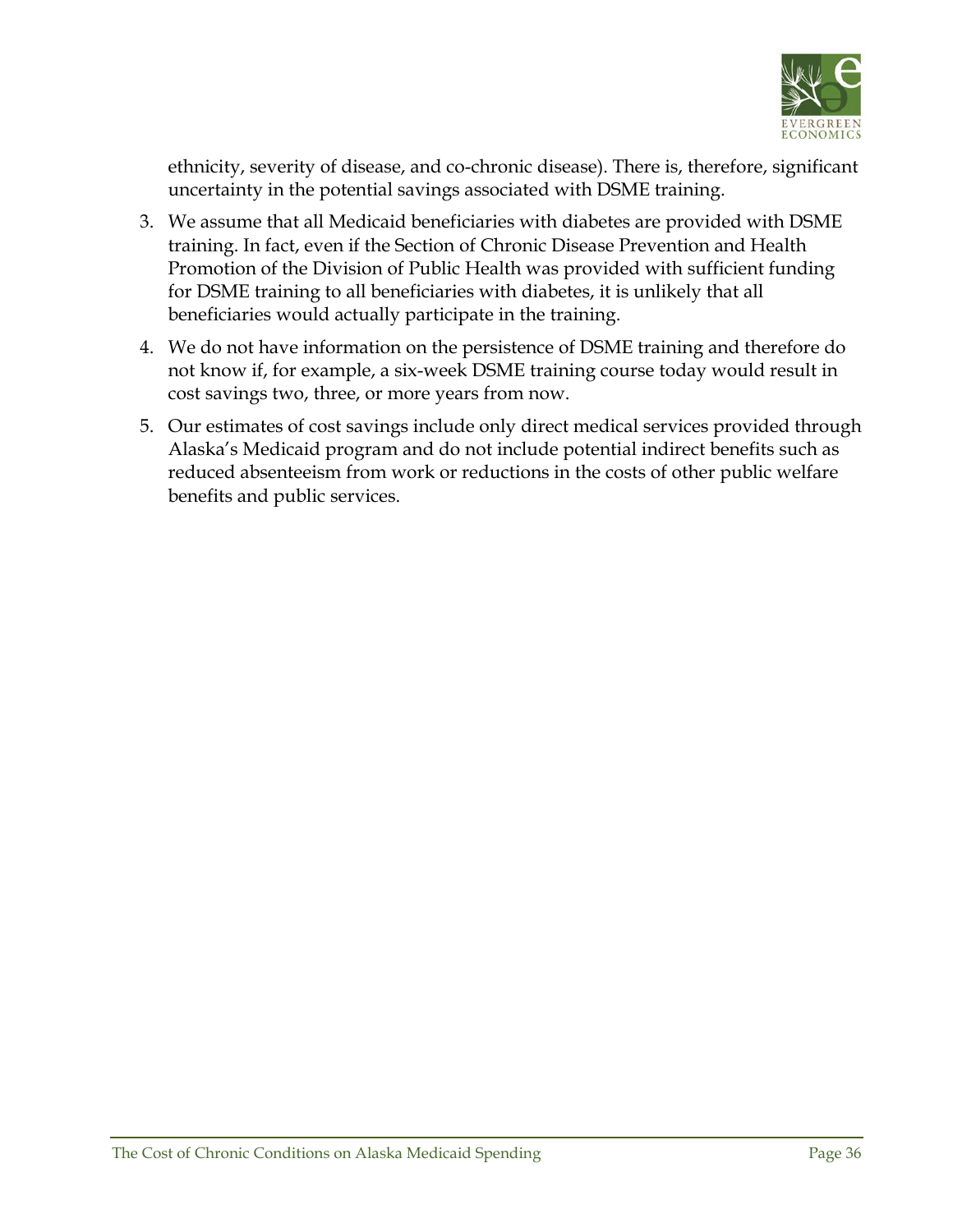

# **5 References**

- Boren, Suzanne A., Karen A. Fitzner, Pallavi S. Panhalkar, and James E. Specker. 2009. "Costs and Benefits Associated With Diabetes Education: A Review of the Literature." *The Diabetes Educator* 35: 72-96
- Burke, Sandra D., Dawn Sherr, and Ruth D Lipman, 2014, "Partnering with diabetes educators to improve patient outcomes." Diabetes, Metabolic Syndrome and Obesity: Targets and Therapy 2014:7 45–53
- Desmedt, Melissa, Sonja Vertriest, Johan Hellings, Jochen Bergs, Ezra Dessers, Patrik Vankrunkelsven, Hubertus Vrijhoef, Lieven Annemans, Nick Verhaeghe, Mirko Petrovic, and Dominique Vandijck. 2016. "Economic Impact of Integrated Care Models for Patients with Chronic Diseases: A Systematic Review." *Value in Health* 19(6): 892-902.
- de Bruin, Simone R., Richard Heijink, Lidwien C. Lemmens, Jeronen N. Struijs, Caroline A. Baan, 2011, "Impact of disease management programs on healthcare expenditures for patients with diabetes, depression, heart failure or chronic obstructive pulmonary disease: A systematic review of the literature." *Health Policy* 101: 105- 121.
- Freeman, Robert, Kristina Lybecker, and D. Wayne Taylor. 2011. "The Effectiveness of Disease Management Programs in the Medicaid Population." Hamilton, Ontario: The Cameron Institute
- Krause, David S. 2005. "Economic Effectiveness of Disease Management Programs: A Meta-Analysis." Disease Management Vol. 8, No. 2: 114-134
- Mattke, Soeren, Michael Seid, and Sai Ma. 2007. "Evidence for the Effect of Disease Management: Is \$1 Billion a Year a Good Investment?" *The American Journal Of Managed Care* Vol. 13, No. 12: 670-676
- Medicaid Health Plans of America. "Medicaid Health Plans of America 2010-2011 Best Practices Compendium: A Compilation of Best Practices within the Medicaid Health Plan Community."
- Peck, Charles A. 2008. "Are Disease Management Programs Cost Effective?" Presentation to the International Foundation
- Piecoro, Lance, M. Potoski, JC Talbert, and DE Doherty. 2001. "Asthma Prevalence, Cost, and Adherence with Expert Guidelines on the Utilization of Health Care Services and Costs in a State Medicaid Population." *Health Services Research* Vol. 36, No. 2: 357-371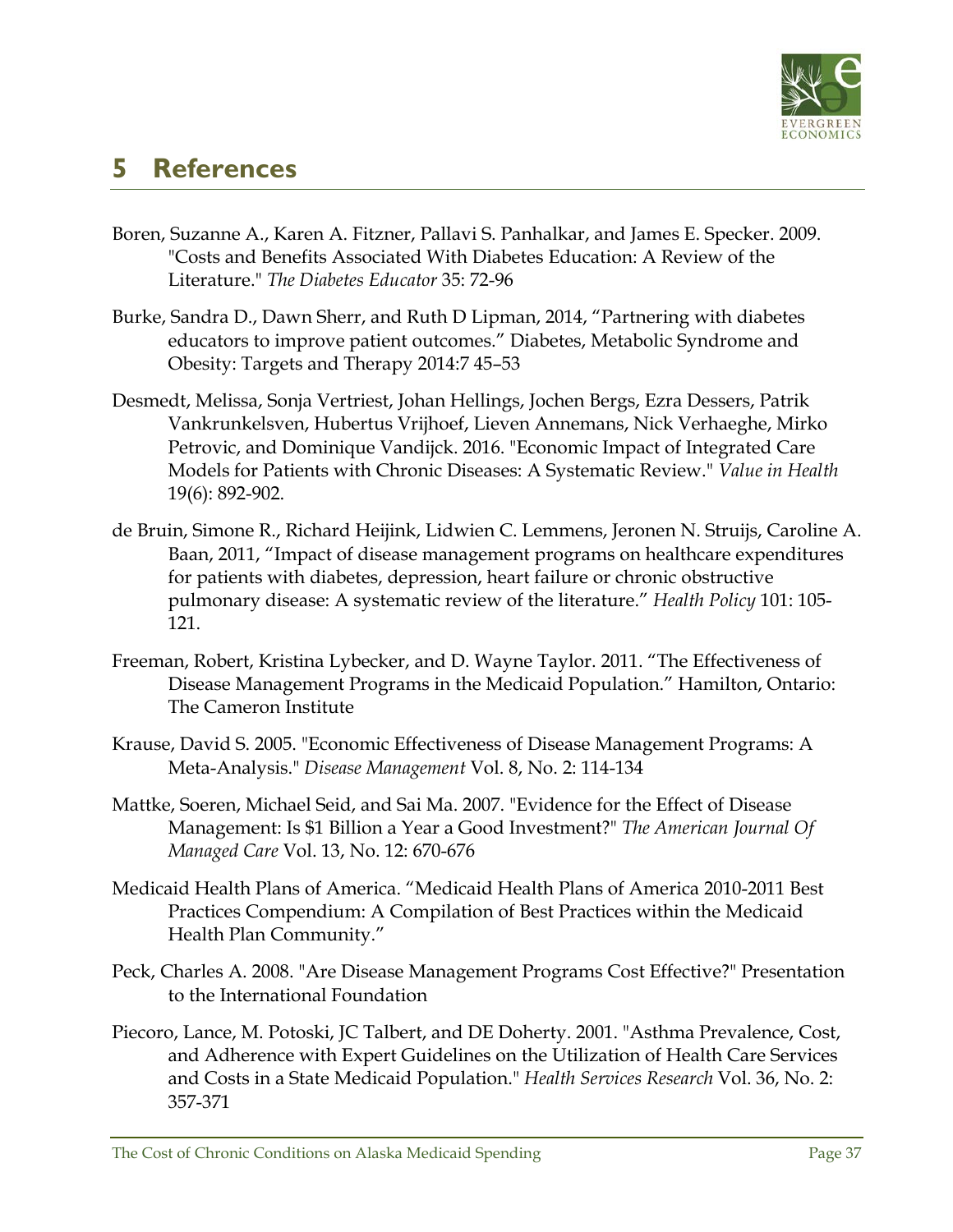

Ward, Brian, W., Lindsey I. Black. 2016. "State and Regional Prevalence of Diagnosed Multiple Chronic Conditions Among Adults Aged >= 18 – United States, 2014." *Morbidity and Mortal Weekly Report* 2016 65(29):735–738. DOI: <http://dx.doi.org/10.15585/mmwr.mm6529a3>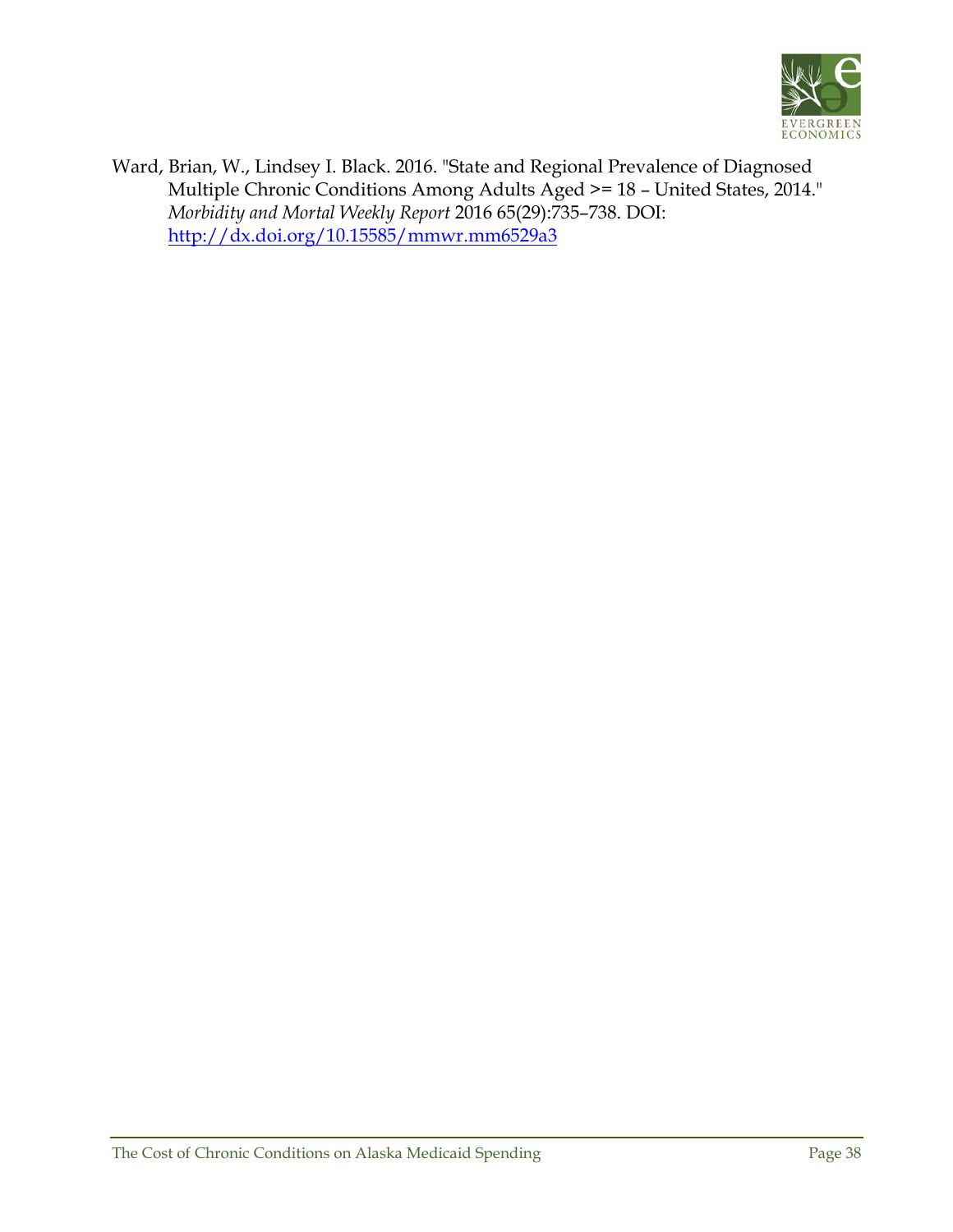

# **6 Appendix**

#### *The Alaska Medicaid Program*

Medicaid is an entitlement program established by Title XIX of the Social Security Act in 1965 to provide payment for healthcare services for low-income citizens. Medicaid is jointly funded by the federal government and individual states, with each state managing its own program. Participation in the Medicaid program is optional, but all states choosing to participate in the program must follow certain federal guidelines pertaining to eligibility and services provided. The federal government covers at least 50 percent of the cost of most services.[35](#page-44-0) The federal government paid approximately 58 percent of the cost of Alaska's Medicaid program in fiscal year (FY) 2015 and 63 percent in FY2016.

People qualify for Medicaid by meeting federal income standards specific to each state and by meeting specified eligibility requirements related to age, family status, and disability status. Traditionally, Medicaid covered only children, blind, or disabled persons, adults 65 years of age or older, and adults with dependent children. Medicaid expanded coverage in 1998 through the Children's Health Insurance Program (CHIP) to children whose family income is too high to qualify for regular Medicaid, but too low to afford private health insurance. In Alaska, the Division of Health Care Services administers CHIP. The Division of Public Assistance manages eligibility for regular Medicaid and CHIP.

Alaska expanded Medicaid coverage to low-income adults without dependent children in September of 2015, an option available to all states under the Affordable Care Act (ACA) of 2012. In doing so, 100 percent of the cost of Medicaid services provided for this "expansion" population was paid by the federal government through calendar year (CY) 2016. In CY2017, federal participation drops to 95 percent, to 94 percent in CY2018, to 93 percent in CY2019, and finally to 90 percent in CY2020 where it will remain.

Alaska Medicaid reimburses hospitals, physicians, and other healthcare providers for providing healthcare services to Medicaid beneficiaries. It operates as a fee-for-service program, meaning that it reimburses (pays) providers per unit of service rendered according to established rates of payment. This is in contrast to managed care, where a healthcare organization receives a monthly payment for each Medicaid recipient enrolled in the plan. In a managed care arrangement, the health care organization is responsible for ensuring that the beneficiaries have access to a comprehensive range of medical services.

<span id="page-44-0"></span><sup>&</sup>lt;sup>35</sup> The few services for which the federal government does not cover at least 50 percent of the cost are referred to as "state-only" services.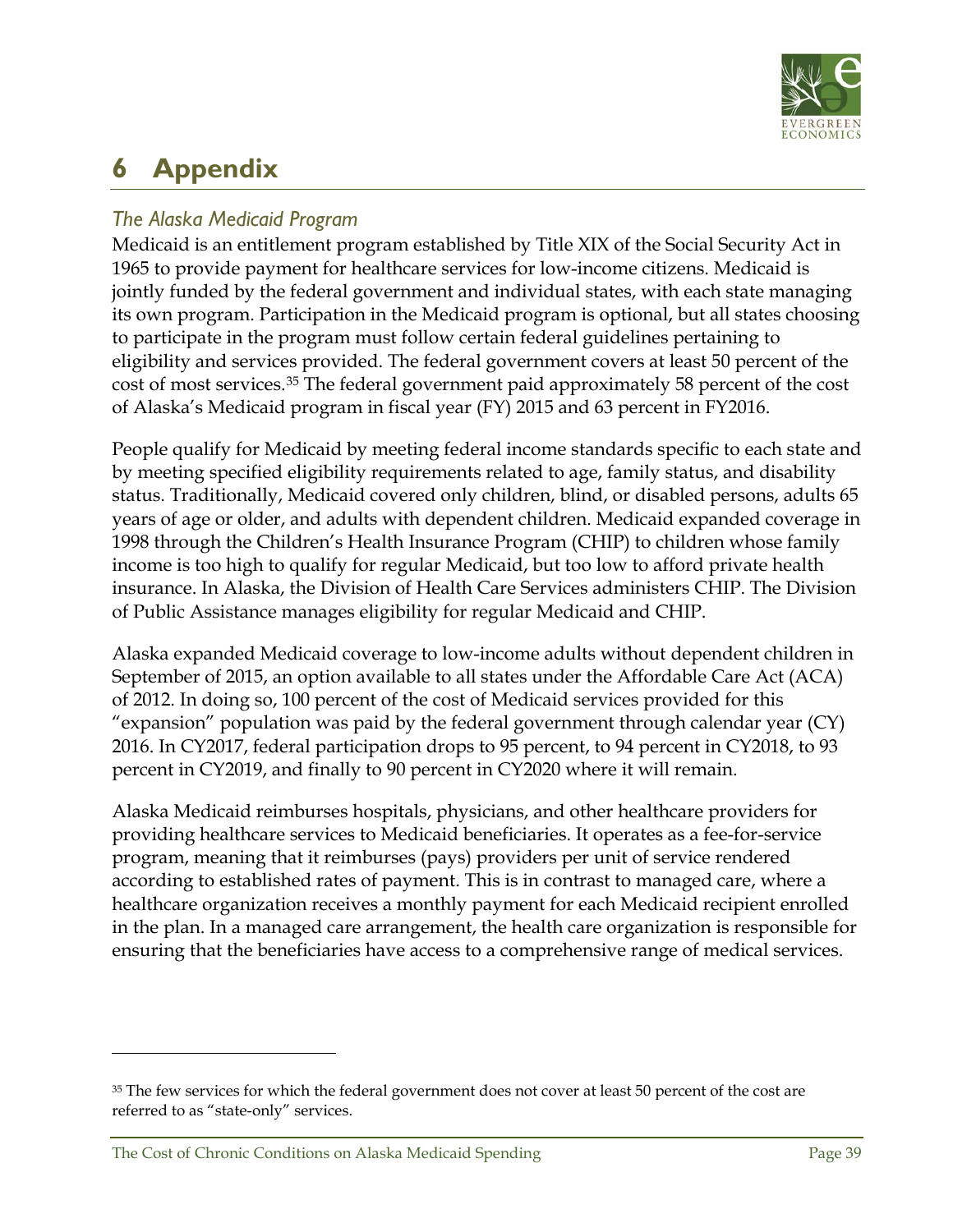

### *Recent Historical Trends in Medicaid Spending*

Spending on Alaska's Medicaid program grew rapidly from FY1997 through FY2005, increasing an average of 16 percent per year (see [Figure 4\)](#page-45-0).<sup>[36](#page-45-1)</sup> The rate of growth in spending slowed greatly beginning in FY2006 due at least in part to program changes put in place by DHSS following the release of the *Long Term Forecast of Medicaid Enrollment and Spending in Alaska: 2005-2025* in January 2006. However, with the severe national economic recession beginning in 2008, enrollment in and spending on Medicaid again increased rapidly in Alaska. Between FY2008 and FY2011, spending on Medicaid increased on average by 10.7 percent per year before slowing again in FY2012.



<span id="page-45-0"></span>

Source: Analysis by Evergreen Economics of data provided by the Medicaid Budget Group. Note: Due to issues with the new MMIS during FY2014, it is likely that the costs of some services provided in FY2014 were recorded as having been provided in FY2015.

Between FY1997 and FY2014, spending on Medicaid increased on an average annual basis by 9.4 percent. Part of this growth—3.5 percentage points—is due to growth in Medicaid enrollment, which grew from 90,130 (annual unduplicated count) in FY1997 to 162,059 in FY2014. In addition, approximately 4.1 percentage points of the 9.4 percent average annual spending increase is due to healthcare price inflation.<sup>[37](#page-45-2)</sup> The State of Alaska negotiates prices with healthcare providers for medical services provided to Medicaid beneficiaries. While the cost of medical services provided to Medicaid beneficiaries may differ from

<span id="page-45-1"></span><sup>36</sup> FY1997 is the earliest year for which we had data on spending.

<span id="page-45-2"></span><sup>&</sup>lt;sup>37</sup> Healthcare price inflation (also commonly referred to as medical care cost inflation) is a measure of growth in prices charged for healthcare services.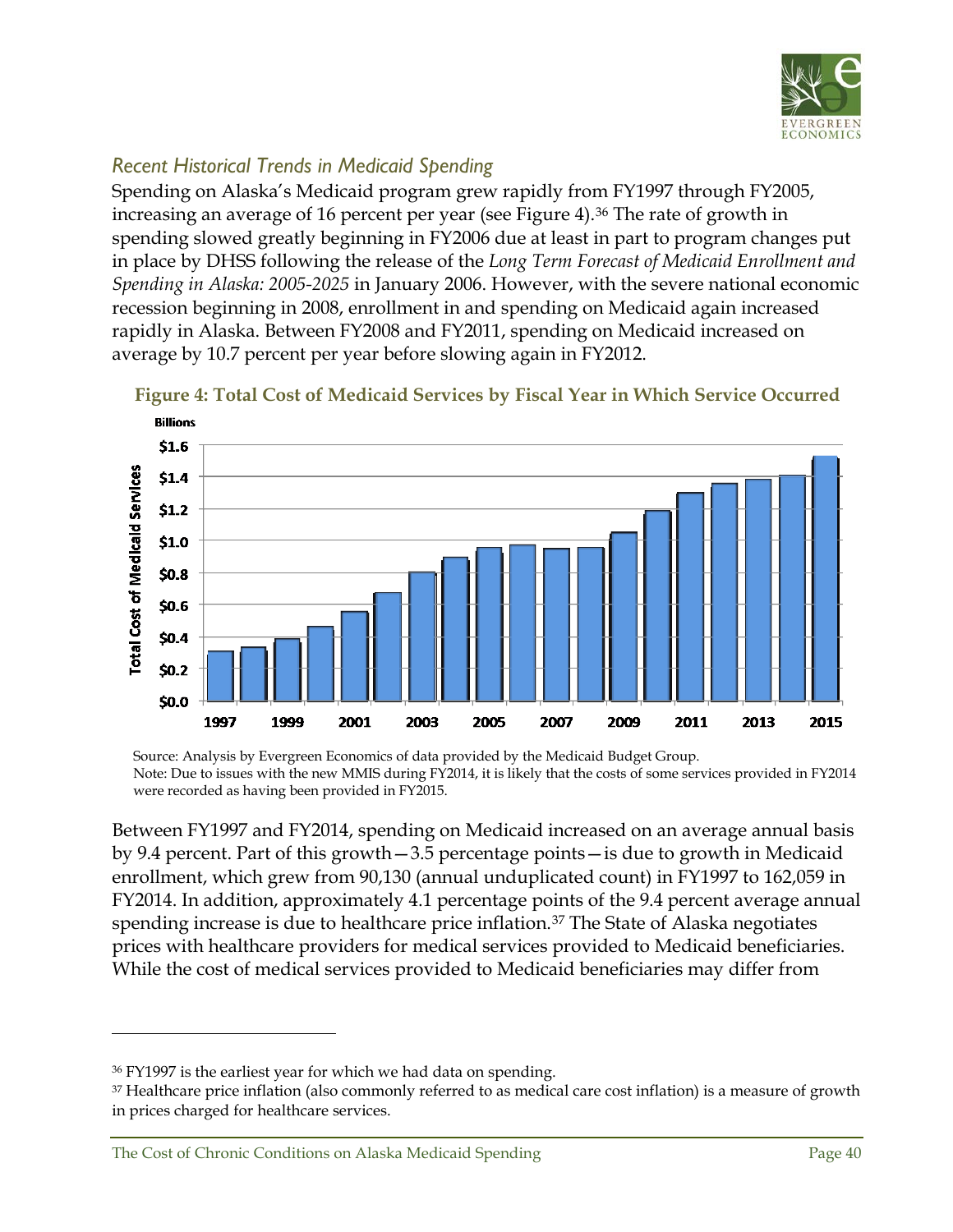

prices paid by private insurance, the long-run trend in price inflation is essentially the same.

The remainder—1.8 percentage points—is due to growth in utilization and intensity of use of Medicaid services.[38](#page-46-1) For our purposes, we define utilization as the number of Medicaid service categories a beneficiary uses during a fiscal year (regardless of "how much" of the service the beneficiary uses), and we define intensity of use as the amount of a service category the beneficiary uses during the year.

#### *Categorizing Medicaid Services*

[Table 20](#page-46-0) shows how we mapped the categories of service listed for each Medicaid claim in the MMIS to the component of Medicaid shown in [Table 13.](#page-28-0)

| <b>Category of</b><br><b>Service</b> | <b>Description</b>                    | <b>Component of</b><br><b>Medicaid</b> |
|--------------------------------------|---------------------------------------|----------------------------------------|
|                                      | <b>Inpatient Hospital Services</b>    | In Patient Hospital                    |
| 3                                    | <b>Inpatient Psychiatric Services</b> | <b>Behavioral Health</b>               |
| 7                                    | <b>Outpatient Hospital Services</b>   | Other Primary Care                     |
| 9                                    | <b>Personal Care Services</b>         | Long-term Care                         |
| 10                                   | Long Term Care Services               | Long-term Care                         |
| П                                    | <b>SNF Services</b>                   | Long-term Care                         |
| 12                                   | <b>ICF Services</b>                   | Long-term Care                         |
| $\overline{13}$                      | <b>ICF/MR Services</b>                | Long-term Care                         |
| 4                                    | <b>Chiropractic Practices</b>         | Other Primary Care                     |
| 17                                   | <b>Mental Health Services</b>         | <b>Behavioral Health</b>               |
| 8                                    | <b>Psychological Services</b>         | <b>Behavioral Health</b>               |
| 22                                   | X-Ray Services                        | Other Primary Care                     |
| 23                                   | Laboratory Services                   | Other Primary Care                     |
| 24                                   | <b>Outpatient Surgery Services</b>    | Other Primary Care                     |
| 26                                   | Home Health Services                  | Long-term Care                         |
| 27                                   | <b>Family Planning Services</b>       | Other Primary Care                     |
| 28                                   | Hospice Care                          | Long-term Care                         |
| 30                                   | <b>Prescribed Drugs</b>               | Pharmacy                               |
| 31                                   | <b>Medical Supplies Services</b>      | Other Primary Care                     |
| 32                                   | <b>DME Services</b>                   | Other Primary Care                     |
| 34                                   | <b>Prosthetics and Orthotics</b>      | Other Primary Care                     |

#### <span id="page-46-0"></span>**Table 20: Mapping of DHS Categories of Service to Component of Medicaid Services**

<span id="page-46-1"></span><sup>38</sup> The remainder is computed as 9.4 - 3.5 - 4.1 = 1.8 percentage points.